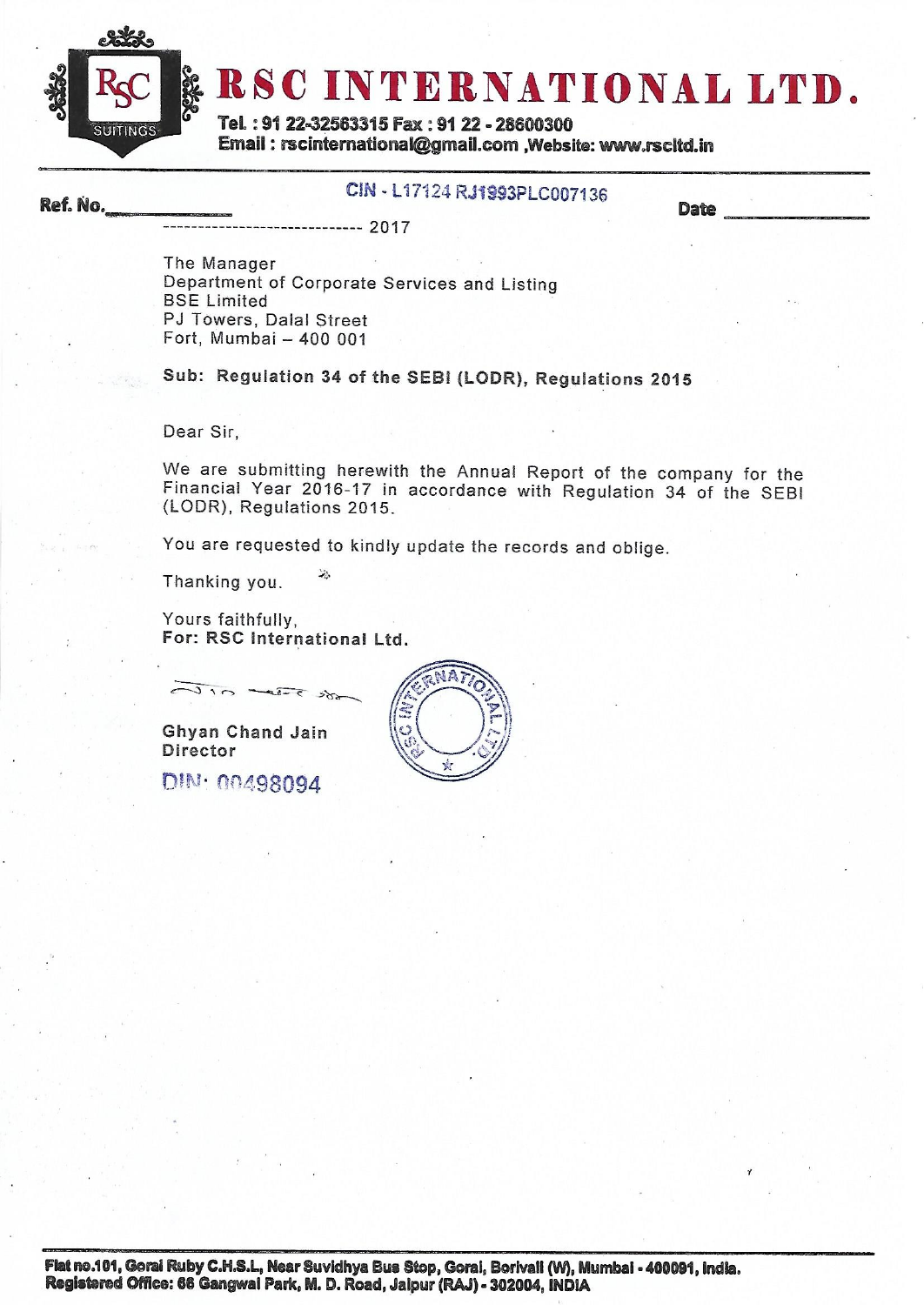# **RSC INTERNATIONAL LIMITED (CIN – L17124RJ1993PLC007136)** 66, Gangwal Park, M.D. Road, Jaipur – 302004.

**ANNUAL REPORT 2016-2017**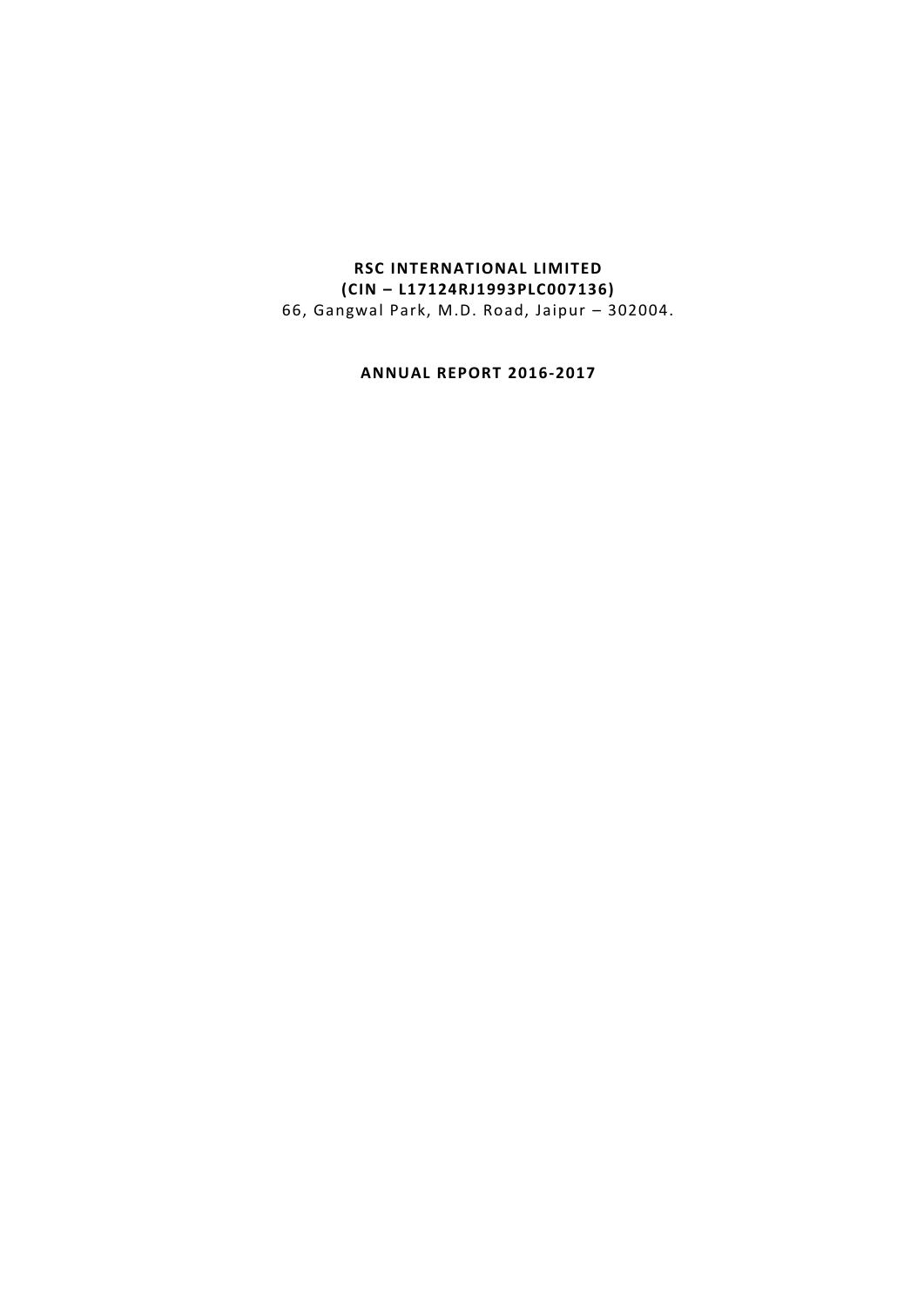| 24 <sup>th</sup> Annual Report      |                   | 2016-2017                          |           |
|-------------------------------------|-------------------|------------------------------------|-----------|
| <b>Board of Directors</b>           |                   | Shri Gyan Chand Jain               |           |
|                                     |                   | <b>Managing Director</b>           |           |
|                                     |                   | Shri Ankur Gyanchand Jain          |           |
|                                     |                   | <b>Director</b>                    |           |
|                                     |                   | Smt. Alka Jain                     |           |
|                                     |                   | <b>Director</b>                    |           |
|                                     |                   | Shri R.P. Agarwal                  |           |
|                                     |                   | <b>Independent Director</b>        |           |
|                                     |                   | Shri Kailash Chand                 |           |
|                                     |                   | <b>Independent Director</b>        |           |
|                                     |                   | Shri Jitendra Bansal               |           |
|                                     |                   | <b>Independent Director</b>        |           |
| <b>Auditors</b>                     |                   | Kamal Agrawal                      |           |
|                                     |                   | Chartered Accountant               |           |
|                                     |                   | 307 Fort Foundation                |           |
|                                     |                   | <b>Bake House Lane</b>             |           |
|                                     |                   | Kalaghoda, Fort                    |           |
|                                     |                   | Mumbai - 400 023                   |           |
| <b>Registered Office</b>            |                   | 66, Gangwal Park                   |           |
|                                     |                   | M.D. Road, Jaipur - 302004         |           |
| <b>Registrar of Share Transfers</b> |                   | Alankit Assignments Ltd.           |           |
|                                     |                   | Alankit House, 2E/21, Jhandelwalan |           |
|                                     |                   | Extn., New Delhi - 110 055         |           |
|                                     |                   | Tel: (011) 42541234/ 23541234      |           |
|                                     |                   | Fax: (011) 23552001                |           |
|                                     |                   | Email: info@alankit.com            |           |
|                                     |                   | Website: www.alankit.com           |           |
| $\mathbf{1}$                        | <b>AGM Notice</b> |                                    | $1 - 8$   |
| $\overline{2}$                      | Directors' Report |                                    | $9 - 15$  |
| 3                                   |                   | Annexures to the Director's Report | $16 - 25$ |

| 4 | Management Discussion & Analysis | $26 - 27$ |
|---|----------------------------------|-----------|
| 5 | Corporate Governance Report      | $28 - 41$ |
| 6 | Auditor's Report                 | 42 - 55   |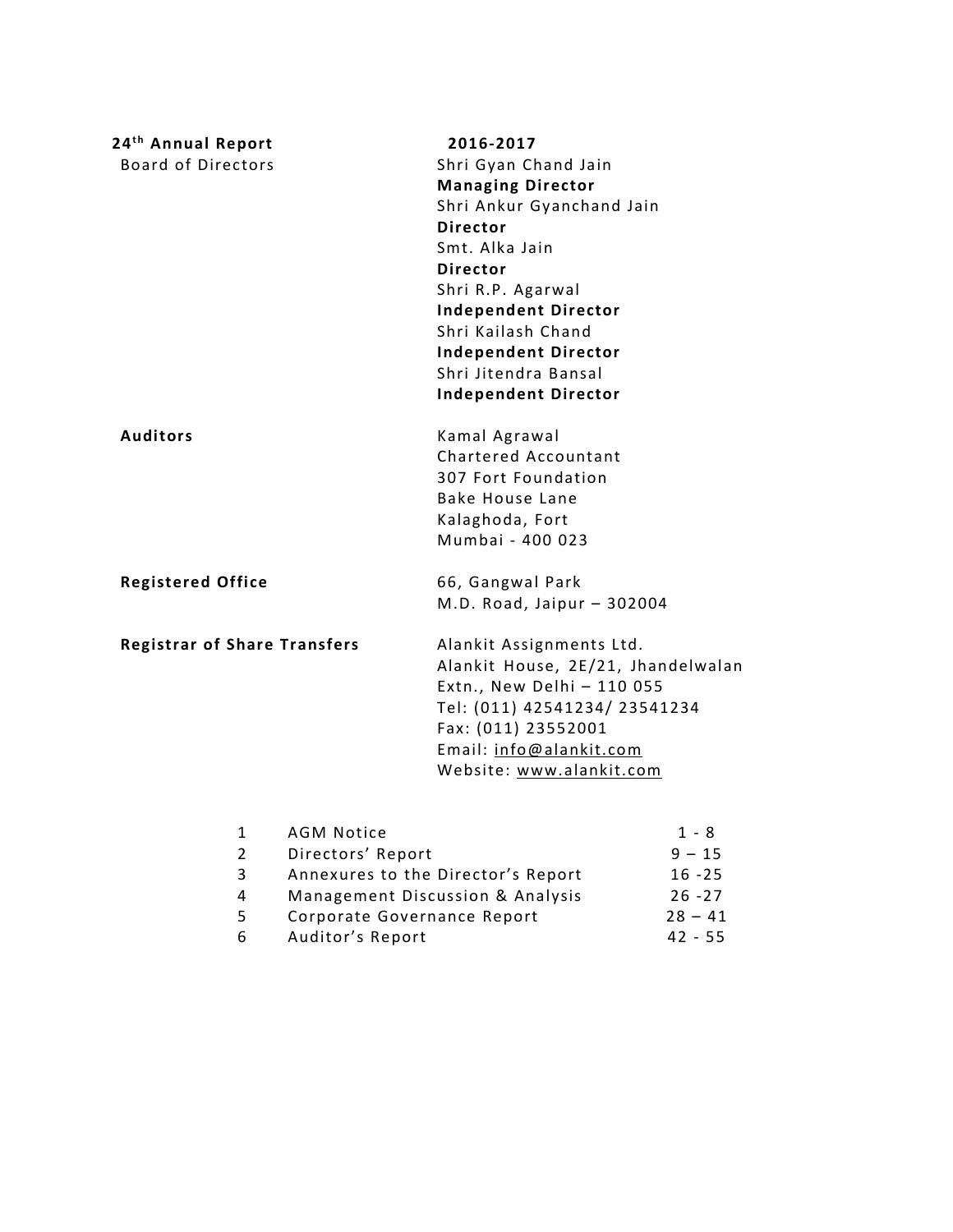#### **NOTICE**

**NOTICE IS HEREBY GIVEN THAT THE TWENTY FOURTH ANNUAL GENERAL MEETING OF THE MEMBERS OF RSC INTERNATIONAL LIMITED WILL BE HELD ON THURSDAY, 28T H SEPTEMBER 2017 AT 2.00 P.M. AT: HOTEL SHIVA'S ROYAL, SINDHI CAMP, JAIPUR, TO TRANSACT THE FOLLOWING BUSINESS.**

# **ORDINARY BUSINESS**:

- 1) To receive, consider and adopt the Audited Financial Statements of <mark>ARY BUSINESS:</mark><br>To receive, consider and adopt the Audited Financial Statements of<br>the Company for the financial year ended 31<sup>st</sup> March 2017 together<br>with the Benert of the Beard of Directors and the Auditors thereon with the Report of the Board of Directors and the Auditors thereon.
- 2) To appoint a Director in place of Mrs. Alka Jain (**DIN – 00498124)** who retires by rotation and is eligible for re-appointment.
- 3) To ratify the Appointment of Auditor of the Company and fix their remuneration.

**By order of the Board**

**(Gyanchand Jain) Managing Director**

Place: Jaipur Place: Jaipur<br>Dated: 1<sup>st</sup> September 2017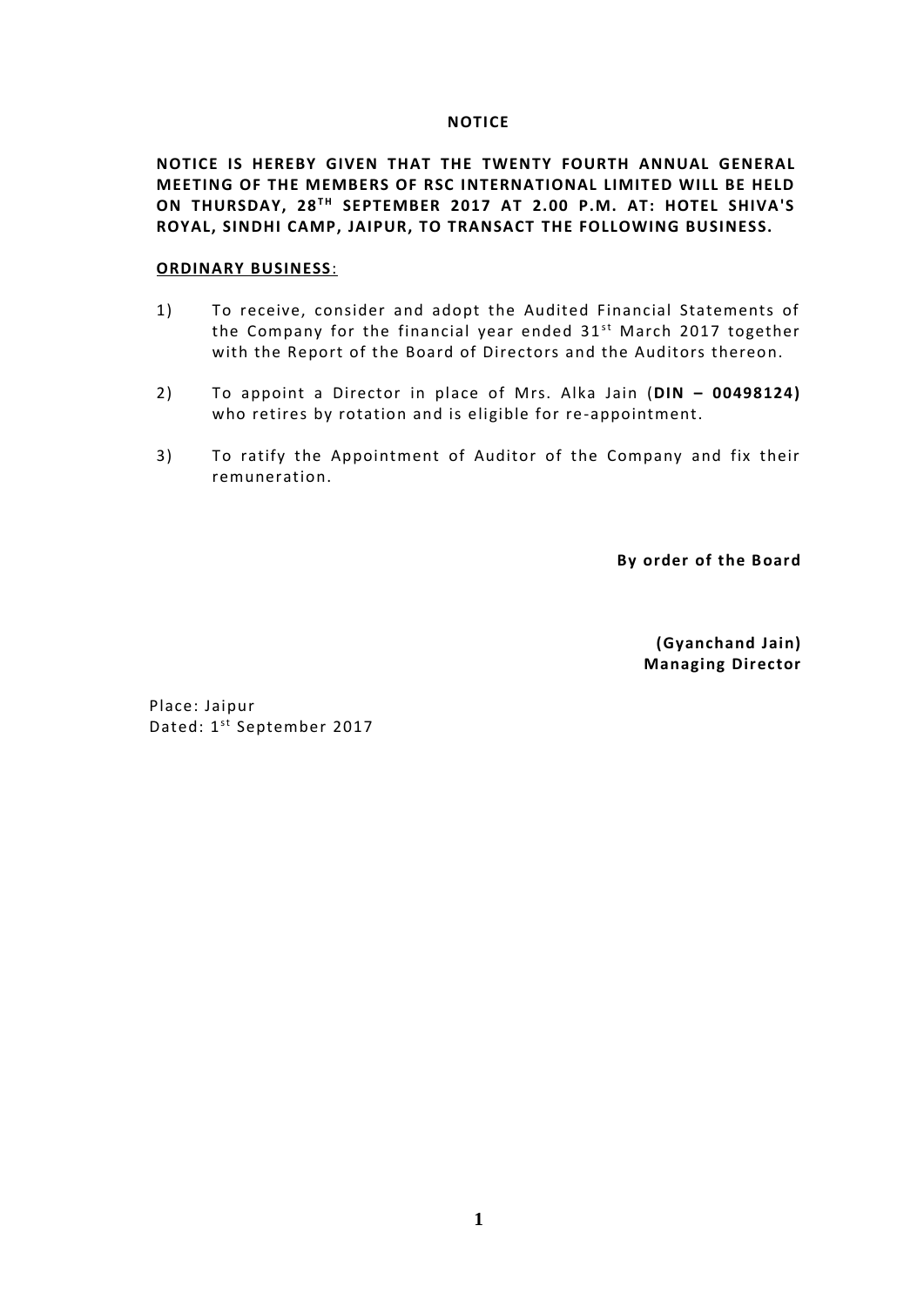# **NOTES:**

- 1. A member entitled to attend and vote at the Annual General Meeting (AGM") is entitled to appoint a proxy to attend and vote on a poll instead of himself/ herself and the proxy need not be a member of the Company.
- 2. A person can act as a proxy on behalf of members not exceeding fifty (50) and holding in the aggregate not more than ten percent (10%) of the total share capital of the Company carrying voting rights. A member holding more than ten percent of the total share capital of the Company carrying voting rights may appoint a single person as proxy and such person shall not act as a proxy for any other person or shareholder.
- 3. Corporate members intending to send their authorised representatives to attend the Meeting are requested to send to the Company a certified copy of the Board Resolution authorising their representative to attend and vote on their behalf at the Meeting.
- 4. Proxy in the prescribed form No. MGT-11 as enclosed herewith, in order to be effective, should be deposited with the registered office of the company and stamped not less than 48 hours before the commencement of the meeting.
- 5. The Register of Directors and Key Managerial Personnel and their shareholding maintained under Section 170 of the Act, will be available for inspection by the members at the meeting.
- 6. Members are requested to bring their attendance slip along with their copy of Annual Report to the Meeting.
- 7. In case of joint holders attending the Meeting, only such joint holder who is higher in the order of names will be entitled to vote.
- 8. **Book Closure:** The Company has notified closure of Register of holder who is higher in the order of names will be entitled to vote.<br>**Book Closure:** The Company has notified closure of Register of<br>Members and Share Transfer Books from 22<sup>nd</sup> September 2017 to<br>28<sup>th Sontember 2017 (both</sup> Book Closure: The Company has notified c<br>Members and Share Transfer Books from 22<br>28<sup>th</sup> September 2017 (both days inclusive).

# 9. **National Electronic Clearing Service (NECS):**

- **a)** The Securities and Exchange Board of India (SEBI) has mandated the submission of Permanent Account Number (PAN) by every participant in securities market. Members holding shares in electronic form are, therefore, requested to submit their PAN to their Depository Participants with whom they are maintaining their demat accounts.
- **b)** Members holding shares in physical form are requested to consider converting their holding to dematerialised form to eliminate all risks associated with physical shares and for ease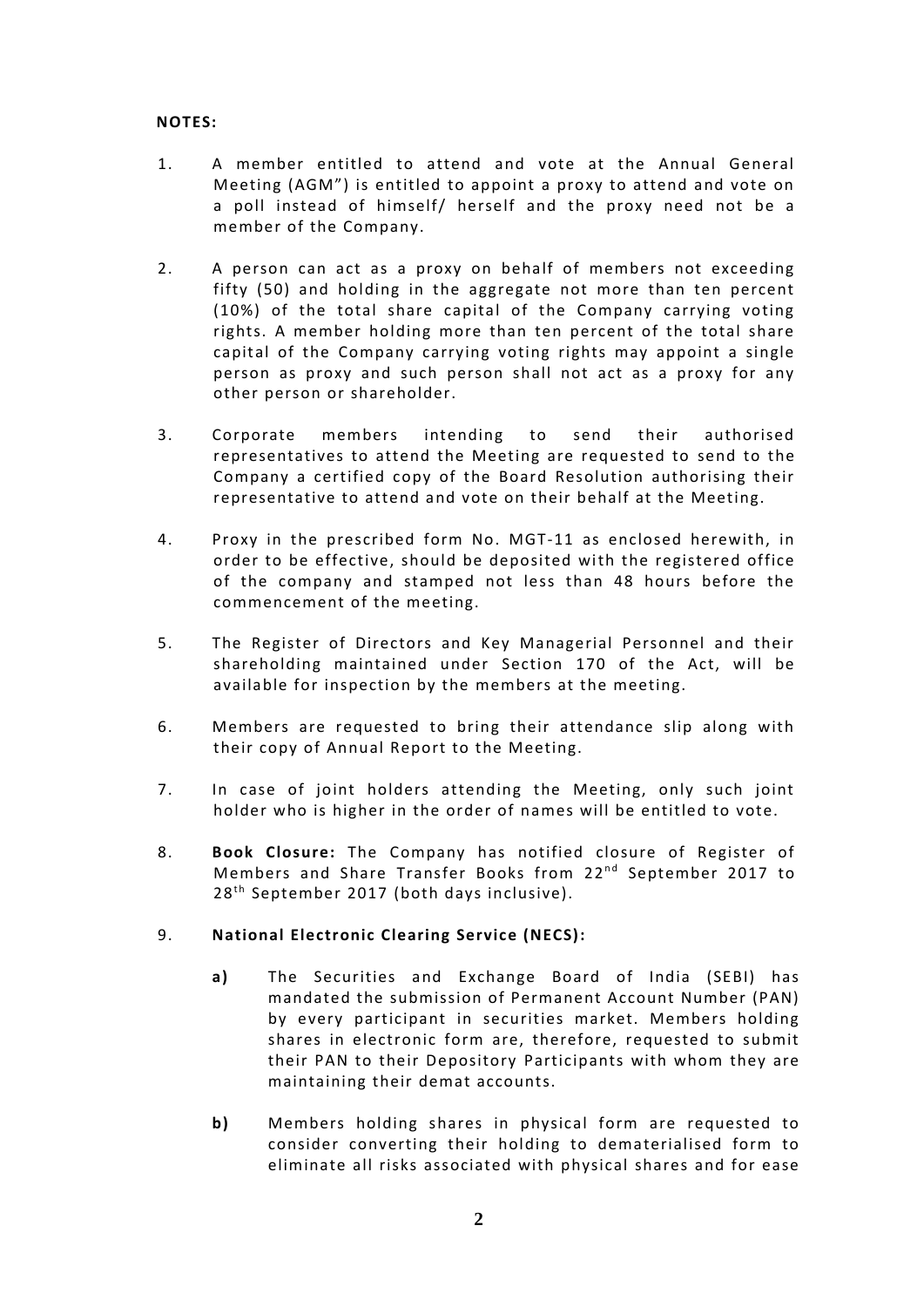of portfolio management. Members can contact the Company or Registrar and Share Transfer for assistance in this regard.

- **c)** Members holding shares in physical form are advised to submit their PAN to the Company / M/s. Alankit Assignment Ltd.
- 10. Members holding shares in single name and physical form are advised to make nomination in respect of their shareholding in the Company.
- 11. Members who hold shares in physical form in multiple folios in identical names or joint holding in the same order of names are requested to send the share certificates to M/s. Alankit Assignments Ltd., for consolidation into a single folio.
- 12. Members who have not registered their e -mail addresses so far are requested to register their e -mail address for receiving all communication including Annual Report, Notices, Circulars, etc. from the Company electronically.
- 13. Members are requested to send their queries to the Company, if any on Accounts at least 10 days before the Meeting.
- 14. **Nomination Facility:** As per the provisions of Section 72 of the Companies Act, 2013, facility for making nomination is available for the members in respect of the shares held by them. Members holding shares in single name and who have not yet registered their nomination are requested to register the same by submitting Form No. SH-13. If a member desires to cancel the earlier nomination and record fresh nomination, he may submit the same in Form No. SH- 14. Both forms are appended at the end of the Annual Report. Members holding shares in physical form are requested to submit the forms to the Company's Share Registrar and Transfer Agents. Members holding shares in Electronic form may obtain the nomination forms from their respective depository participants.
- 15. **Updation of Members' Details:** The format of the Register of Members prescribed by the Ministry of Corporate Affairs under the Companies Act, 2013 requires the Company/ Registrar and Share Transfer Agents to record additional details of members, including their PAN details, email address, bank details for payment of dividend etc. A form for capturing the additional details is appended to the notice, Members holding shares in physical form are requested to submit the filled in form to the Company or its Registrar and Share Transfer Agents. Members holding shares in electronic form are requested to submit the details to their respective depository participants.
- 16. Electronic copy of the Annual Report for 2016-17 is being sent to all the members whose email IDs are registered with the Company /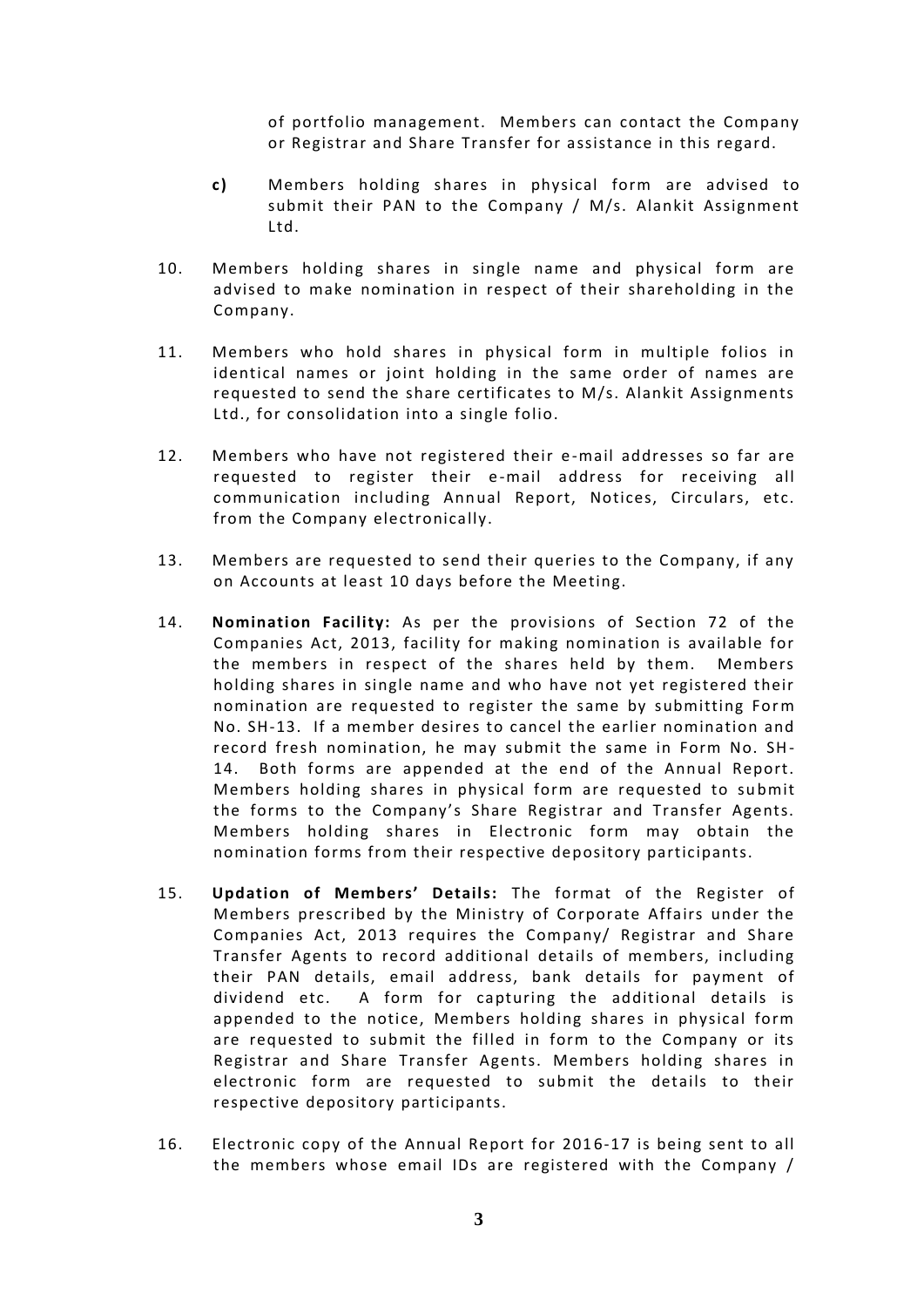Depository Participant(s) for communication purposes unless any member has requested for a hard copy of the same. For members who have not registered their email address, physical copies of the Annual Report for 2016-17 is being sent in the permitted mode. Members may also note that the notice of the AGM and the annual report for the financial year 2016-2017 will also be available on the company's website www.rscltd.in for their download. The physical copies of the aforesaid documents will also be available at the company's registered office for inspection during normal business hours (9.00 am to 5.00 pm) on all working days upto and including the day of the AGM of the company.

- 17. To support the 'Green Initiative', the members who have not registered their email address are requested to register the same with the Company's Registrar and Share Transfer Agents/ Depositories.
- 18. Members desiring any information relating to Accounts are requested to write to the Company well in advance so as to enable the management to keep the information ready.
- 19. Process and manner for voting through electronic means:
	- i. In compliance with the provisions of Section 108 of the Companies Act, 2013 read with Rule 20 of the Companies (Management and Administration) Rules, 2014 as amended from time to time and Regulation 44 of the SEBI (LODR), 2015 (Listing Regulations), the members are provided facility to exercise their right to vote electronically, through e-voting services provided by CDSL on all the resolutions set forth in this Notice. In order to enable its members who do not have the access to e-voting facility to send their assent or dissent in writing in respect of the resolutions as set out in this notice, the Company is enclosing a Ballot Form are given at the back of the said form and instructions for e-voting are given herein below. Resolution(s) passed by members through Ballot Forms or e-voting is/ are deemed to have been passed as if they have been passed at the AGM.
	- ii. The facility for voting, either through electronic voting system or ballot/ polling paper shall also be made available at the meeting and members attending the meeting who have not already cast their vote by remote e-voting or by ballot form shall be able to exercise their right at the meeting.
	- iii. The members who have cast their vote by remote e-voting or by Ballot Form prior to the meeting may also attend the meeting but shall not be entitled to cast their vote again.
	- iv. Members can opt for only one mode of voting, i.e. either by Ballot Form or e-voting. In case members cast their votes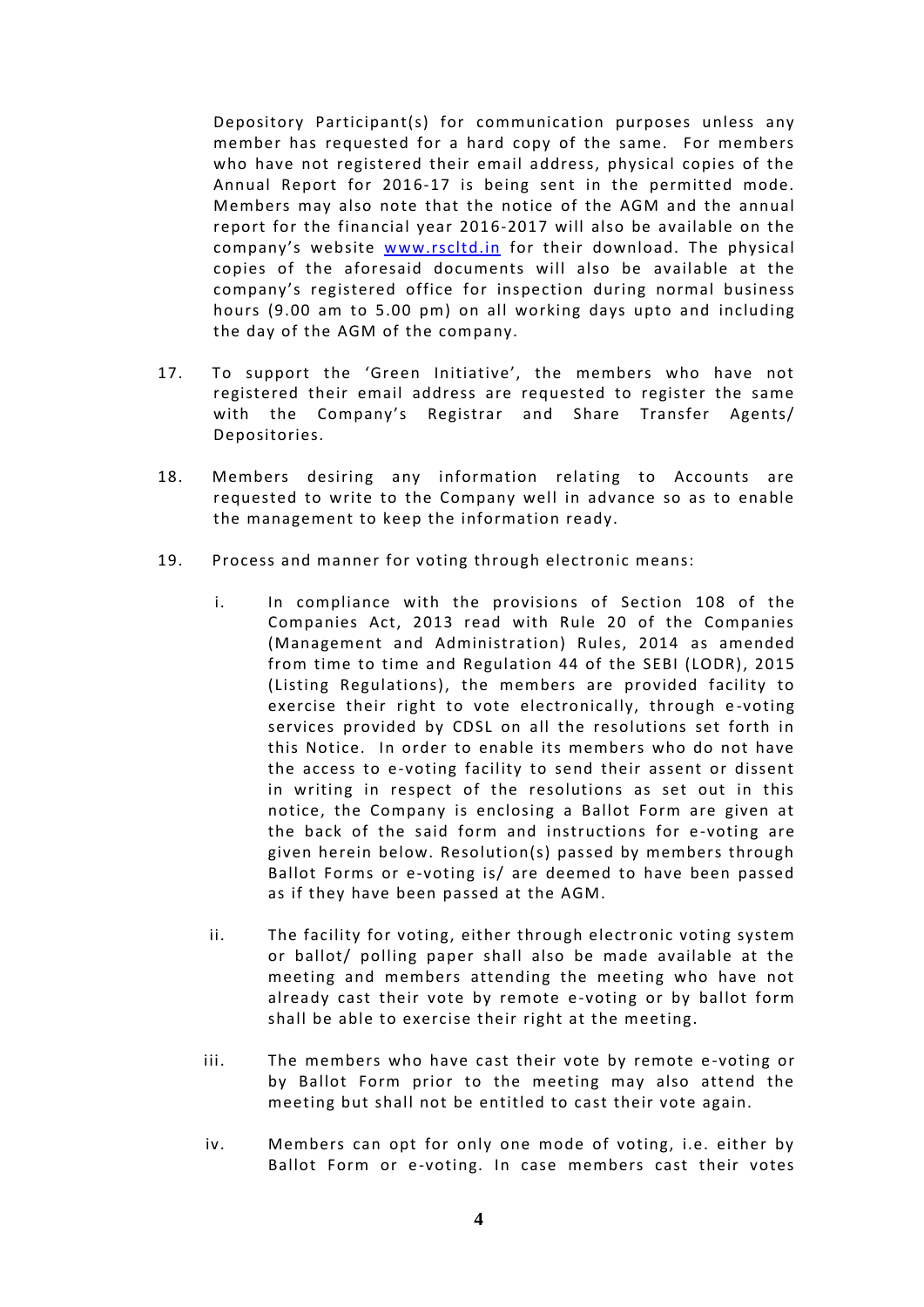through both the modes, voting done by e -voting shall prevail and votes cast through Ballot form shall be treated as invalid.

v. In case a member is desirous of obtaining a duplicate Ballot Form, he/ she/ they may send an email to rsccompliance@gmail.com by mentioning their Folio / DP ID and Client ID number. However, the duly completed Ballot Form should reach the Scrutinizer, **Advocate Varun Sonawala,** not later than 27<sup>th</sup> September 2017, 5.00 p.m. Ballot Form received after this date will be treated as invalid.

# 20. **The instructions for shareholders voting electronically are as under:** he instructions for shareholders voting electronically are as<br>
inder:<br>
(i) The voting period begins on 25<sup>th</sup> September 2017 at 9.00 AM<br> **IST** and ends on 23<sup>th</sup> September 2017 at 5.00 BM IST. During

- The voting period begins on 25<sup>th</sup> September 2017 at 9.00 AM<br> **IST** and ends on 27<sup>th</sup> September 2017 at 5.00 PM IST. During<br>
this period, the shareholders of the Company, holding shares this period, the shareholders of the Company, holding shares either in physical form or in dematerialized form, as on the cut-off date 21<sup>st</sup> September 2017, may cast their vote 27<sup>th</sup> September 2017 at 5.00 PM IST. During<br>shareholders of the Company, holding shares<br>I form or in dematerialized form, as on the<br><sup>st</sup> September 2017, may cast their vote electronically. The e-voting module shall be disabled by CDSL for voting thereafter.
- (ii) The shareholders should log on to the e-voting website www.evotingindia.com.
- (iii) Click on Shareholders.
- (iv) Now Enter your User ID
	- a. For CDSL: 16 digits beneficiary ID,
	- b. For NSDL: 8 Character DP ID followed by 8 Digits Client ID,
	- c. Members holding shares in Physical Form should enter Folio Number registered with the Company.
- (v) Next enter the Image Verification as displayed and Click on Login.
- (vi) If you are holding shares in demat form and had logged on to www.evotingindia.com and voted on an earlier voting of any company, then your existing password is to be used.
- (vii) If you are a first time user follow the steps given below:

|            | For Members holding shares in Demat Form and Physical<br>Form |
|------------|---------------------------------------------------------------|
| <b>PAN</b> | Enter your 10 digit alpha-numeric *PAN issued by              |
|            | Income Tax Department (Applicable for both demat              |
|            | shareholders as well as physical shareholders)                |
|            | • Members who have not updated their PAN with                 |
|            | the Company/Depository Participant<br>are                     |
|            | requested to use the first two letters of their               |
|            | name and the 8 digits of the sequence number in               |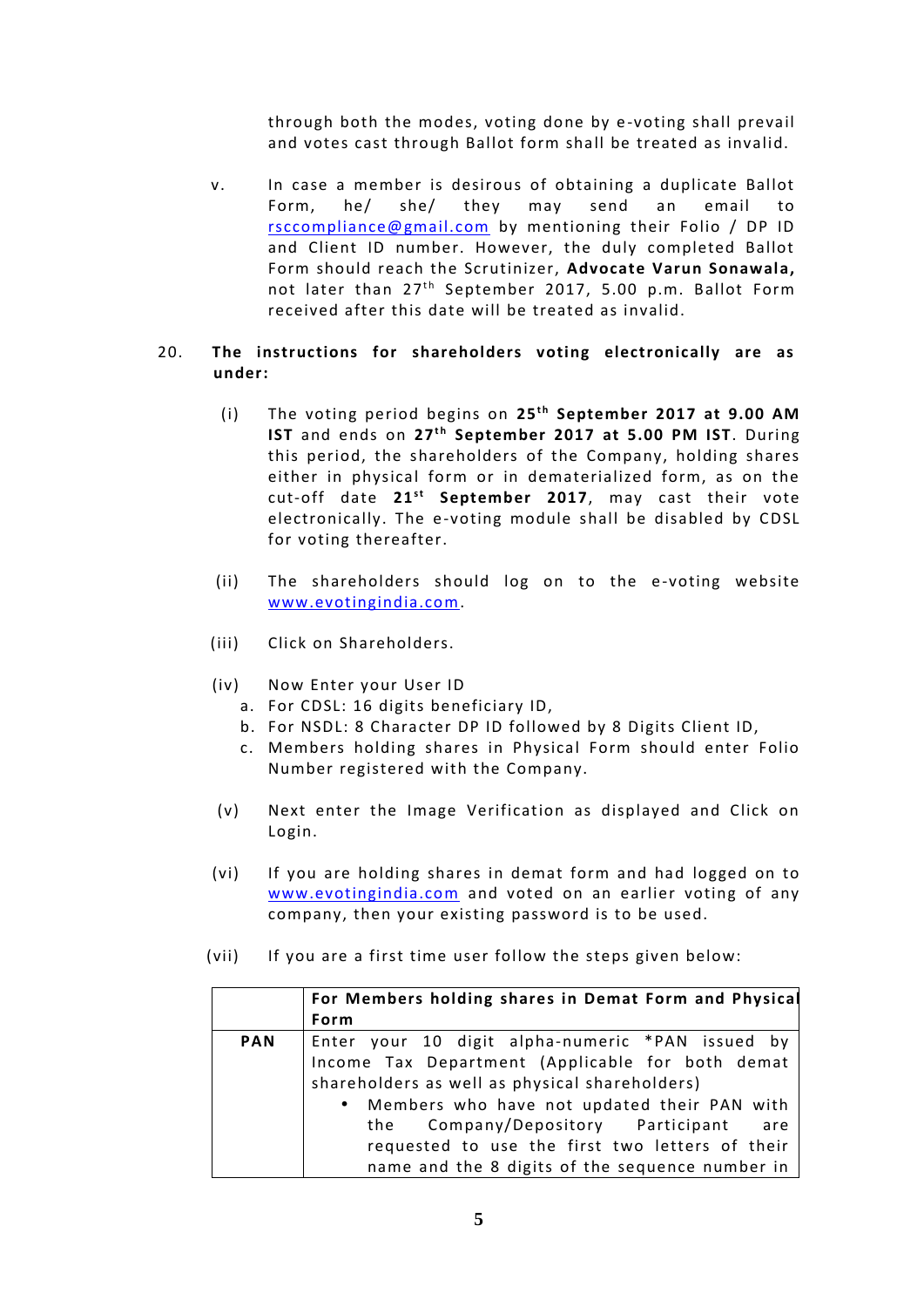|                 | the PAN field.                                                                                                                                                                                                                                                                         |
|-----------------|----------------------------------------------------------------------------------------------------------------------------------------------------------------------------------------------------------------------------------------------------------------------------------------|
|                 | • In case the sequence number is less than 8 digits<br>enter the applicable number of 0's before the<br>number after the first two characters of the name<br>in CAPITAL letters. Eg. If your name is Ramesh<br>Kumar with sequence number 1 then enter<br>RA00000001 in the PAN field. |
| <b>DOB</b>      | Enter the Date of Birth as recorded in your demat                                                                                                                                                                                                                                      |
|                 | account or in the company records for the said demat                                                                                                                                                                                                                                   |
|                 | account or folio in dd/mm/yyyy format.                                                                                                                                                                                                                                                 |
| <b>Dividend</b> | Enter the Dividend Bank Details as recorded in your                                                                                                                                                                                                                                    |
| Bank            | demat account or in the company records for the said                                                                                                                                                                                                                                   |
| <b>Details</b>  | demat account or folio.                                                                                                                                                                                                                                                                |
|                 | • Please enter the DOB or Dividend Bank Details in                                                                                                                                                                                                                                     |
|                 | order to login. If the details are not recorded                                                                                                                                                                                                                                        |
|                 | with the depository or company please enter the                                                                                                                                                                                                                                        |
|                 | member id / folio number in the Dividend Bank                                                                                                                                                                                                                                          |
|                 | details field as mentioned in instruction (iv)                                                                                                                                                                                                                                         |

- (viii) After entering these details appropriately, click on "SUBMIT" tab.
	- (ix) Members holding shares in physical form will then directly reach the Company selection screen. However, members holding shares in demat form will now reach 'Password Creation' menu wherein they are required to mandatorily enter their login password in the new password field. Kindly note that this password is to be also used by the demat holders for voting for resolutions of any other company on which they are eligible to vote, provided that company opts for e-voting through CDSL platform. It is strongly recommended not to share your password with any other person and take utmost care to keep your password confidential.
	- (x) For Members holding shares in physical form, the details can be used only for e-voting on the resolutions contained in this Notice.
	- (xi) Click on the EVSN for the relevant **RSC International Ltd.** on which you choose to vote.
- (xii) On the voting page, you will see "RESOLUTION DESCRIPTION" and against the same the option "YES/NO" for voting. Select the option YES or NO as desired. The option YES implies that you assent to the Resolution and option NO implies that you dissent to the Resolution.
- (xiii) Click on the "RESOLUTIONS FILE LINK" if you wish to view the entire Resolution details.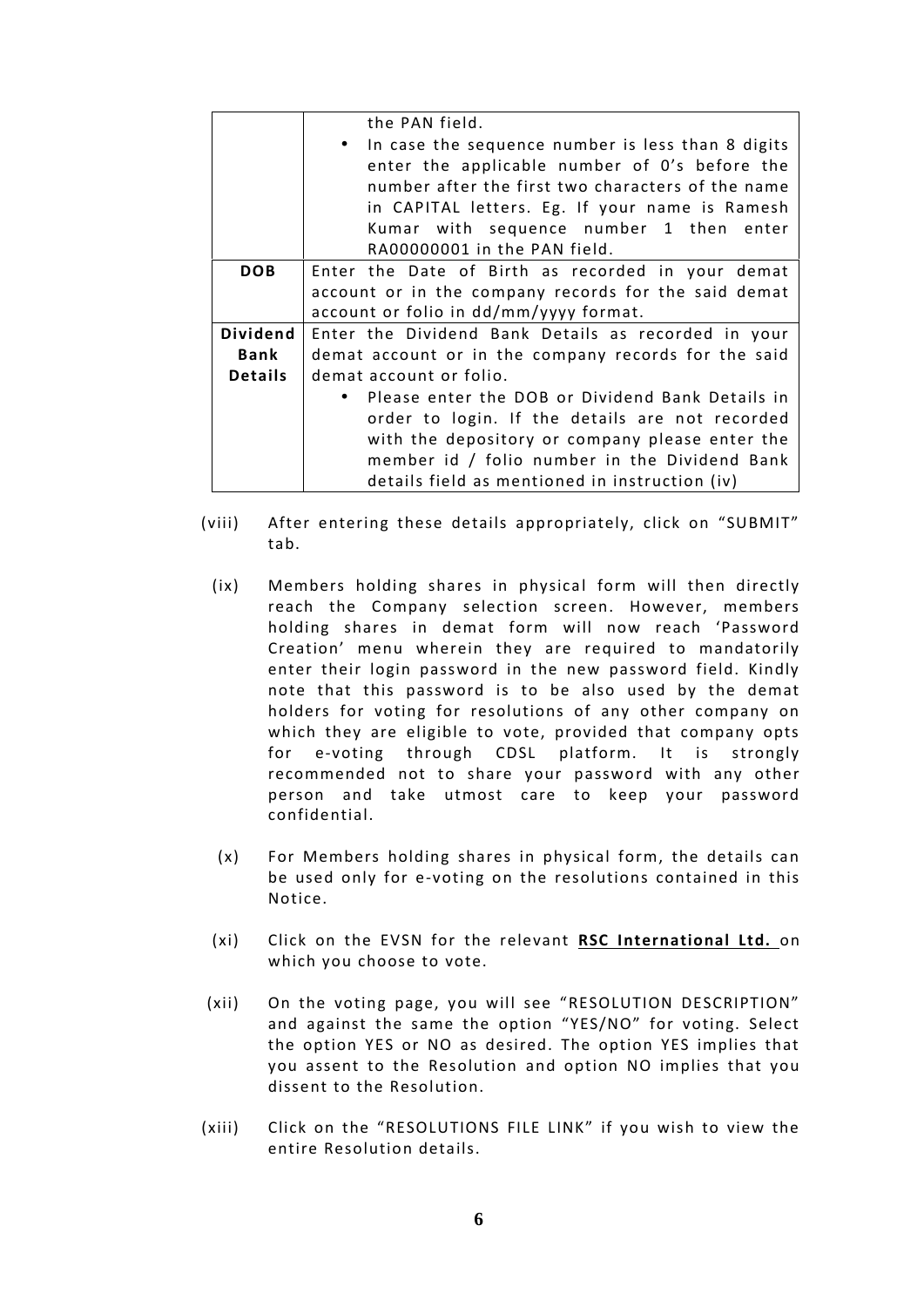- (xiv) After selecting the resolution, you have decided to vote on, click on "SUBMIT". A confirmation box will be displayed. If you wish to confirm your vote, click on "OK", else to change your vote, click on "CANCEL" and accordingly modify your vote.
- (xv) Once you "CONFIRM" your vote on the resolution, you will not be allowed to modify your vote.
- (xvi) You can also take out print of the voting done by you by clicking on "Click here to print" option on the Voting page.
- (xvii) If Demat account holder has forgotten the same password, then Enter the User ID and the image verification code and click on Forgot Password & enter the details as prompted by the system.

# (xviii) **Note for Non – Individual Shareholders and Custodians**

- Non-Individual shareholders (i.e. other than Individuals, HUF, NRI etc.) and Custodian are required to log on to www.evotingindia.com and register themselves as Corporates.
- A scanned copy of the Registration Form bearing the stamp and sign of the entity should be emailed to helpdesk.evoting@cdslindia.com.
- After receiving the login details a compliance user should be created using the admin login and password. The Compliance user would be able to link the account(s) for which they wish to vote on.
- The list of accounts should be mailed to helpdesk.evoting@cdslindia.com and on approval of the accounts they would be able to cast their vote.
- A scanned copy of the Board Resolution and Power of Attorney (POA) which they have issued in favour of the Custodian, if any, should be uploaded in PDF format in the system for the scrutinizer to verify the same.

In case you have any queries or issues regarding e -voting, you may refer the Frequently Asked Questions ("FAQs") and evoting manual available at www.evotingindia.com, under help section or write an email to helpdesk.evoting@cdslindia.com

21. Members are requested to send all communications relating to shares to our R&T Agent at the following address:

# **Alankit Assignments Ltd.**

Alankit House, 2E/21, Jhandelwalan Extn., New Delhi – 110 055 Tel: (011) 42541234/ 23541234 Fax: (011) 23552001 Email: info@alankit.com Website: www.alankit.com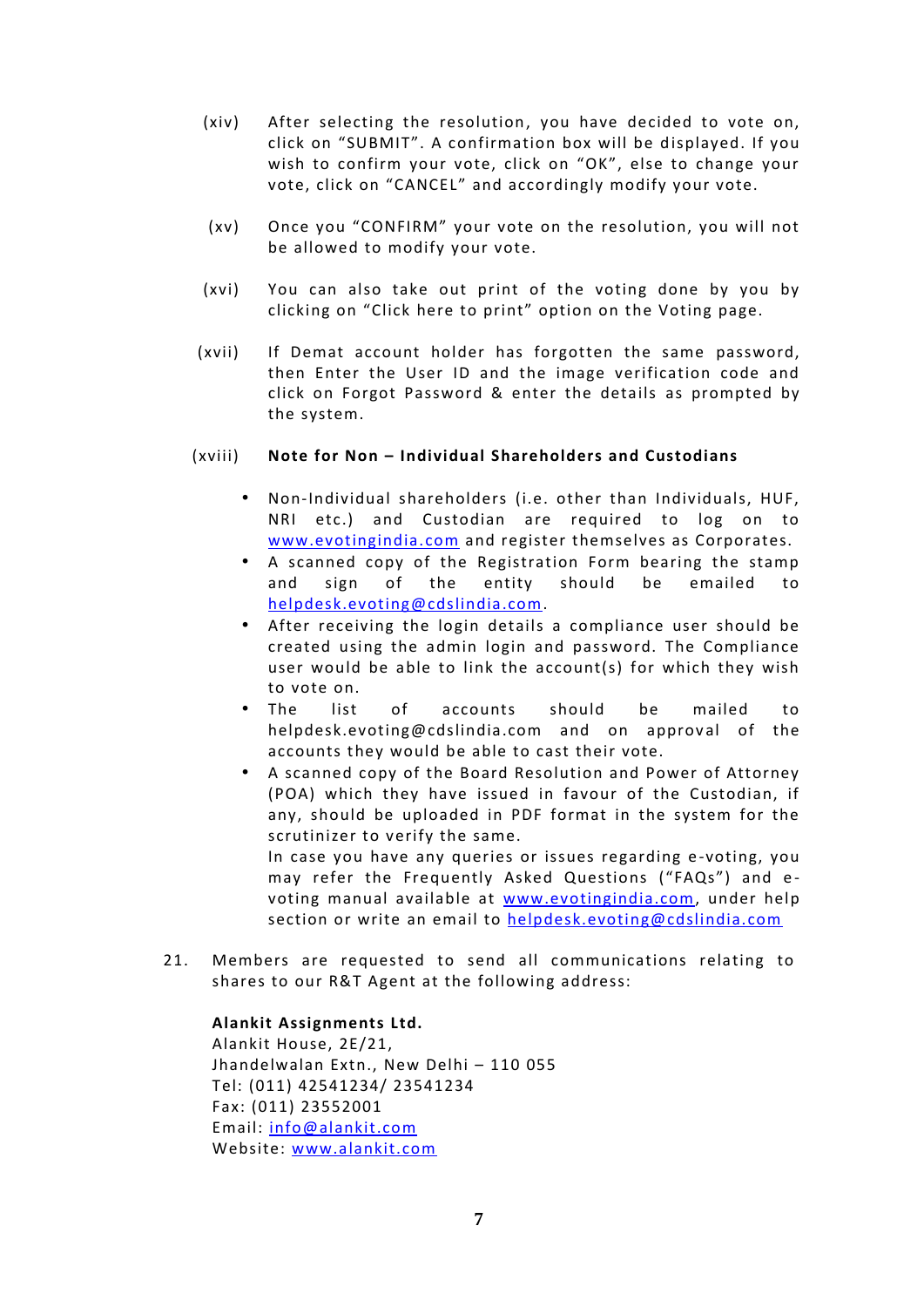22. The information to be provided as per the provisions of the Companies Act, 2013, pertaining to the Director proposed to be reappointed at the Annual General Meeting is given as under:

# **Re-appointment of Mrs. Alka Jain**

Mrs. Alka Jain, Director of the Company, retires by rotation and being eligible, offers herself for re-appointment.

Mrs. Alka Jain, is currently a Director of the Company. She is having more than 10 years of experience in textile business. She holds 4,91,430 equity shares of the company and is related to two directors, namely; Mr. Ankur Jain and Mr. Gyan Chand Jain.

Your Directors recommend Resolution No. 2 as an Ordinary Resolution for approval of its Members.

Apart from Mrs. Alka Jain, two directors, namely; Mr. Ankur Jain and Mr. Gyan Chand Jain, none of the directors and Key Managerial Personnel of the Company and their relatives are concerned or interested, financial or otherwise, in this resolution.

# 23. **Ratification of Appointment of the Statutory Auditor:**

Kamal Agrawal, Chartered Accountant (M. No. 43529) was appointed Ratification of Appointment of the Statutory Auditor:<br>Kamal Agrawal, Chartered Accountant (M. No. 43529) was appointed<br>as the Statutory Auditor of the Company at the AGM dated 30<sup>th</sup><br>Sentember 2015 from the conclusion of 2 Ratification of Appointment of the Statutory Auditor:<br>Kamal Agrawal, Chartered Accountant (M. No. 43529) was appointed<br>as the Statutory Auditor of the Company at the AGM dated 30<sup>th</sup><br>September 2015 from the conclusion of 2 Kamal Agrawal, Chartered Accountant (M. No. 43529) was appointed<br>as the Statutory Auditor of the Company at the AGM dated 30<sup>th</sup><br>September 2015 from the conclusion of 22<sup>nd</sup> AGM till the conclusion<br>of 26<sup>th</sup> AGM of the com provisions of Section 139(1) of the Act, his appointment would be subject to ratification by the members in every annual general meeting during the said term.

In view of the above, the Board of Directors recommend ratification of the appointment of Mr. Kamal Agrawal, Chartered Accountant as the Statutory Auditor of the Company to hold office till the conclusion of the  $25<sup>th</sup>$  Annual General Meeting and to fix the the Board of Directors recommend ratification<br>Mr. Kamal Agrawal, Chartered Accountant as<br>r of the Company to hold office till the<br><sup>th</sup> Annual General Meeting and to fix the<br>to them for the financial year 2017-18, as remuneration payable to them for the financial year 2017-18, as mentioned at Item No. 3 of the Notice.

24. All documents referred to in the accompanying notice shall be open for inspection at the Registered Office of the Company during normal business hours (9.00 am to 5.00 pm) on all working days between Monday and Friday of every week, upto the date of the 24<sup>th</sup> n<br>1g<br>1s<br><sup>th</sup> Annual General Meeting of the Company.

| Place: Jaipur                        | By order of the Board of Directors |
|--------------------------------------|------------------------------------|
| Date: 1 <sup>st</sup> September 2017 |                                    |
| Registered Office: 66 Gangwal Park   |                                    |
| M. D. Road, Jaipur - 302 004         | <b>Ghyanchand Jain</b>             |
|                                      | <b>Managing Director</b>           |

**8**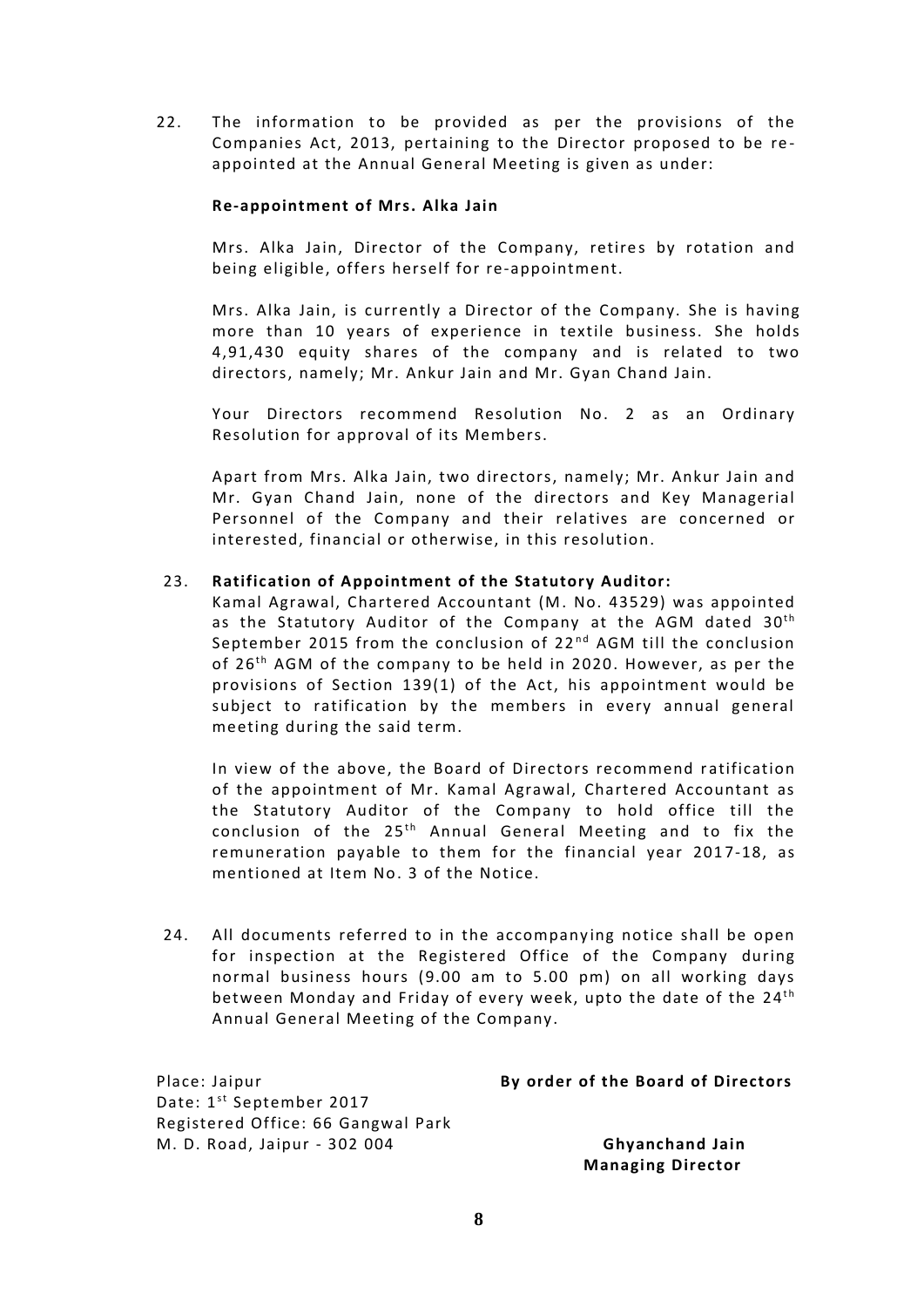# **DIRECTORS' REPORT**

Dear Members,

Dear Members,<br>Your directors have pleasure in presenting the 24<sup>th</sup> Annual Report of the<br>company tegether with the audited statements of asseunts for the year. company together with the audited statements of accounts for the year Your directors have pleasu<br>company together with th<br>ended 31<sup>st</sup> March 2017.

# **FINANCIAL RESULTS**

| <b>Particulars</b>          | 31.03.2017 | 31.03.2016  |
|-----------------------------|------------|-------------|
| Sales & Other Income        | 895574.00  | 7,66,210.00 |
| Profit before interest<br>& | 78234.00   | 98,665.00   |
| depreciation                |            |             |
| Less: Interest              | 0.00       | 0.00        |
| Profit before depreciation  | 78234.00   | 98,665.00   |
| Less: Depreciation          | 0.00       | 11,203.00   |
| Profit after depreciation   | 78234.00   | 87,462.00   |
| Provision for Income Tax    | 14,473.00  | 15,831.00   |
| Profit After Tax            | 63,761.00  | 71,631.00   |

# **FINANCE**

During the year under review the Company has made efforts to explore more opportunities in the fields of export business and some other business related to warehousing and investment in real estate and in the process of seeking shareholders' approval for starting new business line.

# **BUSINESS OUTLOOK**

The Management is planning to enter into new line of business like export of clothes and other items to improve the profitability and ultimately value of shareholders' funds. The Company has been in communication with number of prospective buyers of products in various countries. It is supplying on commission basis and also making an attempt to add to its portfolio. The Company hopes to achieve good results in this line looking to the acceptance of Indian products in global market. Presently the Company is doing agency business of fabrics.

# **ISSUE OF EQUITY SHARES**

The Company has not issued any shares during the year under review.

# **DIVIDEND**

Due to insufficient profit and carried forward losses, the Board of Directors have decided to not to propose any dividend during the year.

# **LOANS, GUARANTEES AND INVESTMENTS**

During the year under review the company has not given any loan and /or guarantee and not made any investment in any venture.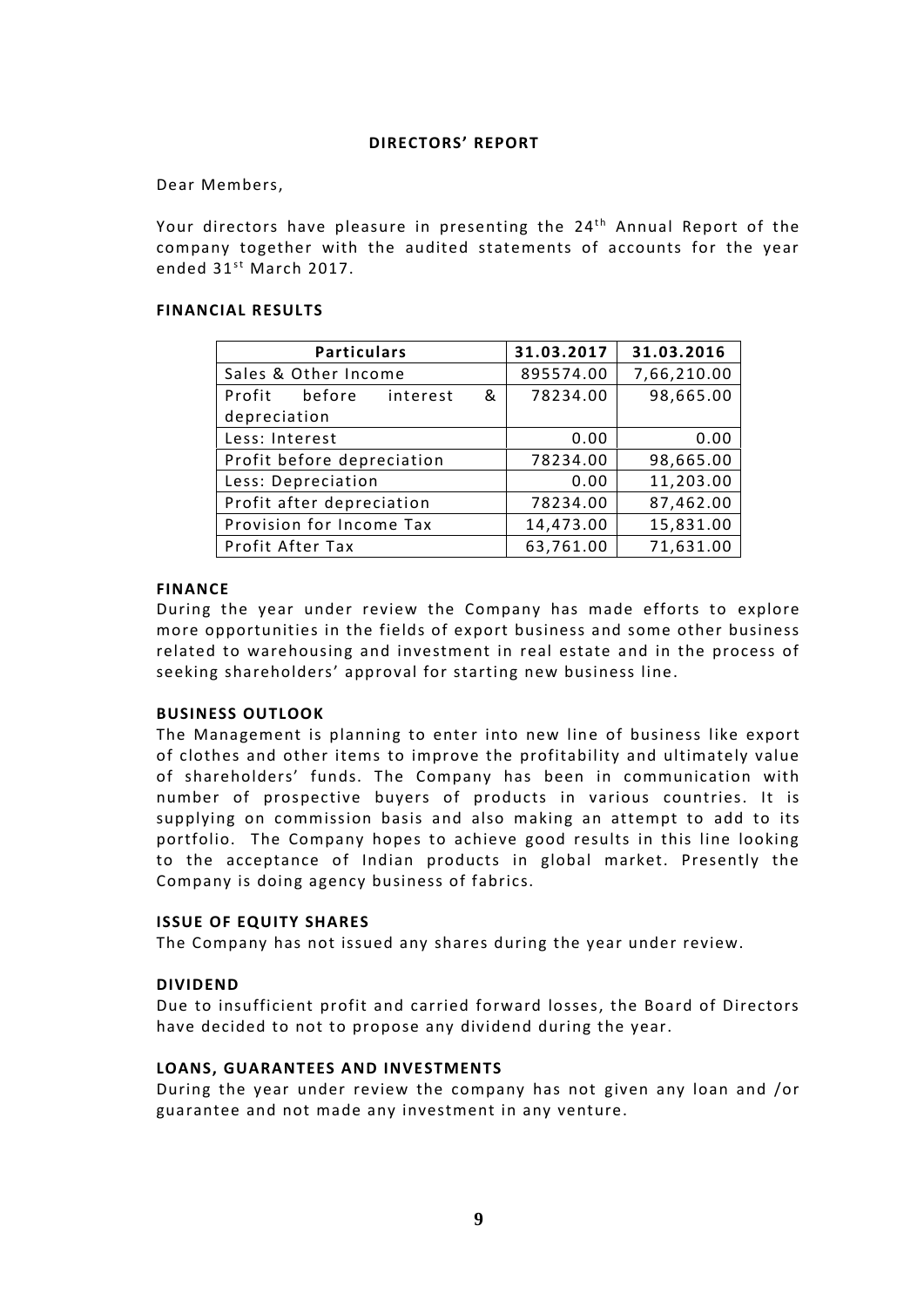# **PUBLIC DEPOSITS**

The Company has not accepted any deposit from the public and as such, no amount on account of principal or interest on deposits from public was **PUBLIC DEPOSITS**<br>The Company has not accepted any de<br>amount on account of principal or i<br>outstanding as at 31<sup>st</sup> March 2017.

# **CORPORATE GOVERNNACE**

A Report on Corporate Governance alongwith certificate from the Statutory Auditor of the Company regarding the compliance with the conditions of Corporate Governance as stipulated under Regulations 17 to 27 of the SEBI (LODR) 2015, forms part of the Annual Report.

# **MANAGEMENT DISCUSSION AND ANALYSIS**

The Management Discussion and Analysis as required under Regulation 34(2) of the SEBI (LODR) Regulations, 2015, forms part of the Annual Report.

# **DISCLOSURE REQUIREMENTS**

Details of programme for familiarization of Independent Directors with the Company are available on the website of the Company.

The Company has no subsidiary and hence no policy is required.

Policy on dealing with related party transactions is available on the website of the Company.

The Company has formulated a Whistle Blower Policy and same is in compliance with the provisions of the Act and Listing Agreement and is available on the website of the Company.

Policy for archival of documents of the company is available on the website of the company.

The code of conduct for the Board of Directors of the company is available on the website of the company.

# **NUMBER OF MEETINGS OF THE BOARD**

During the year under review, 6 meetings of the Board were held, details of which are given in the Corporate Governance Report that forms part of the Annual Report.

# **SUBSIDIARY, JOINT VENTURE AND ASSOCIATE COMPANIES**

The Company has no subsidiary, joint venture and/ or associate company and hence no details are provided.

# **PERFORMANCE EVALUATION OF BOARD**

Pursuant to the provisions of the Companies Act, 2013 and provisions of the SEBI (LODR) Regulations, 2015, the Board has carried out an annual evaluation of performance of its own and the Committees thereof.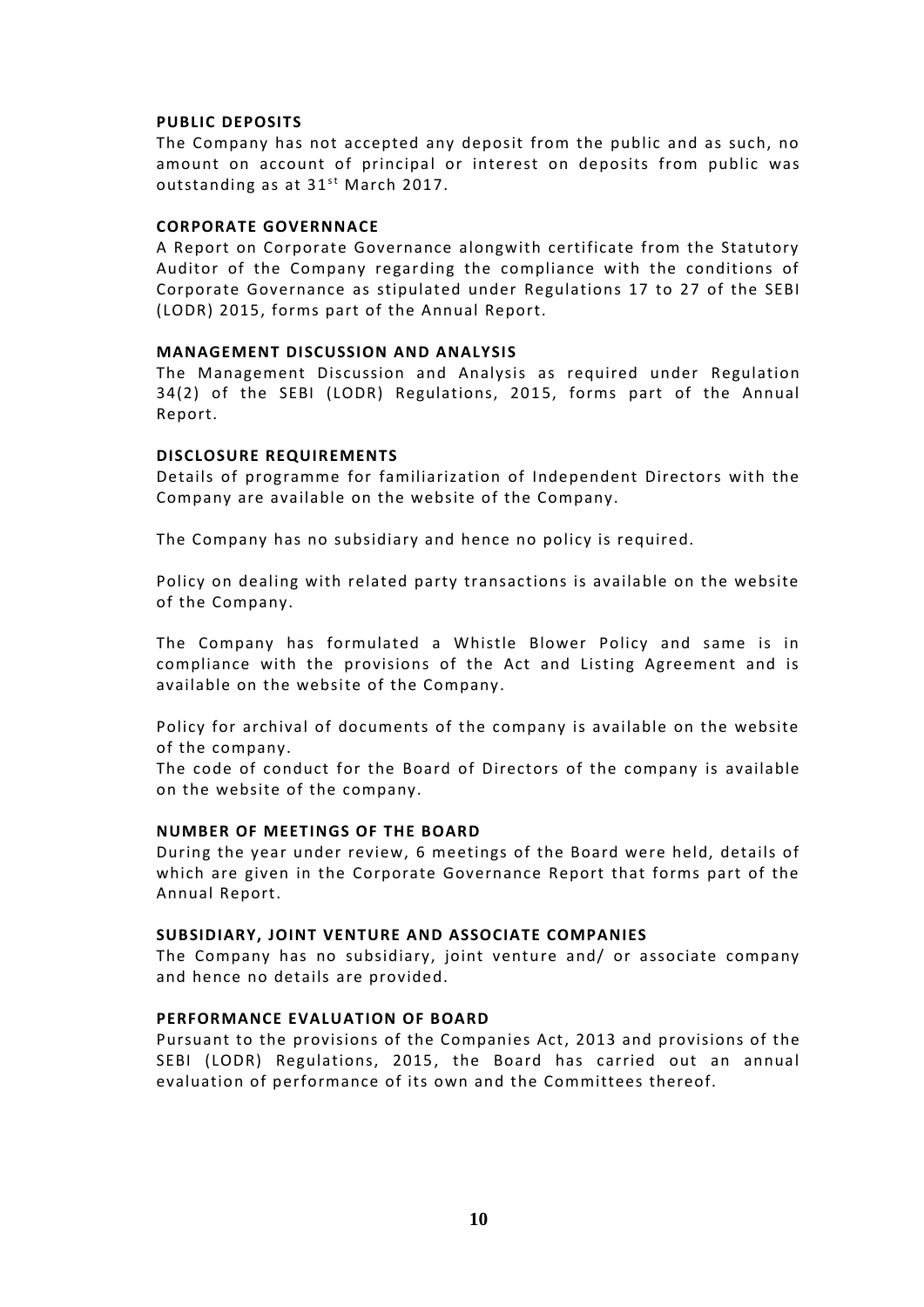# **POLICY ON DIRECTORS' APPOINTMENT AND REMUNERATION**

The Company's has formulated a policy for appointment and remuneration in compliance with provisions of Section 178(3) of the Companies Act, 2013 and same is forming part of Corporate Governance Report.

# **AUDIT COMMITTEE**

The Audit Committee of the Company comprises of three independent directors. There are no instances where the board did not accept the recommendations of the Audit Committee. Other deta ils about the Audit Committee are disclosed in the Corporate Governance Report, which forms part of the Annual Report.

# **PARTICULARS OF EMPOLYEES**

The Company is not paying salary to any employee more than as stipulated under the provisions of Section 197(12) of the Companies Act, 2013 and hence no disclosure is required.

# **RELATED PARTY TRANSACTIONS**

During the year, the Company has not entered into any transactions with related party as defined under the Companies Act, 2013 and under Clause Regulation 23 of the SEBI (LODR) Regulations, 2015.

The policy on materiality of Related Party Transactions and dealing with related party transactions as approved by the Board has been adopted by the Company and uploaded on the Company's website. There are no transactions to be reported in Form AOC-2.

# **RISK MANAGEMENT POLICY**

The Company has adopted a Risk Management Policy on the basis of business and size of the Company and has set-up a Committee. The risk assessment update is provided to the Risk Management Committee (RMC) on periodical basis. RMC is appointed by the Board and comprises of Directors of the Company and is chaired by an Independent Director. RMC assists the Board of Directors in overseeing the Company's risk management processes and controls.

# **CORPORTAE SOCIAL RESPONSIBILITY (CSR)**

Since the company is not having sufficient earnings and there are carried forward losses, the Company is not in a position to spend any money on CSR.

# **VIGIL MECHANISM/ WHISTLEBLOWER POLICY**

The Company has adopted a Whistleblower Policy, to provide a formal mechanism to the Directors, employees and its stakeholders to report their concerns about unethical behaviour, actual or suspected fraud or violation of the Company's Code of Conduct or Ethics Policy. The policy provides for adequate safeguards against victimisation of employees who avail of the mechanism and also provides for direct access to the Chairman of the Audit Committee. It is affirmed that no personnel of the Company have been denied access to the Audit Committee.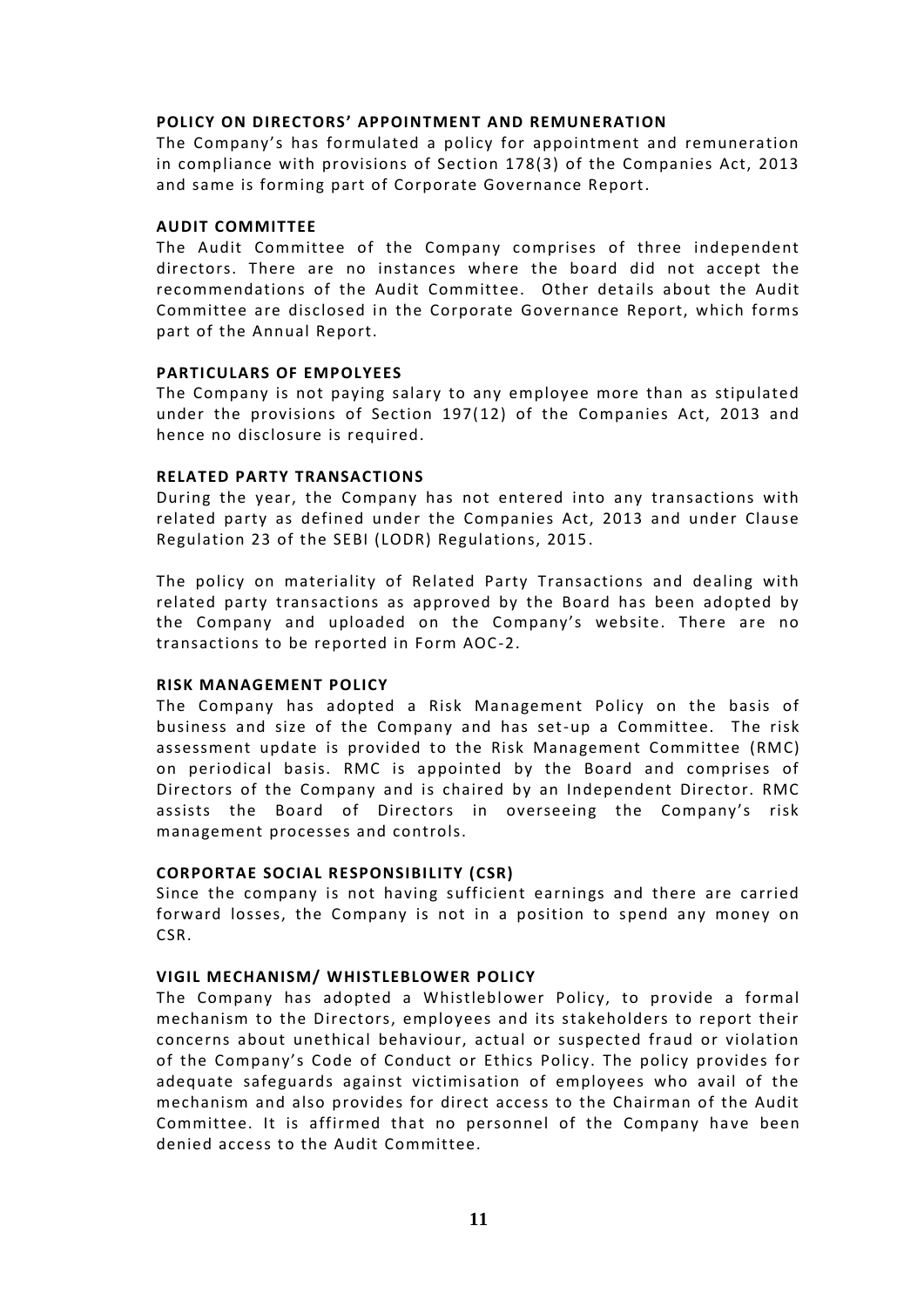# **PREVENTION OF SEXUAL HARASSMENT (POSH)**

The Company has zero tolerance for sexual harassment at workplace and has adopted a policy on prevention, prohibition and redressal of sexual harassment at workplace in line with the provisions of the Sexual Harassment of Women at Workplace (Prevention, Prohibition and Redressal) Act, 2013 (POSH Act) and the Rules framed thereunder.

There was no complaint of any nature during the year 2016-17.

# **PARTICULARS OF LOANS, GUARANTEES AND INVESTMENTS**

The Company has neither given any loans nor provided any guarantee during the year.

# **INTERNAL FINANCIAL CONTROLS**

Internal financial control systems of the Company are commensurate with its size and the nature of its operations. These have been designed to provide reasonable assurance with regard to recording and providing reliable financial and operational information, complying with applicable accounting standards and relevant statutes, safeguarding assets from unauthorised use, executing transactions with proper authorisation and ensuring compliance of corporate policies.

The Audit Committee deliberated with the members of the management, considered the systems as laid down and met the statutory auditors to ascertain, *inter alia*, their views on the internal financial control systems. The Audit Committee satisfied itself on the adequacy and effectiveness of the internal financial control system as laid down and kept the Board of Directors informed.

Details of internal control system are given in the Management Discussion and Analysis Report, which forms part of the Report.

# **DIRECTORS**

In accordance with the provisions of the Act and the Articles of Association of the Company, Mrs. Alka Jain, Director of the Company, retires by rotation at the ensuing Annual General Meeting, and being eligible, has offered herself for re-appointment.

At the Annual General Meeting of the Company held on  $30<sup>th</sup>$  September 2014, the members of the Company had approved the appointment of Mr. Kailash Chand, Mr. Jitendra Bansal and Mr. R. P. Agarwal as Independent Directors of the Company for a term of five years or until their completing 75 years of age, whichever is earlier.

All the Independent Directors have given declarations that they meet the criteria of independence as laid down under Section 149 (6) of the Act and Regulation 25 of the SEBI (LODR) Regulations, 2015. In the opinion of the Board, they fulfill the conditions of independence as specified in the Act and the Rules framed there under and are independent of the management.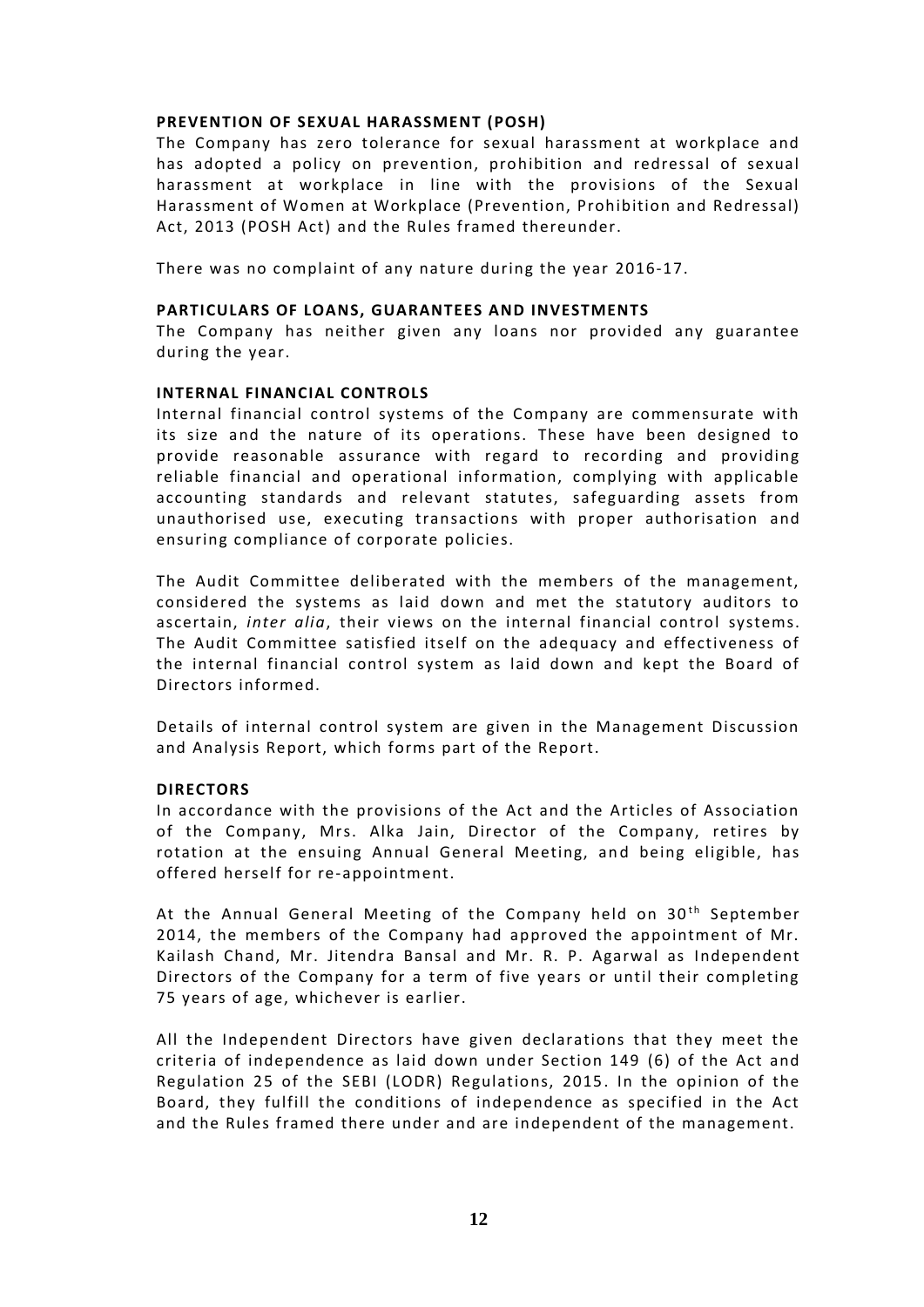# **Annual Evaluation of Board Performance and Performance of its Committees and of Individual Directors**

Pursuant to the provisions of the Act and Regulation 27(2) of the SEBI (LODR), Regulations, 2015 Listing Agreement, the Board of Directors has carried out an annual evaluation of its own performance, Board committees and individual directors.

The performance of the Board was evaluated by the Board after seeking inputs from all the directors on the basis of criteria such as the board composition and structure, effectiveness of Board processes, participation in the long term strategic planning, information and functioning, etc.

The performance of the Committees was evaluated by the Board after seeking inputs from the Committee members on the basis of the criteria such as the composition of committees, effectiveness of Committee meetings, etc.

The Board and the NRC reviewed the performance of the Individual Directors on the basis of the criteria such as the contribution of the Individual Director to the Board and committee meetings, preparedness on the issues to be discussed, meaningful and constructive contribution and inputs in meetings, etc. In addition, the Chairman was also evaluated on the key aspects of his role.

In a separate meeting of the Independent Directors, performance of nonindependent directors, performance of the Board as a whole and performance of the Chairman were evaluated, taking into account the views of executive directors and non-executive directors. This was followed by a Board meeting that discussed on the performance of the Board, its Committees and Individual Directors.

# **REMUNERATION POLICY**

The Company has not paid any remuneration to any director or key managerial person and hence there was no need to review the same. However, in order to comply with the provisions of the Act and Regulation 19 of the SEBI (LODR) Regulations, 2015 , the Company has formulated the Remuneration Policy and same is uploaded on the website of the Company.

# **DIRECTORS' RESPONSIBILITY STATEMENT**

Pursuant to Section 134(5) of the Act, the Board of Directors, to the best of their knowledge and ability, confirm that:

- (a) In the preparation of the annual accounts, the applicable accounting standards have been followed along with proper explanation relating to material departures;
- (b) They have selected such accounting policies and applied them consistently and made judgments and estimates that are reasonable and prudent so as to give a true and fair view of the state of affairs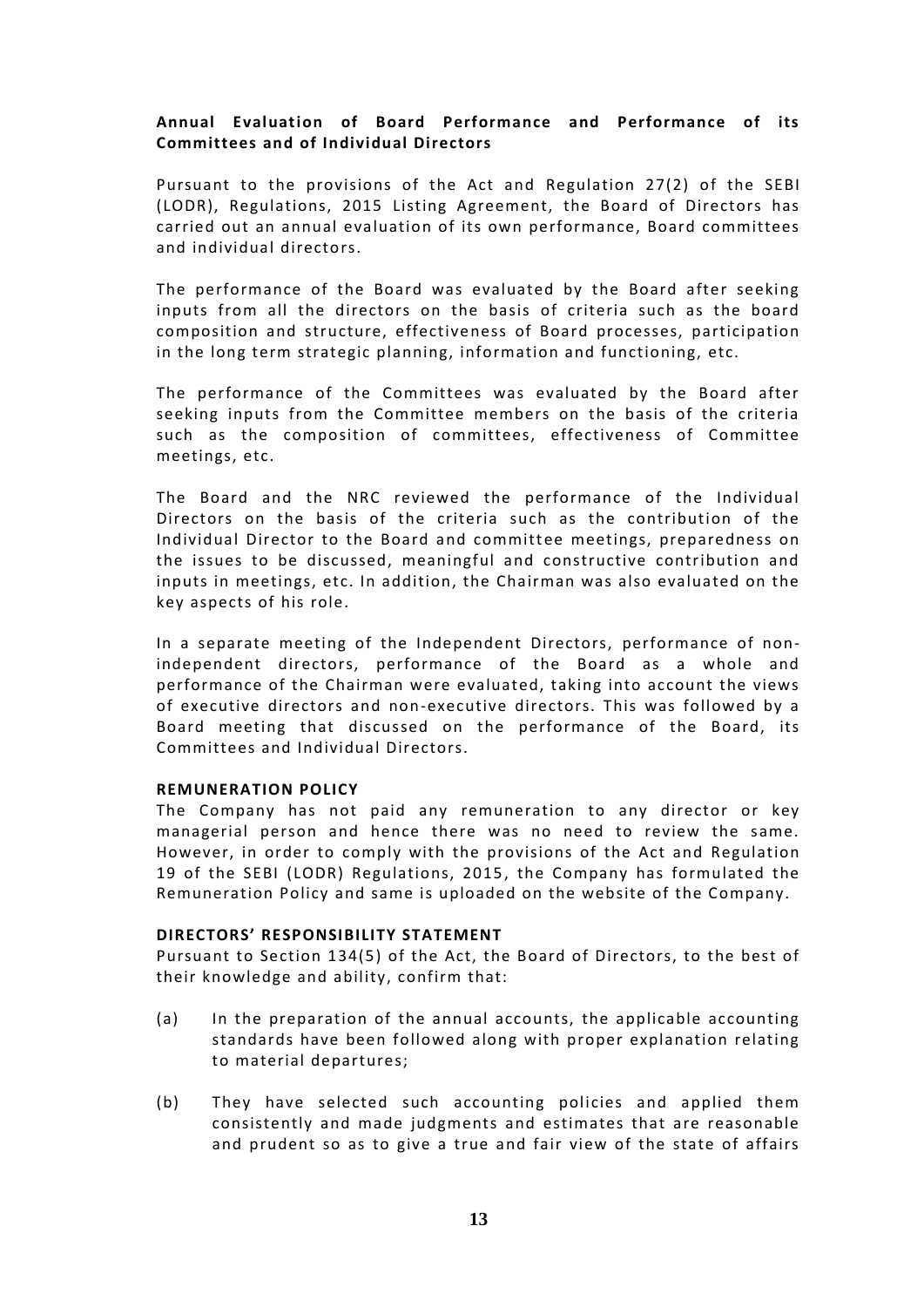of the Company at the end of the financial year and of the profit of the Company for that period;

- (c) They have taken proper and sufficient care for the maintenance of adequate accounting records in accordance with the provisions of this Act for safeguarding the assets of the Company and for preventing and detecting fraud and other irregularities;
- (d) They have prepared the annual accounts on a going concern basis;
- (e) They have laid down internal financial controls to be followed by the Company and that such internal financial controls are adeq uate and were operating effectively; and
- (f) They have devised proper systems to ensure compliance with the provisions of all applicable laws and that such systems were adequate and operating effectively.

# **AUDITOR AND AUDITOR'S REPORT**

# **STATUTORY AUDITOR**

The appointment of Mr. Kamal Agrawal, Chartered Accountant (Membership No. 43529), the Statutory Auditor of the company was ratified by the **STATUTORY AUDITOR**<br>The appointment of Mr. Kamal Agrawal, Chartered Accountant (Membership<br>No. 43529), the Statutory Auditor of the company was ratified by the<br>shareholders at the AGM held on 30<sup>th</sup> September 2016. His app valid till the conclusion of this 24<sup>th</sup> AGM. rawal, Char<br>tor of the<br>30<sup>th</sup> Septer<br><sup>th</sup> AGM.

The Company has received a written confirmation from the Auditor that the ratification of his appointment for the next financial year, if made, shall be in accordance with the criteria as provided under Section 141 of the Companies Act, 2013.

The Auditor's Report on the financial statements for the financial year ended 31<sup>st</sup> March 2017 does not contain any qualification, reservation or adverse remark.

# **SECRETARIAL AUDITOR**

Kavita Joshi, Practicing Company Secretary was appointed as the Secretarial Auditor to conduct the Secretarial Audit of the Company for the financial year 2016-2017, as required under Section 204 of the Companies Act, 2013 and the Rules made thereunder.

The Secretarial Audit Report for the financial year 2016-2017 is appended as Annexure A which forms part of this report.

The said Secretarial Auditor's Report contained some qualifications in respect of non-appointment of the Company Secretary, non-appointment of CFO, publication of the quarterly results and filing one form with the Registrar of Companies. The management of the Company has given explanation to all the objections raised by the Secretarial Auditor and same were incorporated by the Company Secretary in her report therefore no separate explanation is required.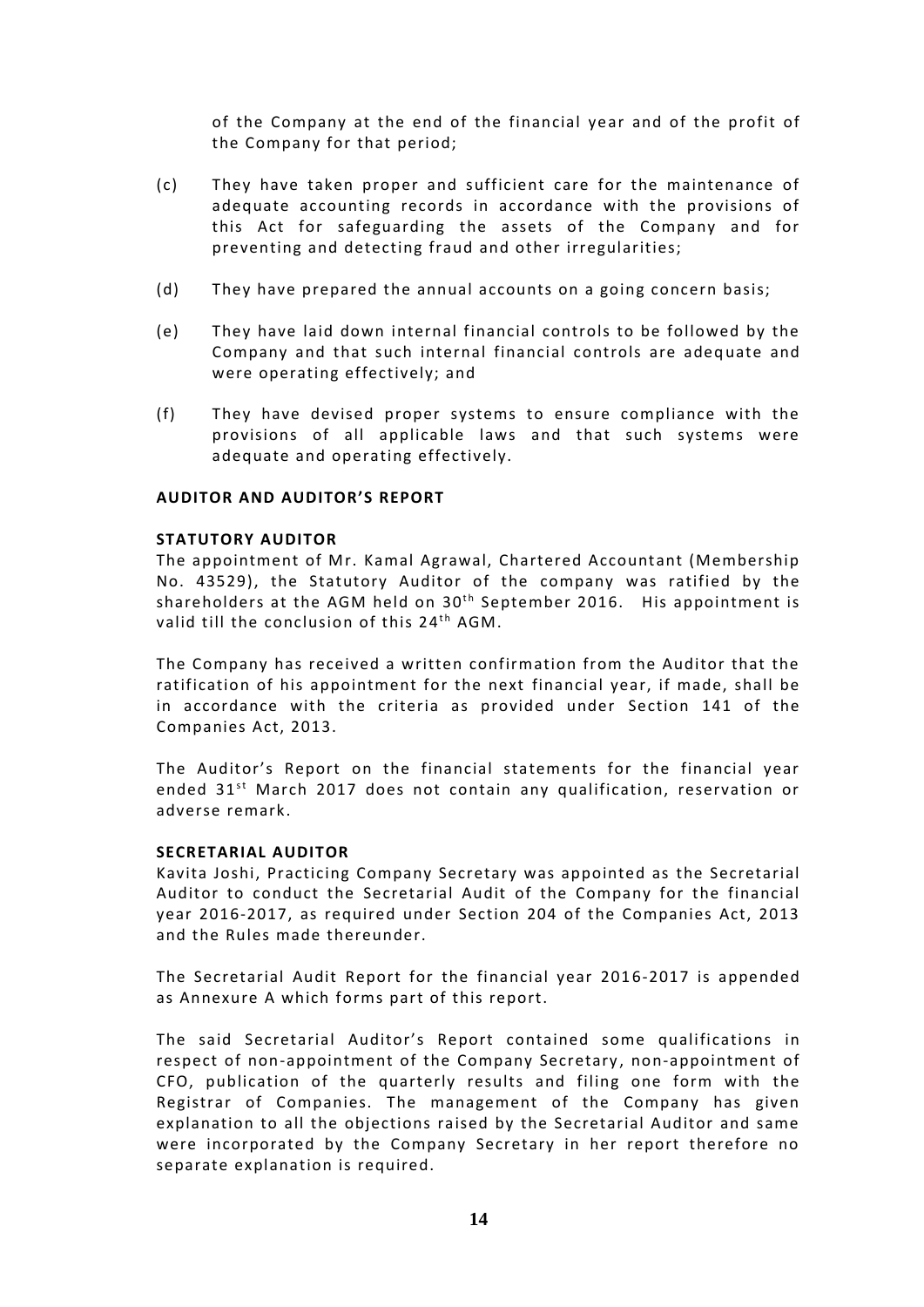# **EXTRACT OF ANNUAL RETURN**

In accordance with Section 134(3)(a) of the Companies Act, 2013, an extract of annual return in the prescribed Form MGT -9 is appended as Annexure B which forms part of this report.

# **CONSERVATION OF ENERGY, TECHNOLOGY ABSORPTION, FOREIGN EXCHANGE EARNINGS AND OUTGO**

The particulars relating to conservation of energy, technology absorption, foreign exchange earnings and outgo, as required to be disclosed pursuant to the provisions of Section 134 of the Act read with Rule 8 of the Companies (Accounts Rules), 2014.

- A. **Conservation of Energy**: The operations of the Company are not energy intensive, however adequate measures have been taken to reduce energy consumption and all efforts are made to use more natural light in the office.
- B. **Technology Absorption**: Not applicable.
- C. **Foreign Exchange Earnings and Outgo**: Not applicable.

# **ACKNOWLEDGEMENTS**

The Directors wish to place on record their appreciation for the continued support and co-operation by financial institutions, banks, government authorities and other stakeholders. Your Directors also acknowledge the support extended by the Company's unions and all the employees for their dedicated service.

**On behalf of the Board of Directors**

**Gyanchand Jain Managing Director**

Jaipur, 1<sup>st</sup> September 2017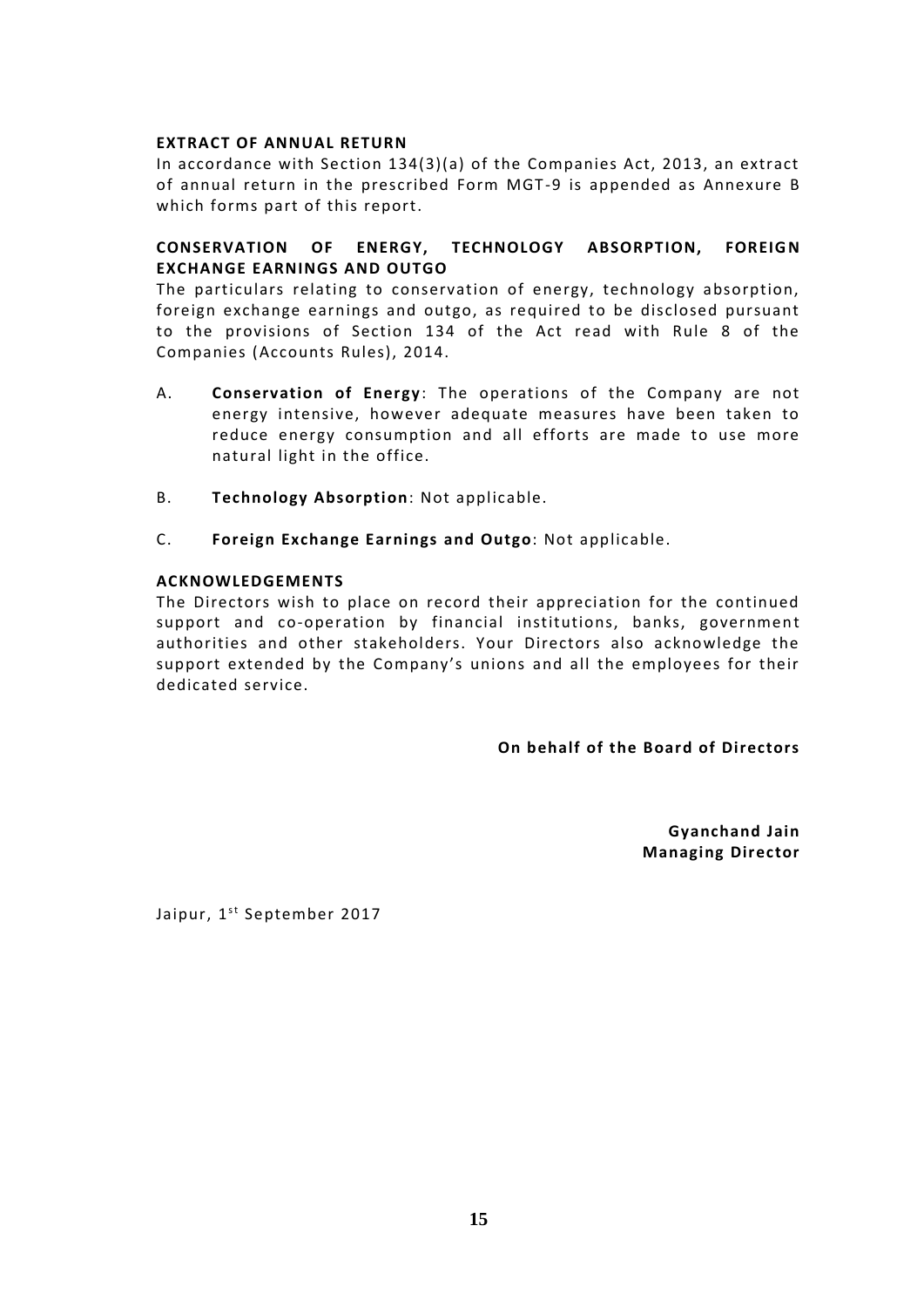# **Annexure A**

# **SECRETARIAL AUDIT REPORT**

[Pursuant to Section 204(1) of the Companies Act, 2013 and Rule No. 9 of the Companies (Appointment and Remuneration Personnel) Rules, 2014] o Section 204(1) of the Companies Act, 2013 and Rule No. 9:<br>Inies (Appointment and Remuneration Personnel) Rules, 20:<br>**FOR THE FINANICAL YEAR ENDED 31<sup>st</sup> MARCH, 2017** 

To, **The Members, R S C International Limited** 66, Gangwal Park, Moti Doongri Road, Jaipur 302 004

Dear Sir's,

I have conducted the secretarial audit of the compliance of applicable statutory provisions and the adherence to good corporate governance practice by **M/S. R S C International Limited**. Secretarial Audit was conducted in a manner that provided us a reasonable basis for evaluating the corporate conducts / statutory compliances and expressing my opinion thereon.

Based on my verification of the Company 's Books, Papers, Minutes Books, Forms and Returns filed and other records maintained by the Company and also the information provided by the Company, its officers, agents and authorized representatives during the conduct of secretarial audit, I hereby report that in my opinion, the Company has, during the financial year ended 31<sup>st</sup> March, 2017, complied with the statutory provisions listed hereunder and also that the Company has proper Board processes and compliance mechanism in place to the extent, in the manner and subject to the reporting made hereinafter:

I have examined the books, papers, minute books, forms and returns filed and other records maintained by the Company for the financial year ended l have examined the books, papers, minute books, for<br>and other records maintained by the Company for the<br>on 31<sup>st</sup> March, 2017 according to the provisions of:

- (i) The Companies Act, 2013 (the Act) and the rules made there under March, 2017 according to the provisions of:<br>The Companies Act, 2013 (the Act) and the rules made there under<br>for specified sections notified and came into effect from 12<sup>th</sup><br>September 2012 and sections and <sup>pulos</sup> potified September, 2013 and sections and Rules notified and came into for specified sections notified and came into effect from  $12^{th}$ <br>September, 2013 and sections and Rules notified and came into<br>effect from  $1^{st}$  April, 2014; as applicable
- (ii) The Securities Contracts (Regulation) Act, 1956 ('SCRA') and the rules made there under;
- (iii) The Depositories Act, 1996 and the Regulations and Bye -laws framed;
- (iv) Foreign Exchange Management Act, 1999 and the rules and regulations made there under to the extent of Foreign Direct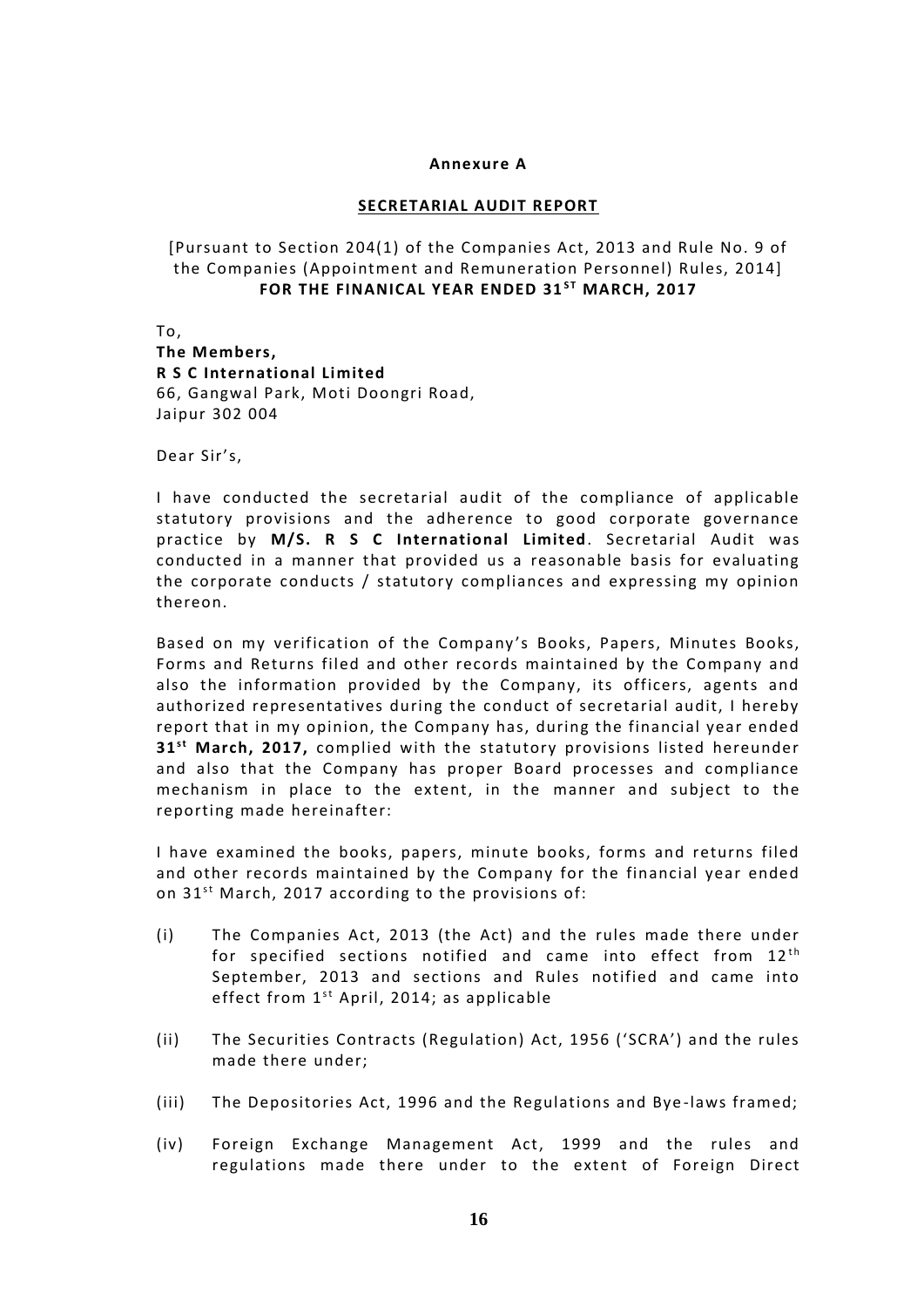Investment and Overseas Direct Investment **(not applicable to the Company during the Audit Period);**

- (v) The following Regulations and Guidelines prescribed under the Securities and Exchange Board of India Act, 1992 ('SEBI Act'):
	- a. The Securities and Exchange Board of India (Substantial Acquisition of Shares and Takeovers) Regulations, 2011;
	- b. The Securities and Exchange Board of India (Prohibition of Insider Trading) Regulations, 1992; **not applicable**
	- c. The Securities and Exchange Board of India (Issue of Capital and Disclosure Requirements) Regulations, 2009 - **not applicable as the Company did not issue any security during the financial year under review;**
	- d. The Securities and Exchange Board of India (Employee Stock Option Scheme and Employee Stock Purchase Scheme) Regulations, 2009, and The Securities and Exchange Board of India (Share Based Employee Benefits) Regulations, 2014 notified on 28th October 2014(not applicable to the Company during the Audit period) - **Not applicable as the Company as not granted any Option to its employees during the financial year under review;**
	- e. The Securities and Exchange Board of India (Issue and Listing of Debt Securities) Regulations, 2008 (not applicable to the Company during the Audit period); - **Not Applicable as the Company has not issued any debt securities during the financial year under review;**
	- f. The Securities and Exchange Board of India (Registrar to an Issue and Share Transfer Agents) Regulations, 1993;
	- g. The Securities and Exchange Board of India (Delisting of Equity Shares) Regulations, 2009 – **Not applicable as the Company has not delisted its equity shares from any stock Exchange during the financial year under review;**
	- **h.** The Securities and Exchange Board of India (Buyback of Securities) Regulations, 1998; **(Not applicable to the Company during the Audit period);-**
- 3 I have also examined compliance with the applicable clause of the following:
	- a. Secretarial Standards issued by The Institute of Company Secretaries of India. (not notified hence not applicable the Company during the Audit Period); and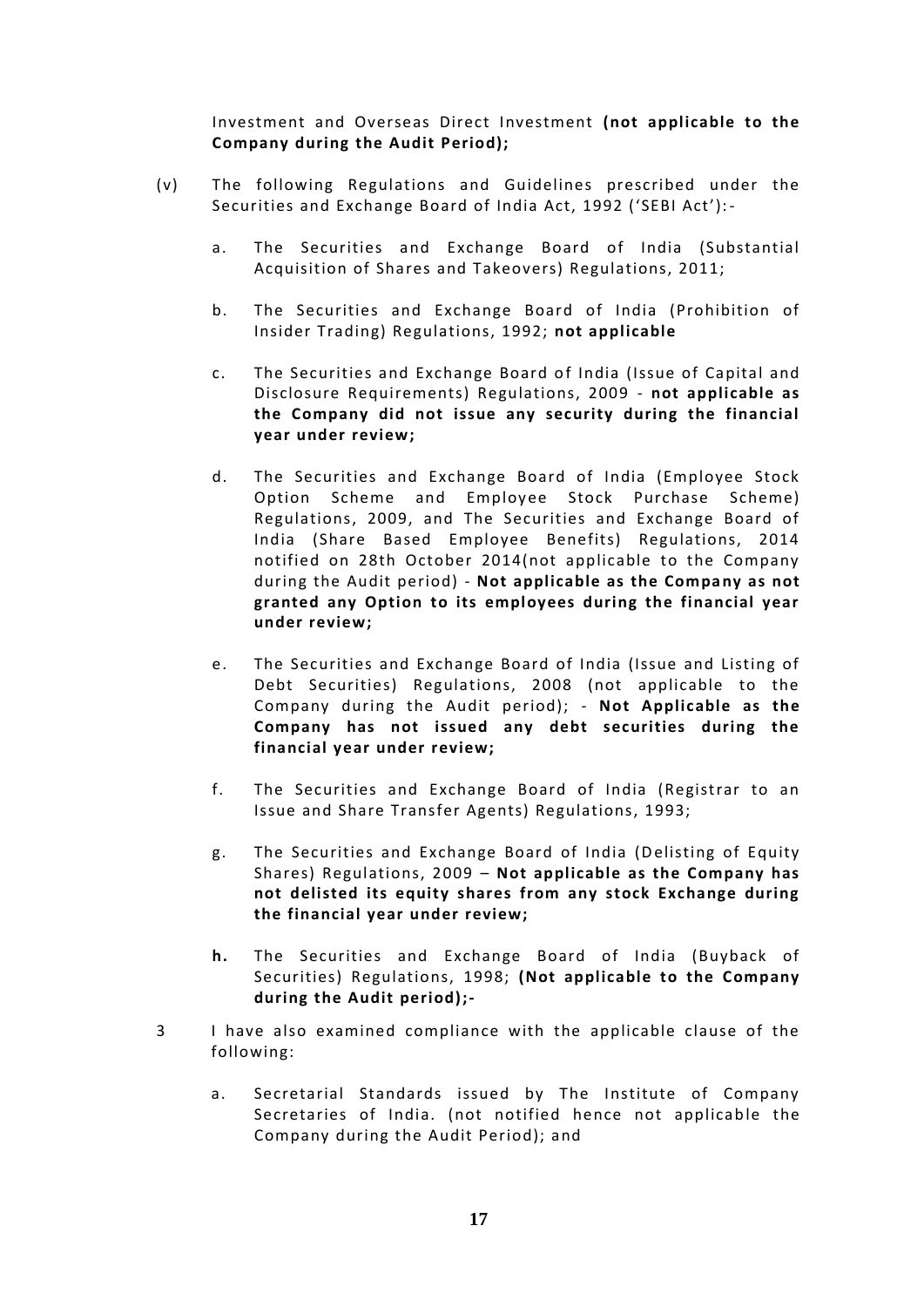b. The listing Agreements entered into by the Company with the Stock Exchange(s), if applicable: The Company has complied with the various provisions of the Listing Agreements with the BSE and DSE, where securities of the company are listed.

I have relied on the representation made by the Company and its Officers for systems and mechanism formed by the Company for compliances under other applicable Acts, Laws and Regulations to the Company.

*During the financial year under report, the Company has complied with the provisions of the Act, Old Act, Rules, Regulations, Guidelines, Standards, etc. mentioned above subject to the following observations:*

1. *The Company has not yet appointed Whole Time Company Secretary pursuant to Section 203 of Companies Act, 2013 read with Companies (Appointment and Remuneration of Managerial Personnel) Rules, 2014.*

**Management Explanation on point No. (1)**: Though the size of company and the income doesn't allow the company to retain CS on full time basis as it would affect the shareholders by way of additional financial burden, still Company have made search of company secretary but due to shortage of company secretaries and size of our company, Company could not appoint. However, Company have outsourced all legal compliance and secretarial compliance work to one professional consultancy company and all the compliances were done properly and in timely manner.

*2. Company has not filed E Form relating to change in Designation of Mr. Gyan Chand Jain as Managing Director so appointment of Key Managerial Personnel is not there as per Section 203 of Companies Act, 2013 and Company also has not appointed CFO in the Company.*

**Management Explanation on point No. (2):** The size of business of small and there is neither the need of CFO nor the company can afford the salary of CFO.

- *3. Company has not Filed E Form MGT 14 For Approval of Account as on 31/03/2016.*
- *4. Financial Result was not published in newspaper.*

**Management Explanation on point No. (3):** Company have not published quarterly financial results in news papers as the cost of publication is high and it is not viable for the shareholders to spent such amount when the company is not making sufficient profits. However, quarterly results were submitted to BSE and DSE within the time provided under Listing Agreement and uploaded on the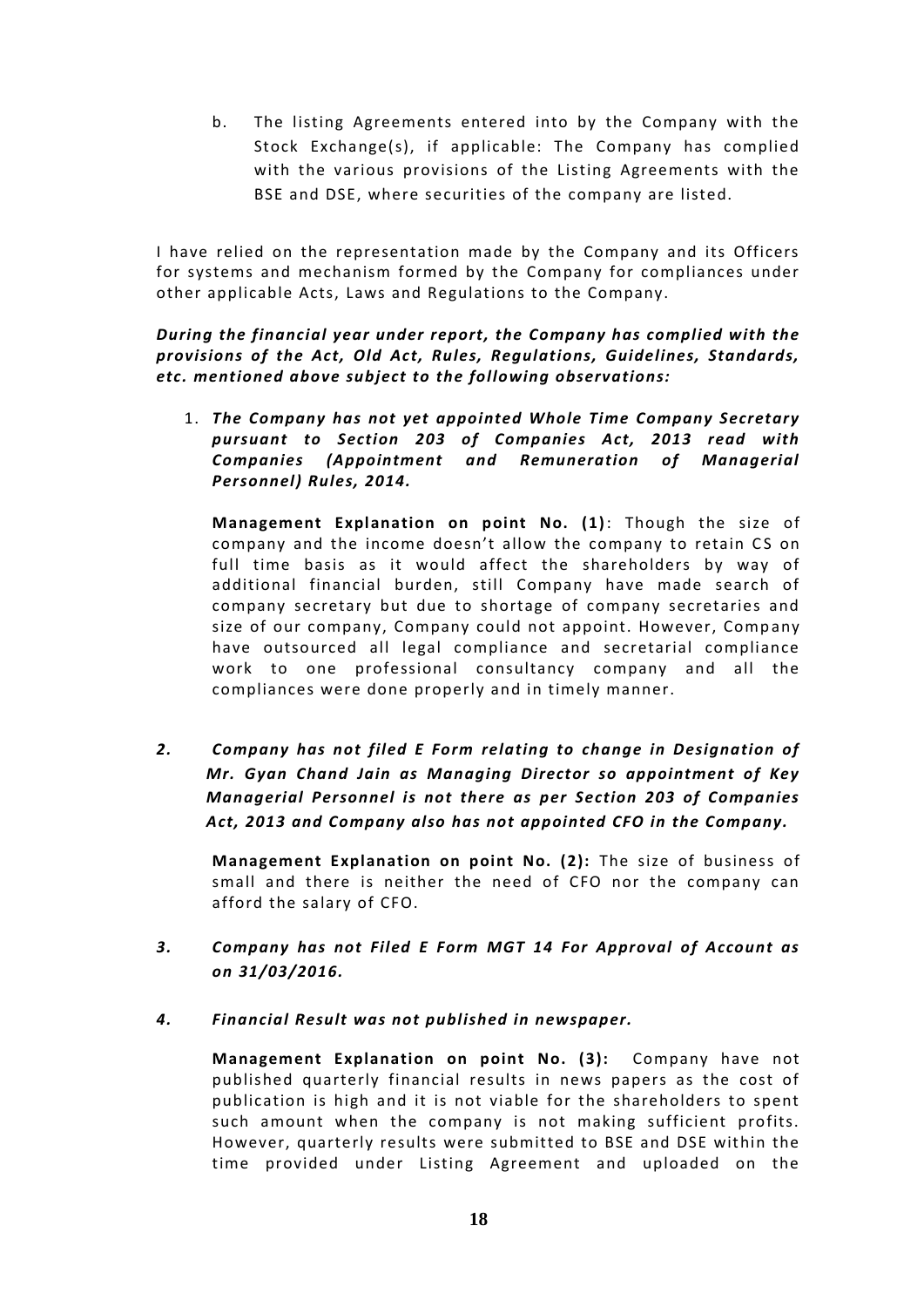company's website and hence the shareholders and public at large have access to the financial through company's website and website of BSE and DSE.

# *5. The Company has not yet appointed Internal Auditor pursuant to section 138 of Companies Act, 2013 read with Rule 13 Companies (Accounts) Rules, 2014.*

I further report that:

The Board of Directors of the Company is constituted with proper balance of Executive Directors, Non-Executive Directors and Independent Directors The Board of Directors of the Company is constituted with proper balance<br>of Executive Directors, Non-Executive Directors and Independent Directors<br>as on 31<sup>st</sup> March, 2016. The changes in the composition of the Board of<br>Di Directors that took place during the year under review were carried out in compliance with the provisions of the Act.

Adequate notice is given to all directors to schedule the Board Meetings and agenda were sent at least seven days in advance.

Majority decision is carried through while the dissenting members' views, if any, are captured and recorded as part of the minutes.

**I further report that subject to above observations,** there are adequate systems and processes in the Company commensurate with the size and operations of the Company to monitor and ensure compliance with applicable laws, rules, regulations and guidelines.

This report is to be read with my letter of even date which is annexed and form an integral part of this report.

**Date: -** 01.09.2017 **Place: - Mumbai**

> **Kavita Joshi (Membership No.: 9074) Practising Company Secretary**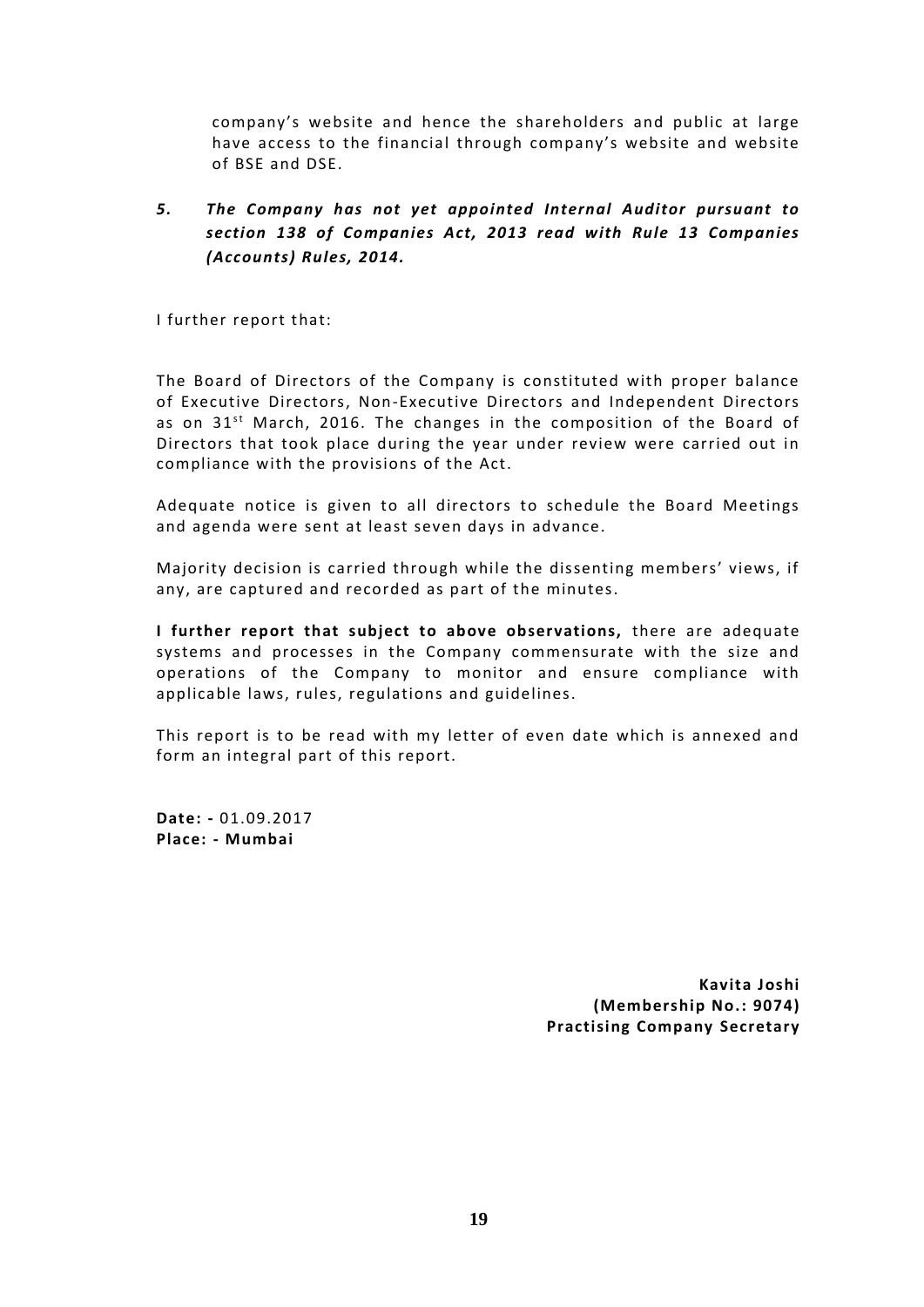# **Annexure B Extract of Annual Return as on the financial year ended** Annexure B<br>Return as on the financial<br>on 31<sup>st</sup> March 2017

|              |                         | Form No. MGT-9                                                                                                                             |                                                                                                                                                                                                                                 |
|--------------|-------------------------|--------------------------------------------------------------------------------------------------------------------------------------------|---------------------------------------------------------------------------------------------------------------------------------------------------------------------------------------------------------------------------------|
|              |                         | [Pursuant to Section 92(3) of the Companies Act, 2013 and Rule                                                                             |                                                                                                                                                                                                                                 |
|              |                         | 12(1) of the Companies (Management and Administration) Rules,<br>2014]                                                                     |                                                                                                                                                                                                                                 |
| L            |                         | <b>REGISTRATION AND OTHER DETAILS</b>                                                                                                      |                                                                                                                                                                                                                                 |
|              | $\mathbf{1}$            | <b>CIN</b>                                                                                                                                 | L17124RJ1993PLC007136                                                                                                                                                                                                           |
|              | $\overline{2}$          | Registration Date                                                                                                                          | $6th$ January 1993                                                                                                                                                                                                              |
|              | $\overline{\mathbf{3}}$ | Name of the Company                                                                                                                        | <b>RSC International Ltd.</b>                                                                                                                                                                                                   |
|              | 4<br>5                  | Category / Sub-Category of the<br>Company<br>Address of the Registered Office and<br><b>Contact Details</b>                                | Public Company / Limited<br>by shares<br>66, Gangwal Park<br>M.D. Road<br>Jaipur - 302004<br>Tel: 09324541587<br>Email:gyanrl@hotmail.com                                                                                       |
|              | 6<br>7                  | Whether listed company<br>Name, Address and Contact details of<br>Registrar and Transfer Agent (RTA),<br>if any                            | <b>YES</b><br>Alankit Assignments Ltd.<br>Alankit House, 2E/21,<br>Jhandelwalan Extn.,<br>New Delhi - 110 055<br>Tel: (011) 42541234/<br>23541234<br>Fax: (011) 23552001<br>Email: info@alankit.com<br>Website: www.alankit.com |
| П            |                         | PRINCIPAL BUSINESS ACTIVITIES OF<br><b>THE COMPANY</b>                                                                                     |                                                                                                                                                                                                                                 |
|              |                         | All the business activities contributing<br>10 % or more of the total turnover of<br>the company shall be stated:                          | Agency business for<br>synthetic cloth material                                                                                                                                                                                 |
| Ш            |                         | PARTICULARS OF HOLDING,<br>SUBSIDIARY AND ASSOCIATE<br><b>COMPANIES</b>                                                                    | N A                                                                                                                                                                                                                             |
| IV           |                         | <b>PATTERN</b><br><b>SHAREHOLDING</b><br>(EQUITY)<br><b>SHARE</b><br><b>CAPITAL</b><br><b>BREAKUP</b><br>AS<br>PERCENTAGE OF TOTAL EQUITY) | Page 21 to 27                                                                                                                                                                                                                   |
| $\mathbf{V}$ |                         | <b>INDEBTEDNESS</b>                                                                                                                        |                                                                                                                                                                                                                                 |
|              |                         | Indebtedness of the Company<br>including interest outstanding/<br>accrued but<br>not due for payment                                       | N A                                                                                                                                                                                                                             |
| VI           |                         | <b>REMUNERATION OF DIRECTORS &amp; KEY</b><br><b>MANAGERIAL PERSONNEL</b>                                                                  | N A                                                                                                                                                                                                                             |
| VII          |                         | <b>PENALTIES</b><br>PUNISHMENT/<br>$\prime$<br><b>COMPOUNDING OF OFFENCES</b>                                                              | N A                                                                                                                                                                                                                             |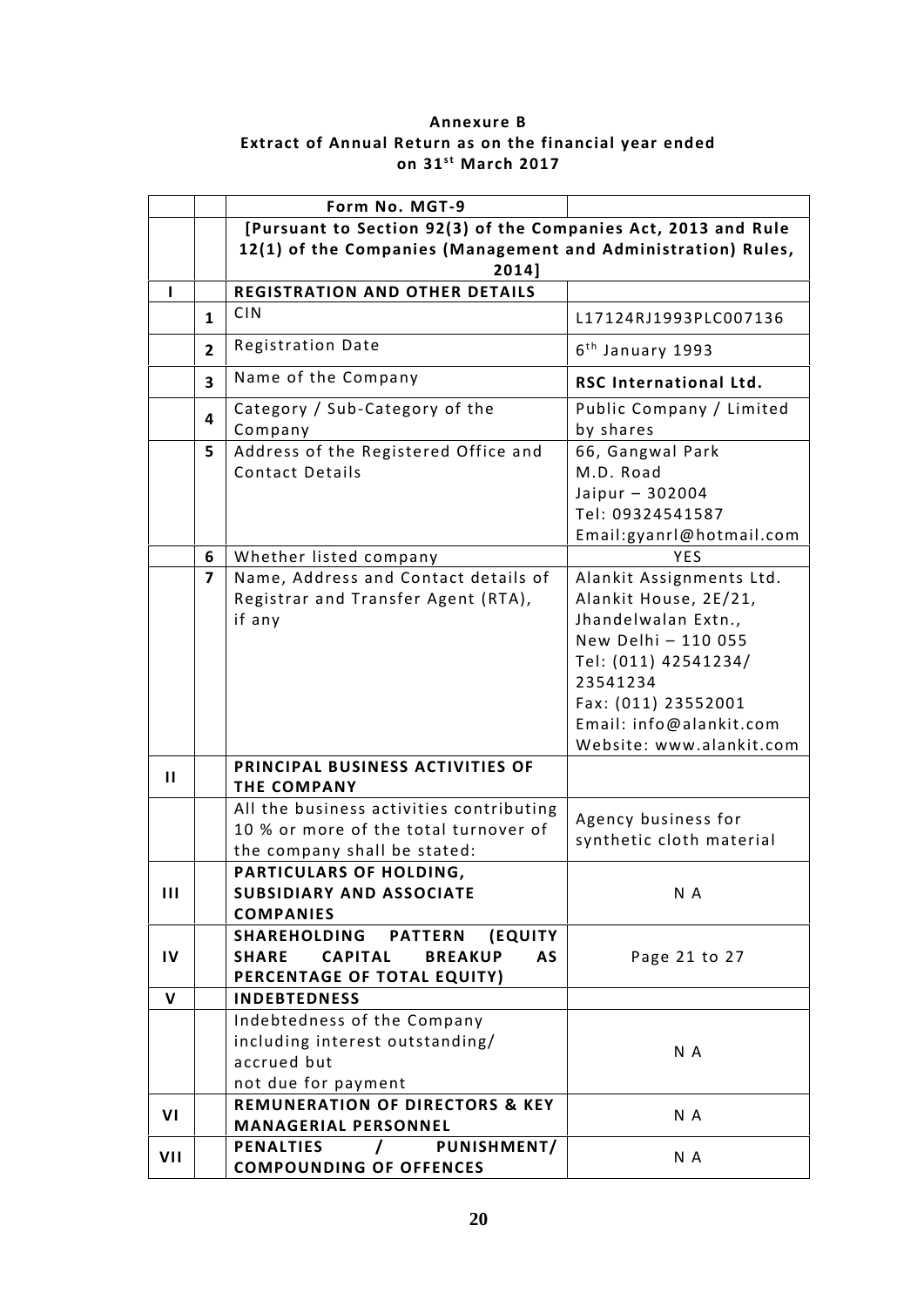# **IV. Shareholding pattern**

**(i) Category-wise Shareholding**

|              |                                                                 | No. of Shares held at the beginning of the<br>year (1 <sup>st</sup> April 2016) |                 |              | No. of Shares held at the end of the year<br>(31 <sup>st</sup> March 2017) |             |             |              | % Change                    |                    |
|--------------|-----------------------------------------------------------------|---------------------------------------------------------------------------------|-----------------|--------------|----------------------------------------------------------------------------|-------------|-------------|--------------|-----------------------------|--------------------|
| Category     | <b>Category of Shareholders</b>                                 | Demat                                                                           | <b>Physical</b> | <b>Total</b> | $%$ of<br><b>Total</b><br><b>Shares</b>                                    | Demat       | Physical    | <b>Total</b> | % of Total<br><b>Shares</b> | during the<br>year |
| (A)          | Shareholding of Promoter and Promoter<br>Group                  |                                                                                 |                 |              |                                                                            |             |             |              |                             |                    |
| $-1$         | Indian                                                          |                                                                                 |                 |              |                                                                            |             |             |              |                             |                    |
| (a)          | Individuals/ Hindu Undivided Family/<br>Nominee of Promoter     | 1488460                                                                         | 10000           | 1498460      | 26.06                                                                      | 1488460     | 10000       | 1498460      | 26.06                       | $\mathbf{0}$       |
| (b)          | Central Government/ State Government(s)                         | $\Omega$                                                                        | $\Omega$        | $\Omega$     | $\Omega$                                                                   | $\Omega$    | $\mathbf 0$ | $\Omega$     | $\Omega$                    | $\Omega$           |
| (c)          | <b>Bodies Corporate</b>                                         | 628360                                                                          | $\mathbf 0$     | 628360       | 10.93                                                                      | 628360      | $\mathbf 0$ | 628360       | 10.93                       | 0                  |
| (d)          | Financial Institutions/Banks                                    | 0                                                                               | $\Omega$        | 0            | 0                                                                          | $\mathbf 0$ | 0           | 0            | 0                           | 0                  |
| (e)          | Any Others (Specify)                                            | 0                                                                               | $\Omega$        | $\Omega$     | $\Omega$                                                                   | $\mathbf 0$ | $\Omega$    | $\mathbf 0$  | $\Omega$                    | $\Omega$           |
| $(e-i)$      | Directors & Relatives                                           | 0                                                                               | 36100           | 36100        | 0.63                                                                       | $\mathbf 0$ | 36100       | 36100        | 0.63                        | $\mathbf 0$        |
|              | Sub Total(A)(1)                                                 | 2116820                                                                         | 46100           | 2162920      | 37.62                                                                      | 2116820     | 46100       | 2162920      | 37.62                       | 0                  |
| $\mathbf{2}$ | Foreign                                                         |                                                                                 |                 |              |                                                                            |             |             |              |                             |                    |
| a            | Individuals (Non-Residents Individuals/<br>Foreign Individuals) | 0                                                                               | $\mathbf 0$     | $\mathbf 0$  | 0                                                                          | $\mathbf 0$ | $\mathbf 0$ | $\mathbf 0$  | $\mathbf 0$                 | $\mathbf 0$        |
| b            | <b>Bodies Corporate</b>                                         | 0                                                                               | $\Omega$        | 0            | $\Omega$                                                                   | $\mathbf 0$ | 0           | $\Omega$     | $\mathbf 0$                 | $\mathbf{0}$       |
| c            | Institutions                                                    | 0                                                                               | $\mathbf 0$     | 0            | $\Omega$                                                                   | $\mathbf 0$ | 0           | $\mathbf 0$  | $\mathbf 0$                 | $\Omega$           |
| d            | Qualified Foreign Investor                                      | 0                                                                               | $\mathbf 0$     | $\pmb{0}$    | $\Omega$                                                                   | $\mathbf 0$ | 0           | 0            | $\pmb{0}$                   | $\Omega$           |
| e            | Any Others(Specify)                                             | 0                                                                               | $\mathbf 0$     | $\mathbf 0$  | 0                                                                          | $\mathbf 0$ | 0           | $\mathbf 0$  | $\mathbf 0$                 | 0                  |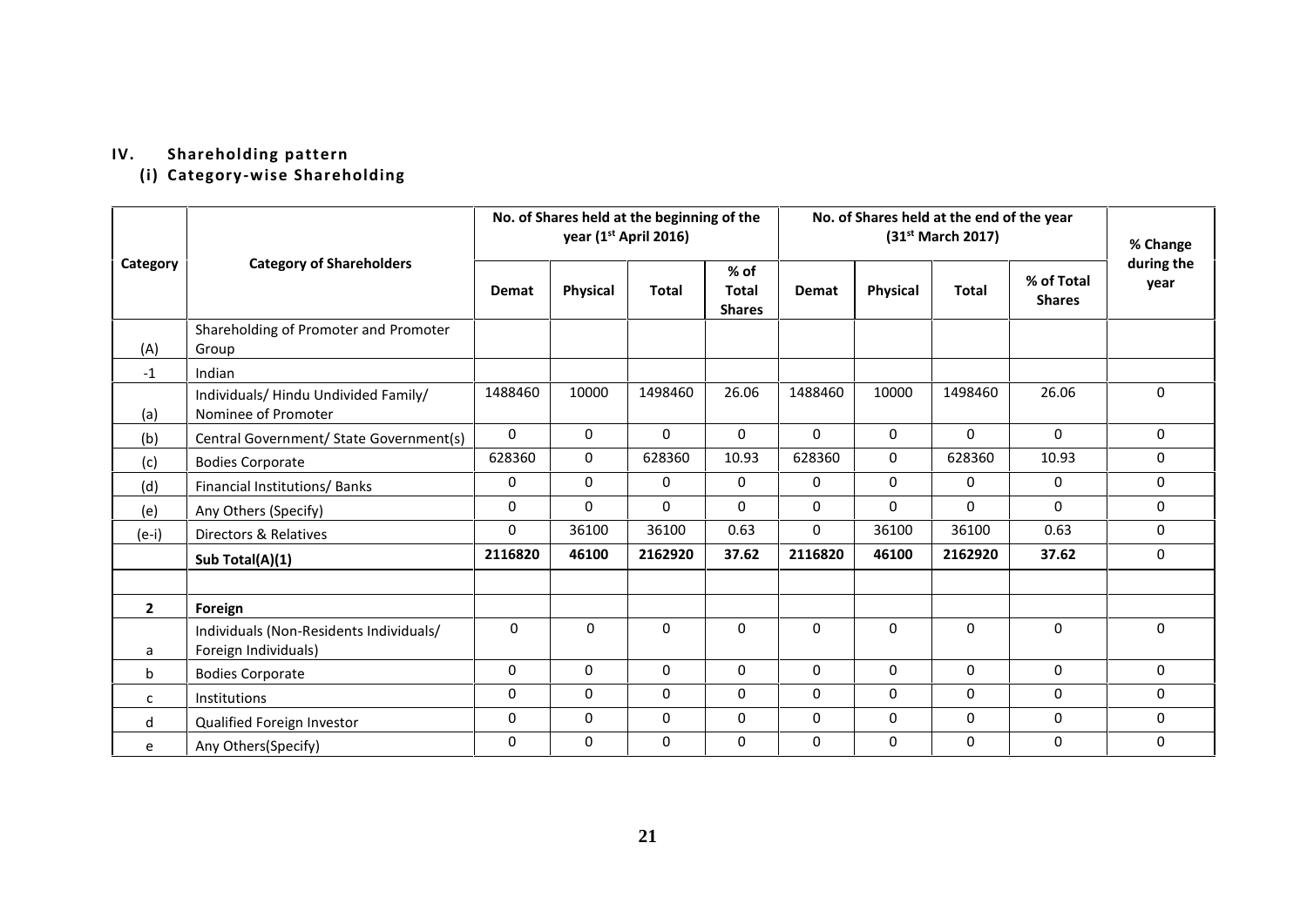|           | Sub Total(A)(2)                                                                       | 0              | $\mathbf 0$ | $\mathbf 0$ | 0           | 0           | $\mathbf{0}$ | $\mathbf{0}$ | $\mathbf{0}$ | $\mathbf 0$ |
|-----------|---------------------------------------------------------------------------------------|----------------|-------------|-------------|-------------|-------------|--------------|--------------|--------------|-------------|
|           | <b>Total Shareholding of Promoter and</b><br>Promoter Group (A)=(A)(1)+(A)(2)         | 2116820        | 46100       | 2162920     | 37.62       | 2116820     | 46100        | 2162920      | 37.62        | 0           |
|           |                                                                                       |                |             |             |             |             |              |              |              |             |
| (B)       | <b>Public shareholding</b>                                                            |                |             |             |             |             |              |              |              |             |
| 1         | <b>Institutions</b>                                                                   | 0              | 0           | $\mathbf 0$ | $\mathbf 0$ | $\mathbf 0$ | $\mathbf 0$  | $\Omega$     | 0            | $\Omega$    |
| (a)       | Mutual Funds/ UTI                                                                     | 0              | 0           | $\Omega$    | $\mathbf 0$ | $\Omega$    | $\mathbf 0$  | $\Omega$     | $\Omega$     | $\mathbf 0$ |
| (b)       | Financial Institutions / Banks                                                        | 0              | $\pmb{0}$   | $\pmb{0}$   | 0           | $\mathbf 0$ | $\pmb{0}$    | 0            | $\mathbf 0$  | 0           |
| (c)       | Central Government/ State Government(s)                                               | $\overline{0}$ | $\pmb{0}$   | 0           | $\pmb{0}$   | 0           | $\mathbf 0$  | $\mathbf 0$  | 0            | 0           |
| (d)       | Venture Capital Funds                                                                 | 0              | $\pmb{0}$   | $\pmb{0}$   | 0           | 0           | $\pmb{0}$    | $\mathbf 0$  | 0            | 0           |
| (e)       | <b>Insurance Companies</b>                                                            | 0              | $\pmb{0}$   | 0           | 0           | 0           | $\mathbf 0$  | 0            | 0            | $\mathbf 0$ |
| (f)       | Foreign Institutional Investors                                                       | 0              | $\pmb{0}$   | $\pmb{0}$   | $\mathbf 0$ | 0           | $\pmb{0}$    | $\mathbf 0$  | 0            | $\pmb{0}$   |
| (g)       | Foreign Venture Capital Investors                                                     | 0              | $\pmb{0}$   | 0           | $\mathbf 0$ | 0           | $\mathbf 0$  | $\mathbf 0$  | 0            | 0           |
| (h)       | Qualified Foreign Investor                                                            | 0              | 0           | $\Omega$    | $\mathbf 0$ | $\Omega$    | $\mathbf 0$  | $\Omega$     | $\mathbf 0$  | $\Omega$    |
| (i)       | Any Other (specify)                                                                   | 0              | $\pmb{0}$   | $\pmb{0}$   | 0           | 0           | $\mathbf 0$  | $\mathbf 0$  | $\mathbf 0$  | 0           |
|           | Sub-Total (B)(1)                                                                      | 0              | 0           | 0           | 0           | 0           | $\mathbf 0$  | 0            | 0            | $\mathbf 0$ |
|           |                                                                                       |                |             |             |             |             |              |              |              |             |
| <b>B2</b> | <b>Non-institutions</b>                                                               |                |             |             |             |             |              |              |              |             |
| (a)       | <b>Bodies Corporate</b>                                                               | 90700          | 11600       | 102300      | 1.78        | 90629       | 11600        | 102229       | 1.78         | $\mathbf 0$ |
| (b)       | Individuals                                                                           |                |             |             |             |             |              |              |              |             |
|           | i. Individual shareholders holding nominal<br>share capital up to Rs. 2 lakhs         | 115700         | 1968625     | 2084325     | 36.25       | 119871      | 1964325      | 2084196      | 36.25        | $\mathbf 0$ |
|           | ii. Individual shareholders holding nominal<br>share capital in excess of Rs. 2 lakhs | 0              | 974155      | 974155      | 16.94       | $\Omega$    | 974155       | 974155       | 16.94        | $\Omega$    |
| (c)       | Qualified Foreign Investor                                                            | 0              | 0           | 0           | 0           | $\Omega$    | 0            | 0            | 0            | $\mathbf 0$ |
| (d)       | Any Other (specify)                                                                   | 0              | $\mathbf 0$ | 0           | $\mathbf 0$ | 0           | $\mathbf 0$  | $\Omega$     | $\Omega$     | 0           |
|           | NRI-Repartable                                                                        | 800            | 71000       | 71800       | 1.25        | 1000        | 71000        | 72000        | 1.25         | 0           |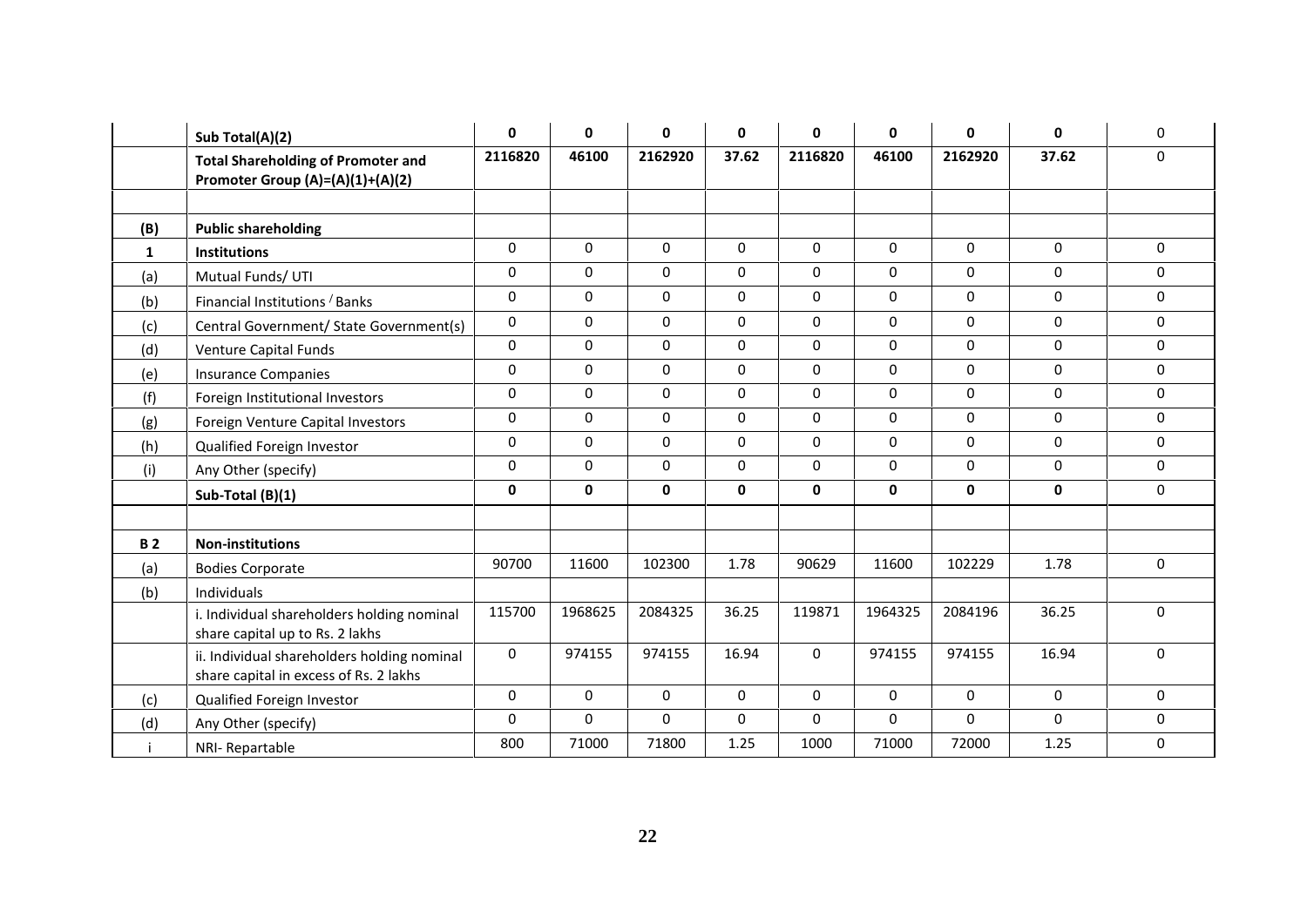| ii.            | Directors & Relatives                                                                  | $\Omega$     | $\Omega$ | $\Omega$ | $\mathbf 0$ | $\Omega$     | $\Omega$    | $\Omega$     | $\Omega$ | $\mathbf 0$  |
|----------------|----------------------------------------------------------------------------------------|--------------|----------|----------|-------------|--------------|-------------|--------------|----------|--------------|
| iii.           | <b>Clearing Member</b>                                                                 | 0            | 0        | 0        | $\mathbf 0$ | $\mathbf 0$  | $\Omega$    | 0            | $\Omega$ | $\mathbf{0}$ |
| iv.            | Trust                                                                                  | 0            | 0        | $\Omega$ | $\mathbf 0$ | $\Omega$     | $\mathbf 0$ | $\Omega$     | $\Omega$ | $\mathbf 0$  |
| v.             | <b>Foreign Nationals</b>                                                               | 0            | 0        | $\Omega$ | $\mathbf 0$ | $\mathbf 0$  | $\mathbf 0$ | $\Omega$     | $\Omega$ | $\mathbf 0$  |
| vi.            | <b>HUF</b>                                                                             | 354200       | $\Omega$ | 354200   | 6.16        | 354200       | $\Omega$    | 354200       | 6.16     | $\Omega$     |
|                | Sub-Total (B)(2)                                                                       | 561400       | 3025380  | 3586780  | 62.38       | 565700       | 3021080     | 3586780      | 62.38    | $\mathbf{0}$ |
| (B)            | <b>Total Public Shareholding</b><br>$(B)=(B)(1)+(B)(2)$                                | 561400       | 3025380  | 3586780  | 62.38       | 565700       | 3021080     | 3586780      | 62.38    | $\mathbf{0}$ |
|                |                                                                                        |              |          |          |             |              |             |              |          |              |
|                | TOTAL (A)+(B)                                                                          | 2678220      | 3071480  | 5749700  | 100         | 2682520      | 3067180     | 5749700      | 100      | $\mathbf 0$  |
| (C)            | Shares held by Custodians and against<br>which Depository Receipts have been<br>issued |              |          |          |             |              |             |              |          |              |
| $\mathbf{1}$   | Promoter and Promoter Group                                                            | 0            | 0        | 0        | 0           | $\mathbf 0$  | 0           | 0            | $\Omega$ | 0            |
| $\overline{2}$ | Public                                                                                 | $\mathbf{0}$ | 0        | $\Omega$ | 0           | $\Omega$     | $\Omega$    | $\mathbf{0}$ | $\Omega$ | $\Omega$     |
|                | Sub-Total (C)                                                                          | 0            | 0        | 0        | 0           | $\mathbf{0}$ | 0           | 0            | 0        | $\Omega$     |
|                | <b>GRAND TOTAL (A)+(B)+(C)</b>                                                         | 2678220      | 3071480  | 5749700  | 100         | 2682520      | 3067180     | 5749700      | 100      | 0            |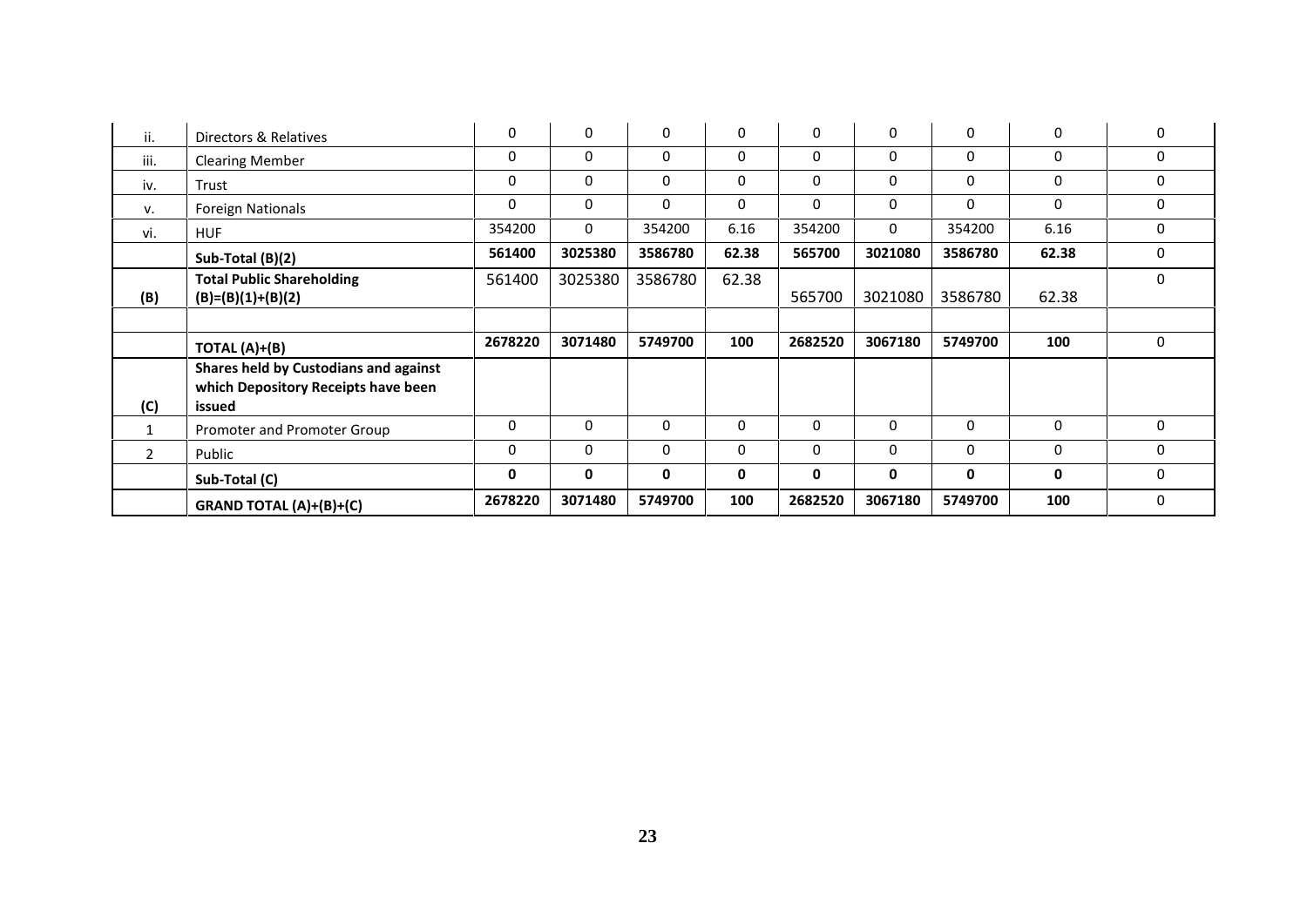# **(ii) Shareholding of Promoters and Promoter Group**

|                |                                |                  | the year                                  | No. of Shares held at the beginning of                       |                  | year                                      | No. of Shares held at the end of the                        | $\%$                                                    |
|----------------|--------------------------------|------------------|-------------------------------------------|--------------------------------------------------------------|------------------|-------------------------------------------|-------------------------------------------------------------|---------------------------------------------------------|
| S.<br>No.      | Shareholder's<br>Name          | No. of<br>Shares | % of total<br>Shares of<br>the<br>Company | % of Shares<br>Pledged /<br>encumbered<br>to total<br>shares | No. of<br>Shares | % of total<br>Shares of<br>the<br>Company | % of Shares<br>Pledged/<br>Encumbered<br>to Total<br>Shares | Change<br>in<br>share-<br>holding<br>during<br>the year |
| 1              | Alka Jain                      | 491430           | 8.55                                      | $\mathbf{O}$                                                 | 491430           | 8.55                                      | 0                                                           | 0                                                       |
| $\overline{2}$ | Gyan Chand<br>Jain             | 471230           | 8.19                                      | $\Omega$                                                     | 471230           | 8.19                                      | $\Omega$                                                    | 0                                                       |
| 3              | Ankur Jain                     | 535800           | 9.32                                      | $\Omega$                                                     | 535800           | 9.32                                      | $\mathbf{O}$                                                | 0                                                       |
| $\overline{4}$ | Mascot<br>Fashion Pvt.<br>Ltd. | 628360           | 10.93                                     | $\mathbf{0}$                                                 | 628360           | 10.93                                     | $\overline{0}$                                              | $\mathbf{O}$                                            |
| 5              | Ashok Jain                     | 2500             | 0.04                                      | $\Omega$                                                     | 2500             | 0.04                                      | $\mathbf{O}$                                                | $\Omega$                                                |
| 6              | Avinash Jain                   | 2100             | 0.04                                      | $\overline{0}$                                               | 2100             | 0.04                                      | $\mathbf{O}$                                                | $\mathbf{O}$                                            |
| 7              | Bansi Lal Jain                 | 3000             | 0.05                                      | $\Omega$                                                     | 3000             | 0.05                                      | $\Omega$                                                    | $\Omega$                                                |
| 8              | <b>Bhag Chand</b><br>Jain      | 2500             | 0.04                                      | $\Omega$                                                     | 2500             | 0.04                                      | $\Omega$                                                    | $\mathbf{O}$                                            |
| 9              | Chain Raj<br>Meena             | 2500             | 0.04                                      | $\mathbf 0$                                                  | 2500             | 0.04                                      | $\mathbf{0}$                                                | $\overline{0}$                                          |
| 10             | G L Sharma                     | 2500             | 0.04                                      | $\overline{0}$                                               | 2500             | 0.04                                      | $\mathbf 0$                                                 | $\mathbf 0$                                             |
| 11             | Lal Chand<br>Jain              | 1000             | 0.02                                      | $\overline{0}$                                               | 1000             | 0.02                                      | $\mathbf{0}$                                                | $\overline{0}$                                          |
| 12             | Mahaveer<br>Prasad             | 2500             | 0.04                                      | $\overline{0}$                                               | 2500             | 0.04                                      | $\mathbf 0$                                                 | 0                                                       |
| 13             | Mahendra<br>Kumar              | 2500             | 0.04                                      | 0                                                            | 2500             | 0.04                                      | 0                                                           | 0                                                       |
| 14             | Manju Devi                     | 2500             | 0.04                                      | $\Omega$                                                     | 2500             | 0.04                                      | $\Omega$                                                    | $\Omega$                                                |
| 15             | Padam Chand                    | 2500             | 0.04                                      | $\mathbf{O}$                                                 | 2500             | 0.04                                      | $\mathbf{O}$                                                | $\Omega$                                                |
| 16             | Prem Chand                     | 5000             | 0.09                                      | $\mathbf{O}$                                                 | 5000             | 0.09                                      | $\mathbf{O}$                                                | $\mathbf{0}$                                            |
| 17             | Sanju Devi                     | 2500             | 0.04                                      | $\mathbf{O}$                                                 | 2500             | 0.04                                      | $\mathbf{O}$                                                | $\Omega$                                                |
| 18             | Sushila Devi                   | 2500             | 0.04                                      | $\mathbf{O}$                                                 | 2500             | 0.04                                      | $\mathbf{O}$                                                | $\mathbf{O}$                                            |
|                | Total                          | 2162920          | 37.62                                     | 0                                                            | 2162920          | 37.62                                     | $\mathbf{O}$                                                | $\mathbf{0}$                                            |

# **(iii) Change in Promoter Group Shareholding (please specify, if there is no change)- NO CHANGE**

| (iii)        | no change) - NO CHANGE             |                         |                                              | Change in Promoter Group Shareholding (please specify, if there is |                                        |  |
|--------------|------------------------------------|-------------------------|----------------------------------------------|--------------------------------------------------------------------|----------------------------------------|--|
| S.<br>No.    | <b>Particulars</b>                 |                         | Shareholding at the<br>beginning of the year | <b>Cumulative Shareholding during</b><br>the year                  |                                        |  |
|              |                                    | No. of<br><b>Shares</b> | % of total<br>Shares of the<br>Company       | No. of Shares                                                      | % of total<br>Shares of the<br>Company |  |
|              | At the<br>beginning of<br>the year |                         |                                              |                                                                    |                                        |  |
| $\mathbf{1}$ |                                    |                         |                                              |                                                                    |                                        |  |
|              | At the end of<br>the year          |                         |                                              |                                                                    |                                        |  |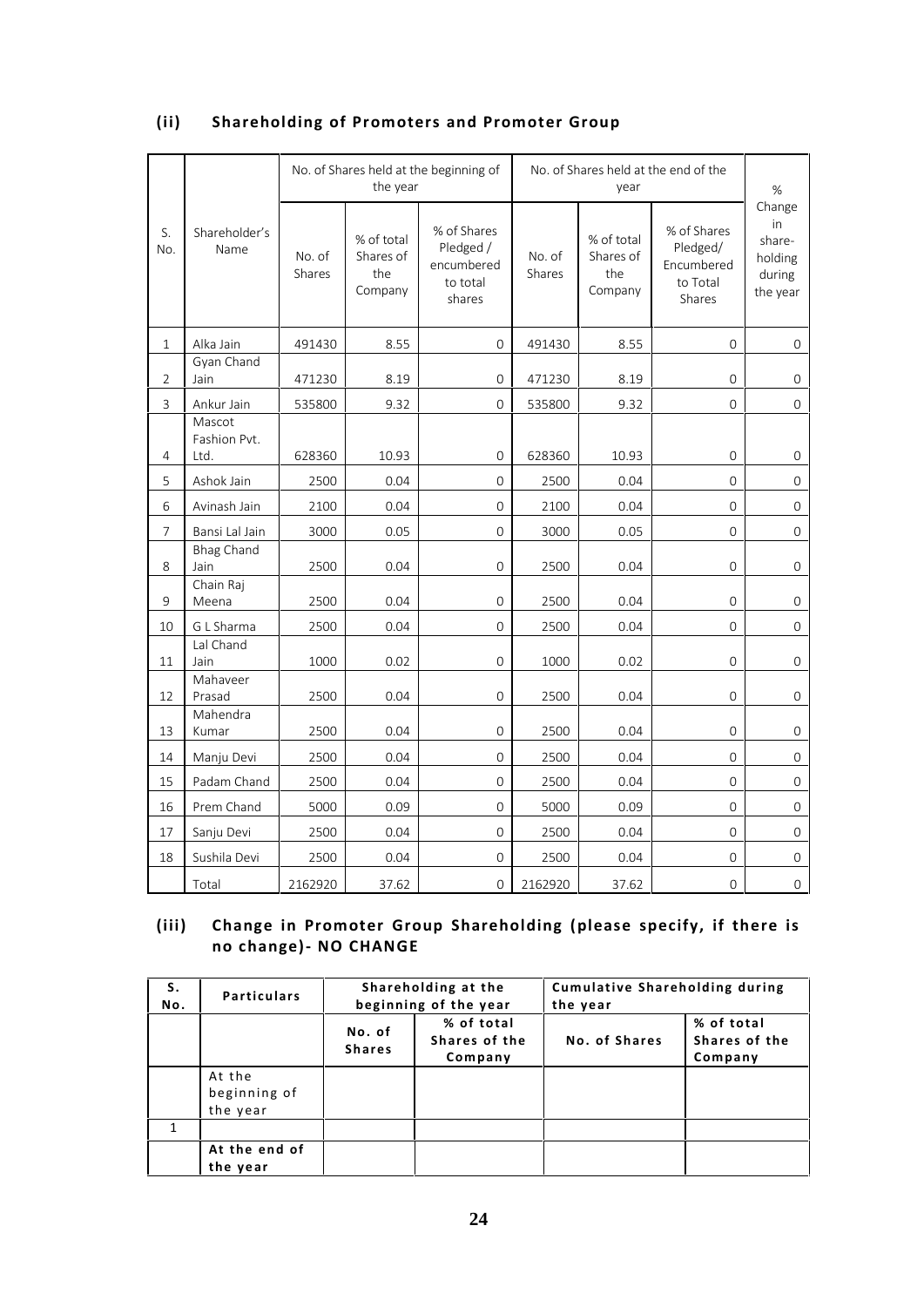|                |                           | Shareholding at the<br>beginning of the year |                                                  | <b>Cumulative Shareholding</b><br>during the year |                                                  |
|----------------|---------------------------|----------------------------------------------|--------------------------------------------------|---------------------------------------------------|--------------------------------------------------|
| S. No.         | <b>Particulars</b>        | <b>No. of Shares</b>                         | % of total<br><b>Shares of</b><br>the<br>Company | No. of<br><b>Shares</b>                           | % of total<br><b>Shares of</b><br>the<br>Company |
| 1              | Mascot Fashions Pvt. Ltd. | 628360                                       | 10.93                                            | 628360                                            | 10.93                                            |
|                | At the end of the year    | 628360                                       | 10.93                                            |                                                   |                                                  |
| $\overline{2}$ | Ankur Jain                | 535800                                       | 9.32                                             | 535800                                            | 9.32                                             |
|                | At the end of the year    | 535800                                       | 9.32                                             |                                                   |                                                  |
| 3              | Alka Jain                 | 487930                                       | 8.49                                             | 487930                                            | 8.49                                             |
|                | At the end of the year    | 487930                                       | 8.49                                             |                                                   |                                                  |
| 4              | Gyanchand Jain            | 464730                                       | 8.08                                             | 464730                                            | 8.08                                             |
|                | At the end of the year    | 464730                                       | 8.08                                             |                                                   |                                                  |
| 5              | Triza Jain                | 613635                                       | 10.67                                            | 613635                                            | 10.67                                            |
|                | At the end of the year    | 613635                                       | 10.67                                            |                                                   |                                                  |
| 6              | Alpine Overseas           | 354200                                       | 6.16                                             | 354200                                            | 6.16                                             |
|                | At the end of the year    | 354200                                       | 6.16                                             |                                                   |                                                  |
| 7              | <b>Vipul Dusad</b>        | 192360                                       | 3.35                                             | 192360                                            | 3.35                                             |
|                | At the end of the year    | 192630                                       | 3.35                                             |                                                   |                                                  |
| 8              | Nidhi Dusad               | 99390                                        | 1.73                                             | 99390                                             | 1.73                                             |
|                | At the end of the year    | 99390                                        | 1.73                                             |                                                   |                                                  |
| 9              | Libord Finance Limited    | 79100                                        | 1.38                                             | 79100                                             | 1.38                                             |
|                | At the end of the year    | 79100                                        | 1.38                                             |                                                   |                                                  |
| 10             | Hiro D Uttamchandani      | 50000                                        | 0.87                                             | 50000                                             | 0.87                                             |
|                | At the end of the year    | 50000                                        | 0.87                                             |                                                   |                                                  |

# **(iv) Shareholding Pattern of top ten Shareholders (Other than Directors, Promoters and Holders of GDRs and ADRs)**

# **(v) Shareholding of Directors and Key Managerial Personnel**

|               |                      | Shareholding at the<br>beginning of the year |                                           | <b>Cumulative Shareholding</b><br>during the year |                                           |
|---------------|----------------------|----------------------------------------------|-------------------------------------------|---------------------------------------------------|-------------------------------------------|
| <b>S. No.</b> | Name of the Director | No. of<br>shares                             | % of total<br>shares of<br>the<br>Company | No. of<br>shares                                  | % of total<br>shares of<br>the<br>Company |
| 1             | Mr. Gyan Chand Jain  | 471230                                       | 8.19                                      | 471230                                            | 8.19                                      |
| 2             | Mrs. Alka Jain       | 491430                                       | 8.55                                      | 491430                                            | 8.55                                      |
| 3             | Mr. Ankur Jain       | 535800                                       | 9.32                                      | 535800                                            | 9.32                                      |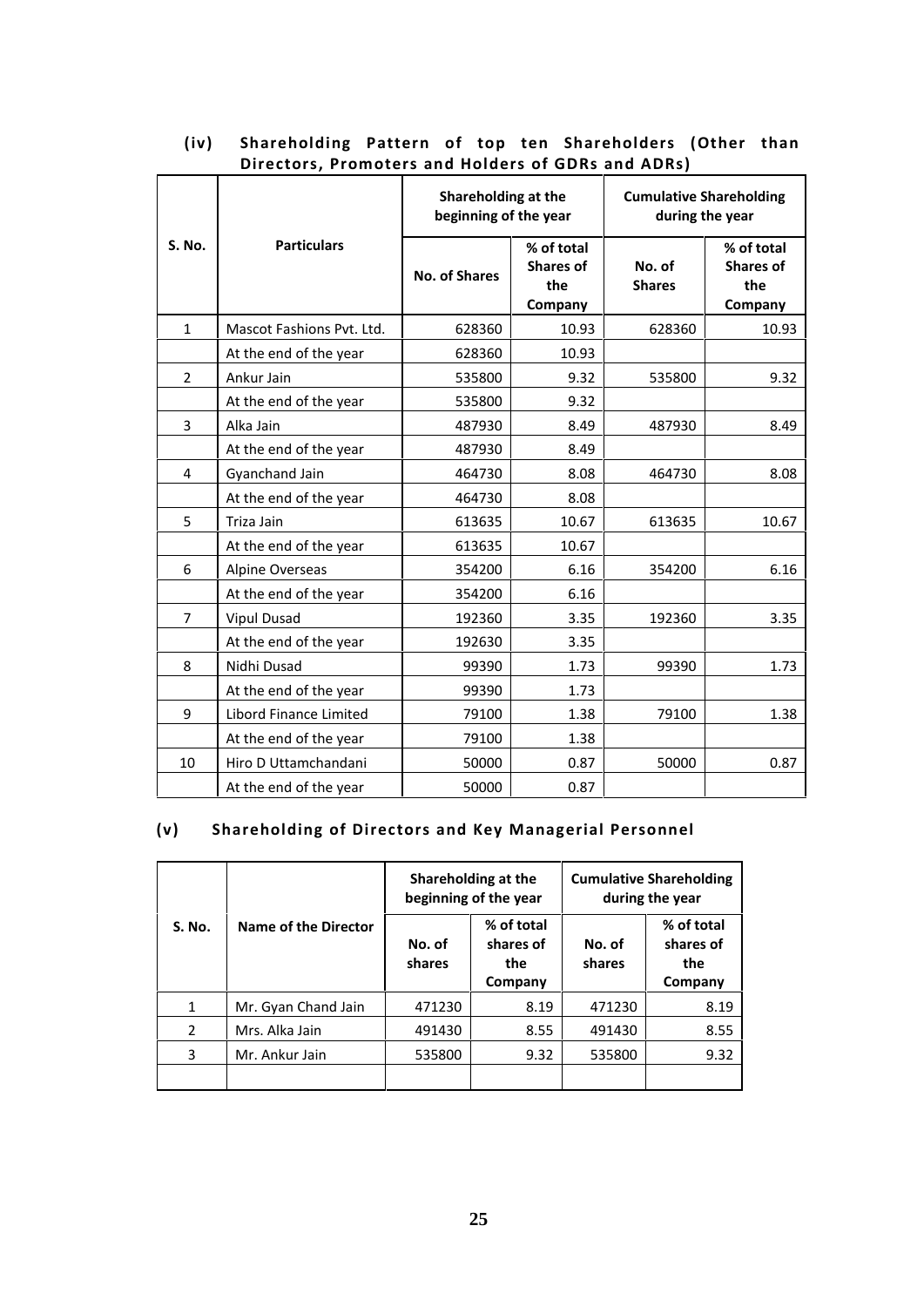# **MANAGEMENT DISCUSSION & ANALYSIS**

The Management Discussion and Analysis as required under Regulation 34 of the SEBI (LODR) Regulations, 2015 is presented in a separate section forming part of the Annual Report.

# **Business Outlook**

The company is presently engaged in agency business of synthetic fabrics. The Company has started trading of cloth in the export market and is trying to expand its business into export of fabrics and other related material where the company sees a lot of opportunities. The Company hopes to achieve good results in this line looking to the acceptance of Indian products in global market. Presently the company is doing trading and agency business of fabrics.

# **Opportunities and Threats**

The opening of the international market has thrown a host of opportunities with unique set of challenges. The dismantling of quota system has given an added advantage and huge opportunity to India as compared to other countries including China. This is especially because viscose fiber is available in abundant quantity in India as compared to other countries. Thus, in India new designs can be introduced faster allowing Indian manufacturers to cater to the larger section of the people with a variety of color choices and designs which is not feasible for the Chinese manufacturers. This is one of the reasons that the Indian fabrics, particularly viscose suiting dominates the market as compared to the Chinese fabrics. India, therefore, has a massive edge compared to China in viscose polyester fabrics.

# **Internal Control System**

The company had the internal audit and control system to ensure that all transactions are authorised, recorded and reported correctly. The internal control system consists of comprehensive internal and external audits. The company has an Audit Committee of three directors of the company. The Audit Committee reviews the adequacy of internal control systems and findings of internal audit are followed by the company to improve the system. Moreover, the Annual Financial Results of the company were reviewed and recommended by the Audit Committee for consideration and approval of the Board of Directors. The Audit Committee met six times system. Moreover, the Annual Financia<br>reviewed and recommended by the Audit (<br>approval of the Board of Directors. The<br>during the year ended 31<sup>st</sup> March 2017.

# **Financial Review and Analysis**

**(a) Share Capital**

The authorised share capital of the company is Rs. 7,00,00,000/ comprising of 70,00,000 equity shares of Rs. 10/- each. The paid up capital of the Company is Rs. 5,74,97,000/-. There was no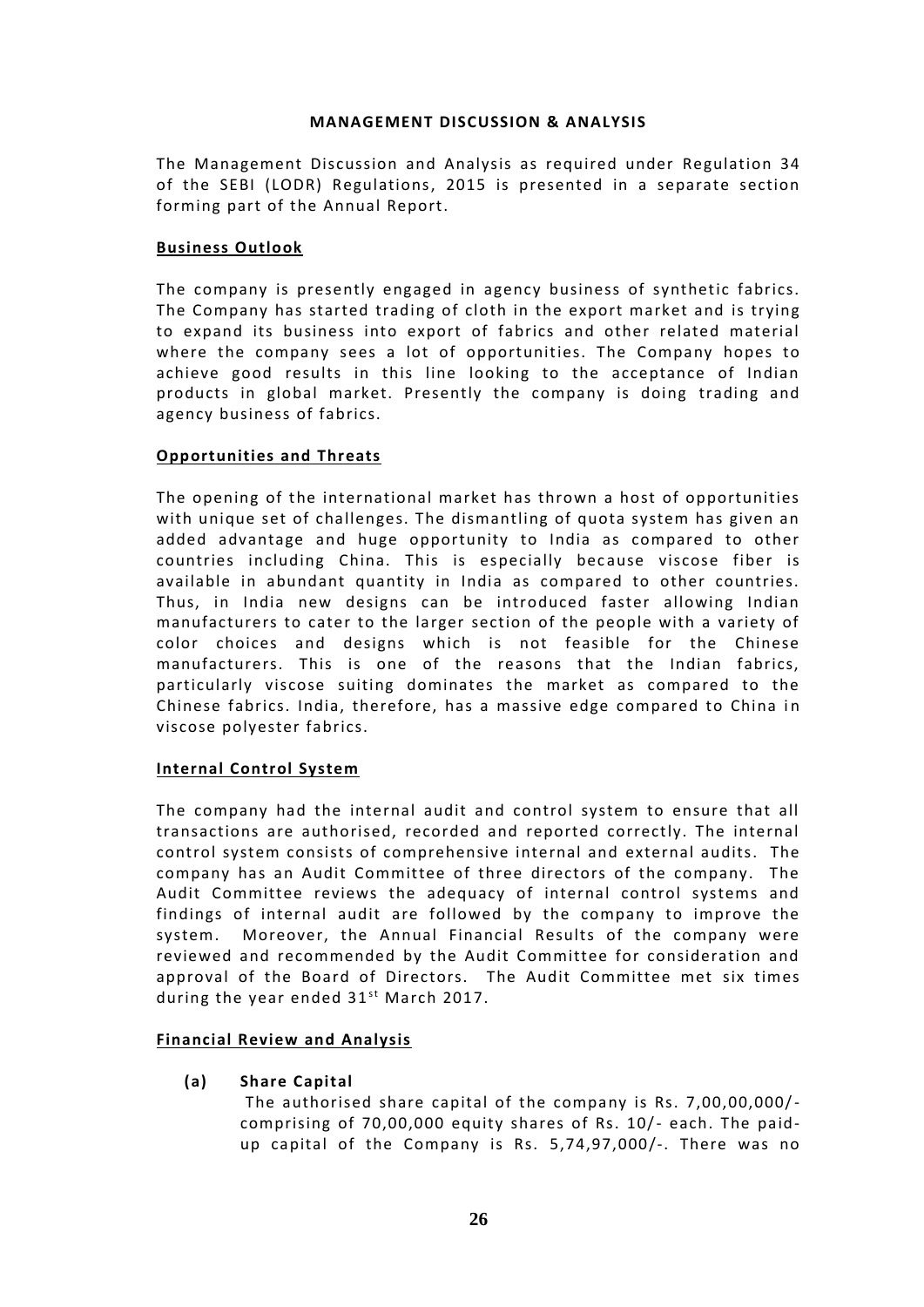change in the paid-up share capital and authorized capital of the Company.

# **(b) Loan funds**

No secured loan is outstanding at the year end.

# **(c) Current Assets**

At the end of the current period, Current Assets of the Company as on 31.03.2017 were Rs. 2,45,446/- and as on 31.03.2016 were Rs. 1,60,879/-.

**(d) Sales**

During the year under review the Company has earned an income of Rs. 8,95,574/- as on 31.03.2017 as compared to Rs. 7,56,781/ as on 31.03.2016.

# **Human Resource Management**

Human resources are a valuable asset for any organization. However, due to small business activities, the Company has only one employee and giving emphasis to upgrade the skills of its human resources. This is in keeping with its policy of enhancing the individual's growth potential within the framework of corporate goals.

# **Cautionary Statement**

Statements in this Management Discussion and Analysis describing the Company's objectives, projections, estimates, expectations or predictions may be "forward looking statements" within the meaning of applicable Securities Laws and Regulations. Actual results could differ materially from those expressed or implied. Important factors that could make a difference to the Company's operations include cyclical changes and pricing in the Company's principal markets, changes in Government Regulations, tax regimes, economic developments within India and other incidental factors.

**On behalf of the Board of Directors**

**Gyanchand Jain Managing Director**

Mumbai, 1<sup>st</sup> September 2017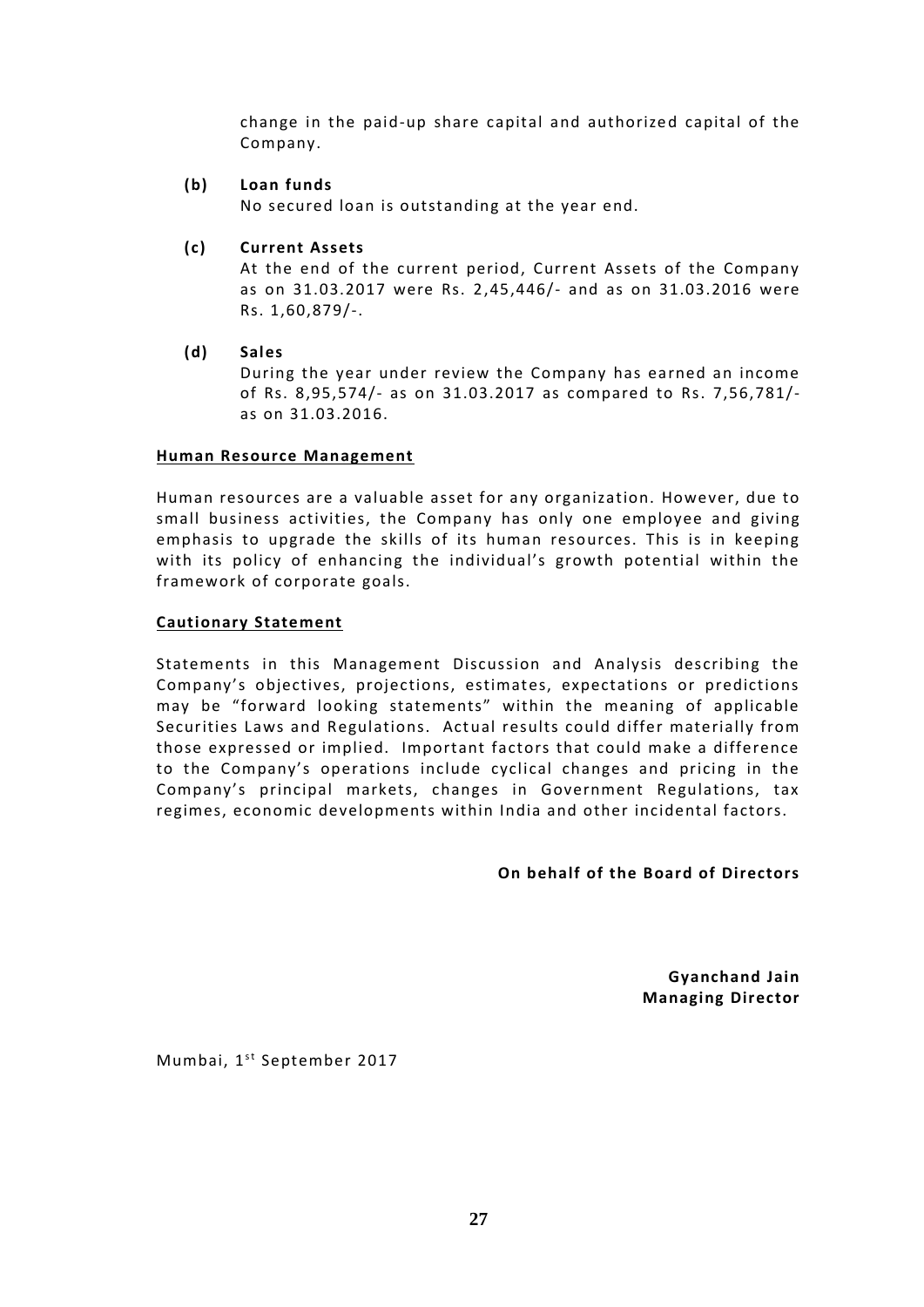# **CORPORATE GOVERNANCE REPORT**

Your Company consistently followed the principles of good corporate governance and strives to enhance stakeholders' relationship, while upholding core values of integrity, transparency, fairness, responsibility and accountability. Your company, in line with the above, has taken various initiatives to further strengthen the corporate governance practices and adopted various codes / policies, pursuant to Companies Act, 2013 ('the Act') and Schedule V of the SEBI (LODR) Regulations, 2015 .

# **CODE OF CONDUCT**

The Company has laid down a Code of Conduct ('Code') for the Board of Directors of the Company. The Company has also adopted a Code of Conduct for Independent Directors as prescribed under Schedule IV of the Act.

The Code aims at ensuring consistent standard of conduct and ethical business practices across the company. All the board members have affirmed compliance with this Code. A declaration signed by the Managing Director to this effect is attached at the end of this report. This Code has also been posted on the website of the Company.

# **ESTABLISHMENT OF WHISTLE BLOWER POLICY/ VIGIL MECHANISM**

The Company has established a Whistle Blower Policy/ Vigil Mechanism. This policy aims to provide an avenue for Directors and employees to raise genuine concerns of any violations of legal regulatory requireme nts, actual or suspected fraud or violation of the Company's Code of Conduct and ethical business practices. This policy inter-alia provides direct access to a whistle blower to the Chairman of the Audit Committee.

# **COMPOSITION OF THE BOARD**

The composition of the Board of Directors ('the Board') is in conformity with Regulation 17 of the SEBI (LODR) Regulations, 2015, as amended from time to time. At present, the Board consists of six (6) directors including one Woman Director. The number of Independent Directors is more than one-third of the total number of directors. None of the directors on the Board is a member of more than 10 Committees and /or Chairman of more than 5 Committees across all the companies in which he /she is a director.

The information on composition of the Board, category and their directorship /committee membership across all the public limited The information on composition of the Board, category and th<br>directorship /committee membership across all the public limit<br>companies inwhich they are directors, as on 31<sup>st</sup> March 2017 is as under: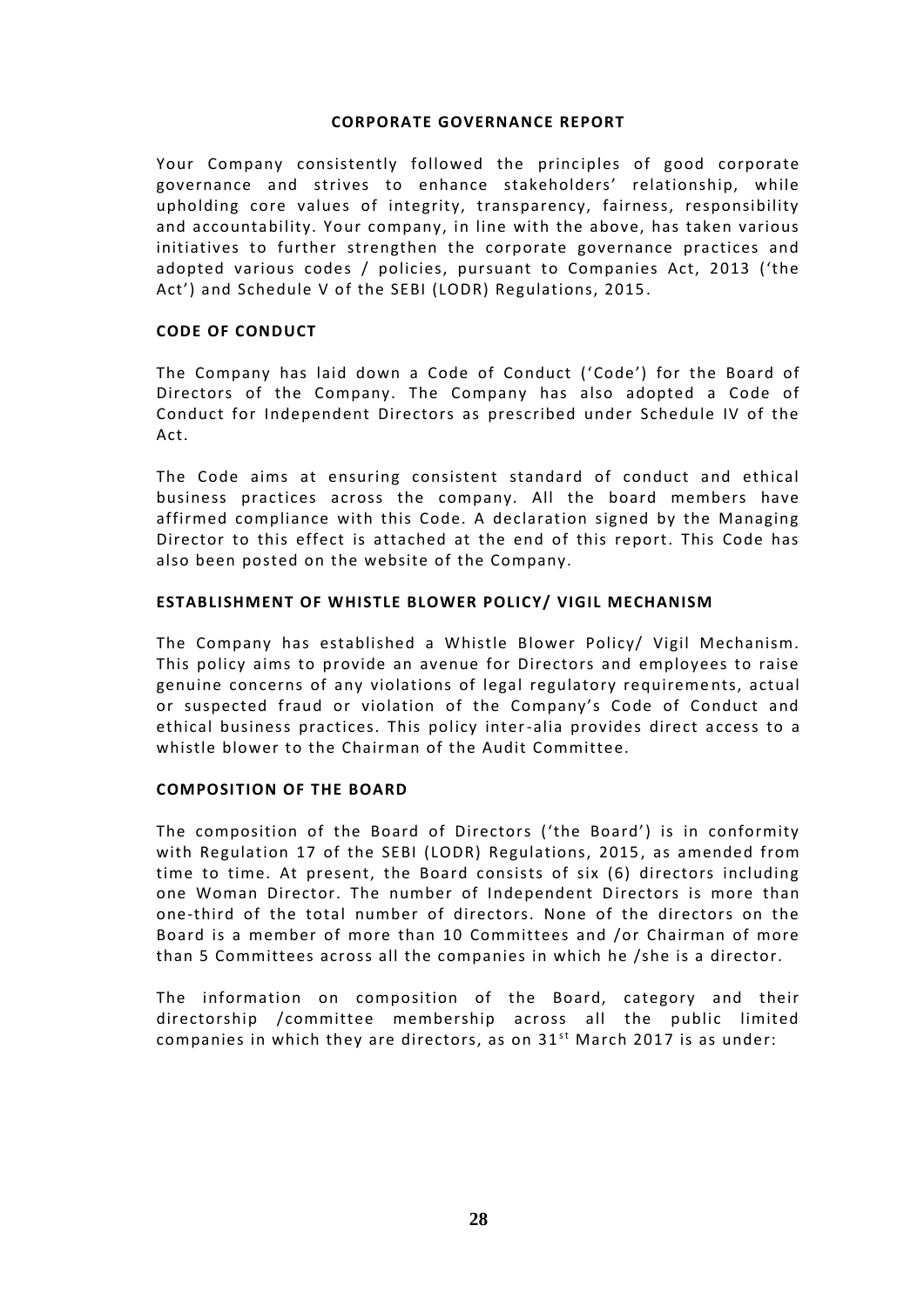| Name of Director     | Category    | No. of<br>Director-<br>ship |                | Committees |
|----------------------|-------------|-----------------------------|----------------|------------|
|                      |             |                             | Member-        | Chairman-  |
|                      |             |                             | ship           | ship       |
| Chand<br>Mr.<br>Gyan | Executive   | 1                           | Nil            | Nil        |
| Jain                 | (M.D)       |                             |                |            |
| Mr. Ankur Jain       | $Non-$      | $\overline{2}$              | 1              | Nil        |
|                      | Executive   |                             |                |            |
| Mrs. Alka Jain       | $Non-$      | $\overline{2}$              | Nil            | Nil        |
|                      | Executive   |                             |                |            |
| Mr. Ram Prakash      | Independent | 1                           | $\overline{3}$ | 3          |
| Agarwal              |             |                             |                |            |
| Mr. Kailash Chand    | Independent | 1                           | 3              | Nil        |
| Dusad                |             |                             |                |            |
| Mr. Jitendra Bansal  | Independent | 1                           | $\overline{2}$ | Nil        |

\* In accordance with Regulation 26 of the SEBI (LODR) Regulations, 2015 , membership and chairmanship of only Audit Committees and Shareholders' Relationship Committees in all public companies are considered.

The details of shares held by the Directors in the Company as on  $31<sup>st</sup>$  March 2017 are as follows:

| <b>Name of Director</b> | No. of shares held |
|-------------------------|--------------------|
| Mr. Gyan Chand Jain     | 471230             |
| Mr. Ankur Jain          | 535800             |
| Mrs. Alka Jain          | 491430             |
| Mr. R.P Agarwal         |                    |
| Mr. Kailash Chand       |                    |
| Mr. Jitendra Bansal     |                    |

# **BOARD MEETINGS**

During the year under review, 6 Board meetings were held on 16<sup>th</sup> April BOARD MEETINGS<br>During the year under review, 6 Board meetings were held on 16<sup>th</sup> April<br>2016, 25<sup>th</sup> May 2016, 5<sup>th</sup> August 2016, 30<sup>th</sup> September 2016, 15<sup>th</sup> November<br>2016, and 11<sup>th</sup> February 2017. The san between two m During the year under review, 6 Board meetings were held on 16<sup>th</sup> April<br>2016, 25<sup>th</sup> May 2016, 5<sup>th</sup> August 2016, 30<sup>th</sup> September 2016, 15<sup>th</sup> November<br>2016 and 11<sup>th</sup> February 2017. The gap between two meetings did not exceed 120 days. The 23<sup>rd</sup> Annual General Meeting of the company was held review, 6 Board meetings were held on 16<sup>th</sup> April<br>'August 2016, 30<sup>th</sup> September 2016, 15<sup>th</sup> November<br>' 2017. The gap between two meetings did not<br><sup>rd</sup> Annual General Meeting of the company was held 2016 and  $11^{\text{th}}$  February 2017. The gap between two meetings did not exceed 120 days. The  $23^{\text{rd}}$  Annual General Meeting of the company was held on  $30^{\text{th}}$  September 2016.

The attendance of Directors at the above Board Meetings and AGM is as under:

| <b>Name of Director</b> |      | <b>No. of Board Meeting</b> |            |
|-------------------------|------|-----------------------------|------------|
|                         | Held | Attended                    |            |
| Mr. Gyan Chand Jain     |      |                             | YES.       |
| Mr. Ankur Jain          | 6    |                             | <b>YES</b> |
| Mrs. Alka Jain          | 6    | 6                           | YES.       |
| Mr. R.P Agarwal         | 6    | 6                           | <b>YFS</b> |
| Mr. Kailash Chand       | 6    |                             | <b>YES</b> |
| Mr. Jitendra Bansal     |      |                             | YFS        |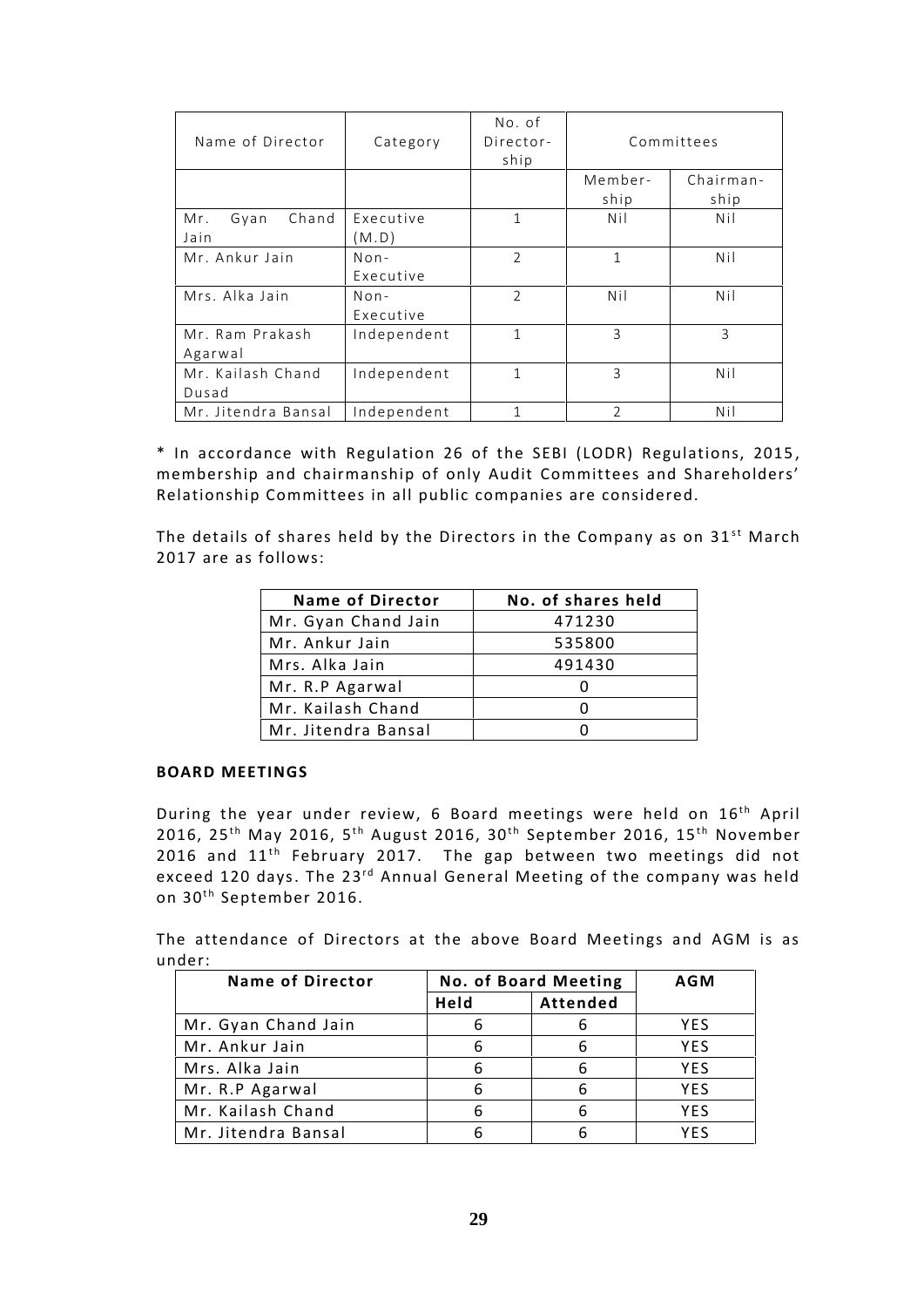# **AUDIT COMMITTEE**

The Audit Committee of the company comprises of the three (3) Directors and all are Independent Directors. Mr. R.P. Agarwal, Chairman of the Committee is an Independent Director. All the Members of the Committee possess accounting and financial management expertise. The Chairman of the Committee was present at the AGM held on 30<sup>th</sup> September 2016.<br>During the year under review, 6 meetings were held on 16<sup>th</sup> April 2016, 25<sup>th</sup> possess accounting and financial management expertise. The Chairman of<br>the Committee was present at the AGM held on 30<sup>th</sup> September 2016.<br>During the year under review, 6 meetings were held on 16<sup>th</sup> April 2016, 25<sup>th</sup><br>May the Committee was present at the AGM held on 30<sup>th</sup> September 2016.<br>During the year under review, 6 meetings were held on 16<sup>th</sup> April 2016, 25<sup>th</sup><br>May 2016, 5<sup>th</sup> August 2016, 30<sup>th</sup> September 2016, 15<sup>th</sup> November 2016 a days.

The composition of the Audit Committee and the attendance of the members at the above meetings is as under:

| <b>Name of Director</b> | Designation | <b>No. of Board Meeting</b> |                 |
|-------------------------|-------------|-----------------------------|-----------------|
|                         |             | Held                        | <b>Attended</b> |
| Mr. R.P Agarwal         | Chairman    |                             |                 |
| Mr. Kailash Chand       | Member      |                             |                 |
| Mr. Jitendra Bansal     | Member      |                             |                 |

# **TERMS OF REFERENCE**

The Terms of Reference as reviewed from time to time by the Board and the Committee has been mandated to comply with the requirements of Regulation 18 of the SEBI (LODR) Regulations, 2015 and the provisions of Section 177 of the Companies Act, 2013.

# **Powers of the Audit Committee**

- To investigate any activity within its term of reference.
- To seek information from any employee.
- To obtain outside legal or other professional advice.
- To secure attendance of outsiders with relevant expertise, if it considers necessary.

# **Role of Audit Committee** *inter-alia* **includes the following:**

- (1) Oversight of the listed entity's financial reporting process and the disclosure of its financial information to ensure that the financial statement is correct, sufficient and credible.
- (2) Recommendation for appointment, remuneration and terms of appointment of auditors of the listed entity.
- (3) Approval of payment to statutory auditors for any other services rendered by the statutory auditors.
- (4) Reviewing, with the management, the annual financial statements and auditor's report thereon before submission to the board for approval, with particular reference to;
	- (a) Matters required to be included in the director's responsibility statement to be included in the board's report in terms of Clause (c) of sub-section (3) of Section 134 of the Companies Act, 2013;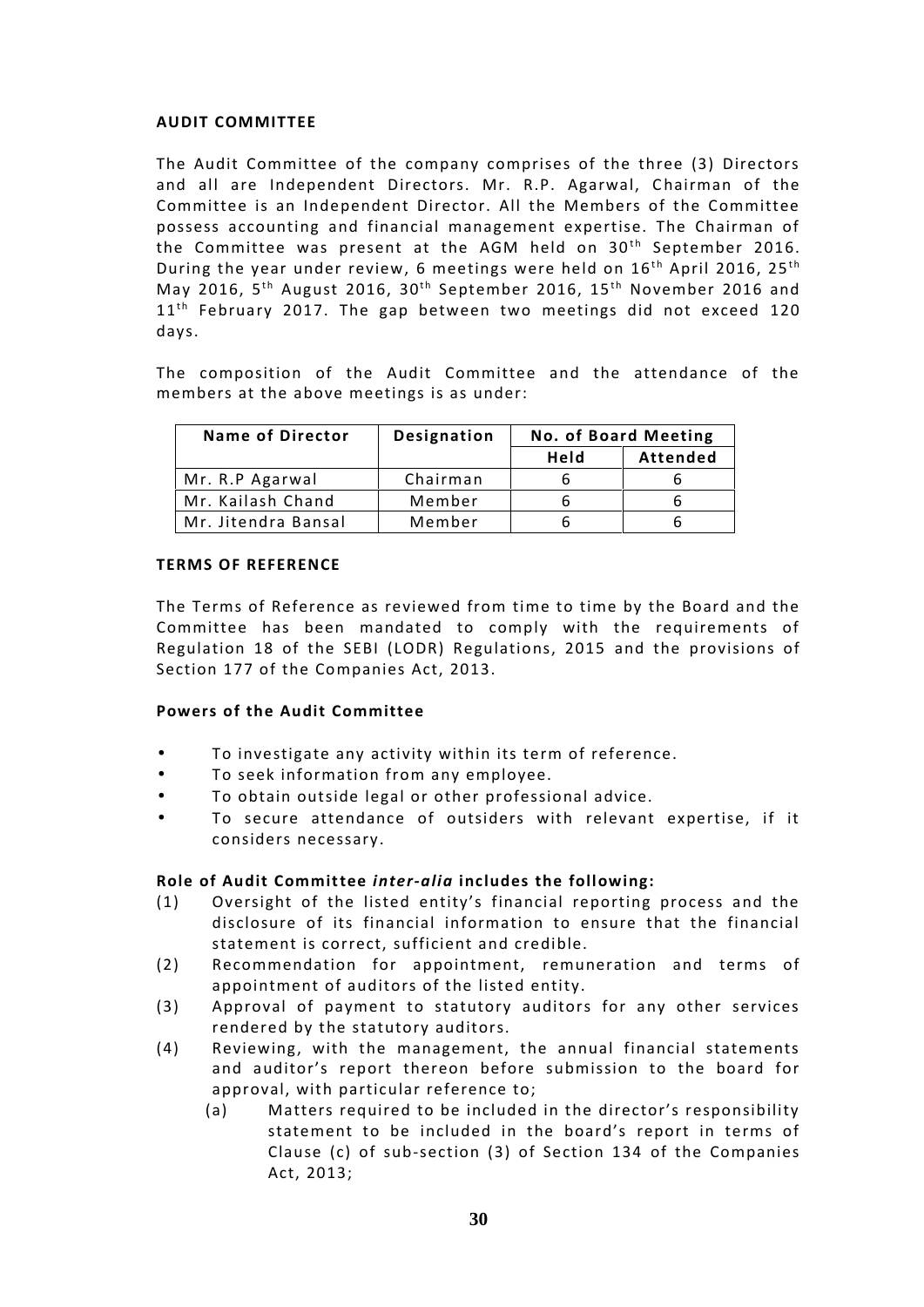- (b) Changes, if any, in accounting policies and practices and reasons for the same;
- (c) Major accounting entries involving estimates based on the exercise of judgements by management;
- (d) Significant adjustments made in the financial statements arising out of audit findings;
- (e) Compliance with the listing and other legal requirements relating to financial statements;
- (f) Disclosure of any related party transactions;
- (g) Modified opinion(s) in the draft audit report;
- (5) Reviewing, with the management, the quarterly financial statements before submission to the board for approval;
- (6) Reviewing, with the management, the statement of users/ application of funds raised through an issue (public issue, rights issue, preferential issue etc.), the statement of funds utilized for purposes other than those stated in the offer document / prospectus/ notice and the report submitted by the monitoring agency monitoring the utilization of proceeds of a public or rights issue and making appropriate recommendations to the board to take up steps in this matter;
- (7) Reviewing and monitoring the auditor's independence and performance, and effectiveness of the audit process;
- (8) Approval of any subsequent modification of transactions of the listed entity with related parties;
- (9) Scrutiny of inter-corporate loans and investments;
- (10) Valuation of undertakings or assets of the listed entity, wherever it is necessary;
- (11) Evaluation of internal financial controls and risk management systems;
- (12) Reviewing, with the management, performance of statutory and internal auditors
- (13) Reviewing the adequacy of internal audit function, if any, including the structure of the internal audit department, staffing and seniority of the official heading the department, reporting structure coverage and frequency of internal audit;
- (14) Discussion with internal auditors of any significant findings and follow up thereon;
- (15) Reviewing the findings of any internal investigations by the internal auditors into matters where there is suspected fraud or irregularity or a failure of internal systems of a material nature and reporting the matter to the board;
- (16) Discussion with statutory auditors before the audit commences, about the nature and scope of audit as well as post-audit discussion to ascertain any area of concern;
- (17) To look into reasons for substantial defaults in the payment to the depositors, debenture holders, shareholders (in case of non-payment of declared dividends) and creditors;
- (18) To review the functioning of the whistle blower mechanism;
- (19) Approval of appointment of chief financial officer after assessing the qualifications, experience and background, etc. of the candidate;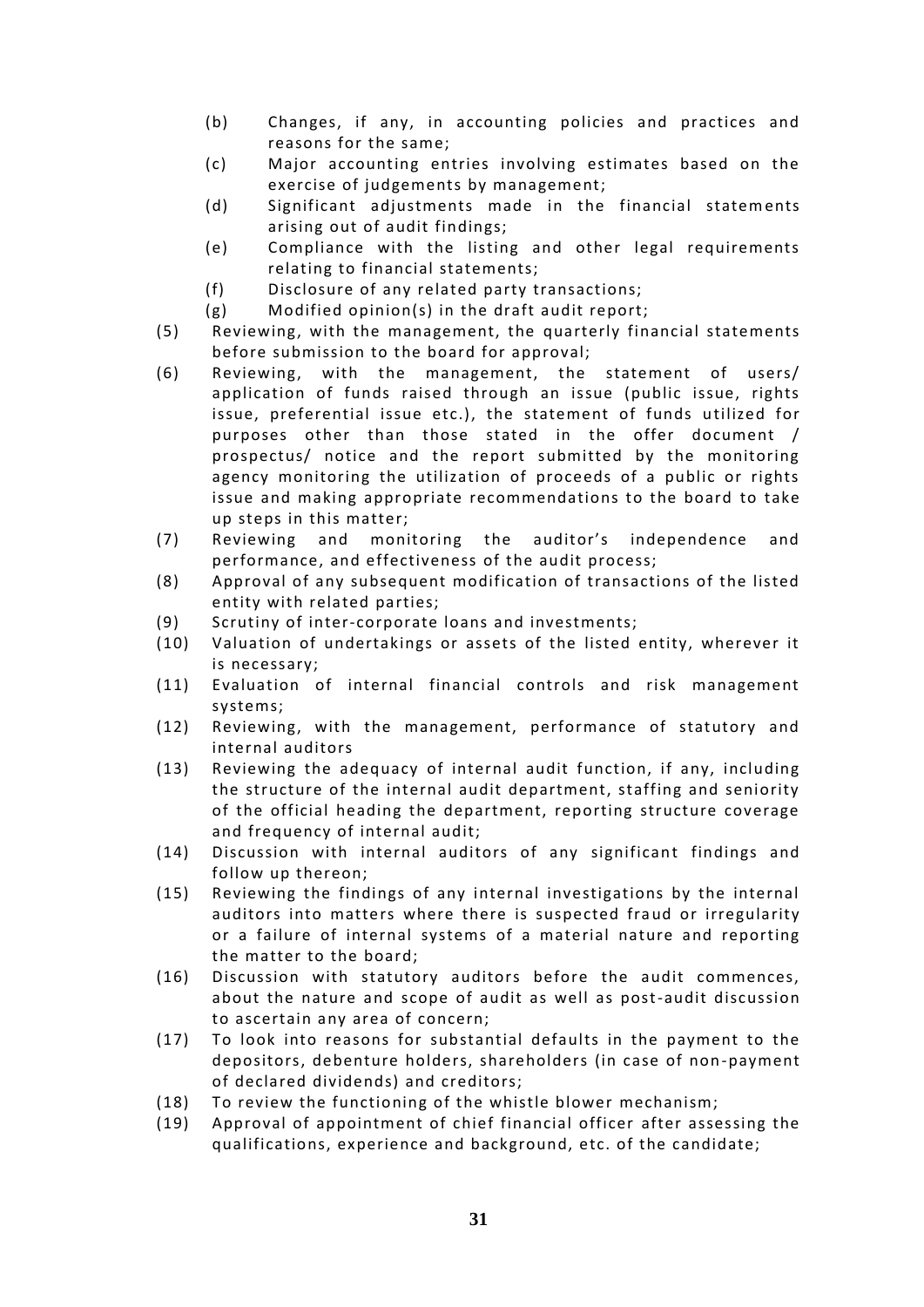(20) Carrying out any other function as is mentioned in the terms of reference of the audit committee.

# **Reviewing of following information:**

- Management Discussion and Analysis of financial condition and results of operations.
- Statement of related party transactions submitted by the management.
- Management letters / letters of internal control weaknesses issued by the statutory auditors;
- Internal audit reports relating to internal control weaknesses; and
- The appointment, removal and terms of remuneration of the chief internal auditor shall be subject to the review by the audit committee.
- Statement of deviations:
	- quarterly statement of deviation(s) including report of monitoring agency, if applicable, submitted to stock exchange(s) in terms of Regulation 32(1).

annual statement of funds utilized for purposes other than those stated in the offer document / prospectus / notice in terms of Regulation 32(7).

# **NOMINATION AND REMUNERATION COMMITTEE**

The Company in order to fulfill the requirement of Section 178 of Companies Act, 2013 has constituted a Nomination and Remuneration Committee consisting of 2 Independent Directors and 1 Non-Executive Director, Mr. Ankur Jain. Since the operations of the Company are very limited therefore the Company may not be appointing any person either as a Director or as senior management personnel, no guidelines are framed. However, as and when there will be a need for appointment of director or senior management personnel, proper guidelines will be framed. Since the company is not paying any remuneration to the directors or senior management staff, there was no need to hold any meeting of the Committee and no information is to be given.

# **SHAREHOLDERS' GRIEVANCE COMMITTEE**

The Committee comprises of Mr. R.P. Agarwal, Chairman of the Committee, Mr. Kailash Chand and Mr. Jitendra Bansal, Independent Directors of the Company, being the other members of the Committee.

The information regarding the composition of Shareholders' Grievance Committee, number of meetings attended by the members of the Shareholders' Grievance Committee are as under:

| Name of the Director | Designation | Held | Attended |
|----------------------|-------------|------|----------|
| Mr. R. P. Agarwal    | Chairman    |      |          |
| Mr. Kailash Chand    | Member      |      |          |
| Mr. Jitendra Bansal  | Member      |      |          |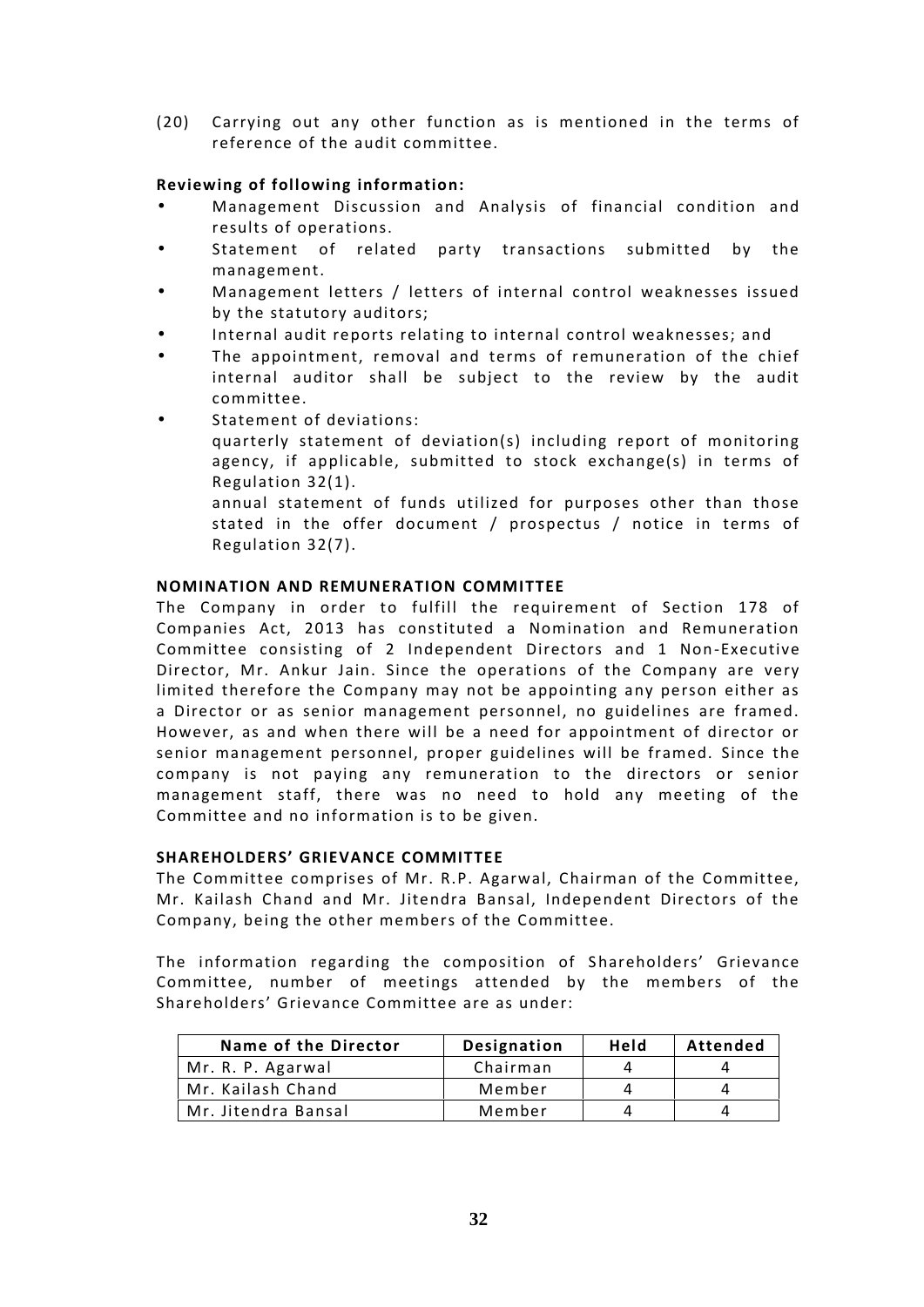There were 4 meetings held during the year on 21st April 2016, 18<sup>th</sup> July There were 4 meetings held during the year on  $\stackrel{?}{2}$ 2016, 17<sup>th</sup> October 2016 and 13<sup>th</sup> January 2017.

# **Terms of Reference of the Committee:**

- To determine on behalf of Board, the Company's Policy on serving the stakeholders in the line with best corporate governance norms;
- To periodically review Stakeholder's Grievance Mechanism of the company;
- To review and redress stakeholders' grievances regarding allotment of securities, non-receipt of dividend etc. and other allied matters;
- To consider the share transfer request, transmission request, split request, consolidation request and demat request and approve and/or reject the same;
- The Committee reviewed the shareholders' grievances, their redressal and the share transfers for the year and expressed satisfaction with the same that there is no pending grievance of any investor against the company.
- The Committee is also authorised to:
	- i. Investigate any activity within its terms of reference;
	- ii. Seek any information from any employee of the Company;
	- iii. Obtain outside legal or independent professional advice. Such advisors may attend meetings if necessary, and
	- iv. Incur such reasonable expenditure, as it deems fit.

# **COMPLIANCE OFFICER**

Mr. Gyan Chand Jain, has acted as the Compliance Officer of the Company, during the year under review.

# **CODE OF CONDUCT FOR PREVENTION OF INSIDER TRADING**

The Company's Code of Conduct for Prevention of Insider Trading as approved by the Board of Directors, inter-alia, prohibits dealing in the securities of the company by the Directors and certain employees while in possession of unpublished price sensitive information in relation to the company. The same is available on the Company's Website.

# **INDEPENDENT DIRECTORS' MEETING**

During the year under review, a separate meeting of the Independent INDEPENDENT DIRECTORS' MEETING<br>During the year under review, a separate meeting of the Independent<br>Directors was held on  $11^{\text{th}}$  February 2017 and the attendance of the<br>Independent Directors at the above Meeting is as u Independent Directors at the above Meeting is as under:

| <b>Name of Director</b> | No. of Meetings Held   No. of Meetings attended |
|-------------------------|-------------------------------------------------|
| Mr. R.P Agarwal         |                                                 |
| Mr. Kailash Chand       |                                                 |
| Mr. Jitendra Bansal     |                                                 |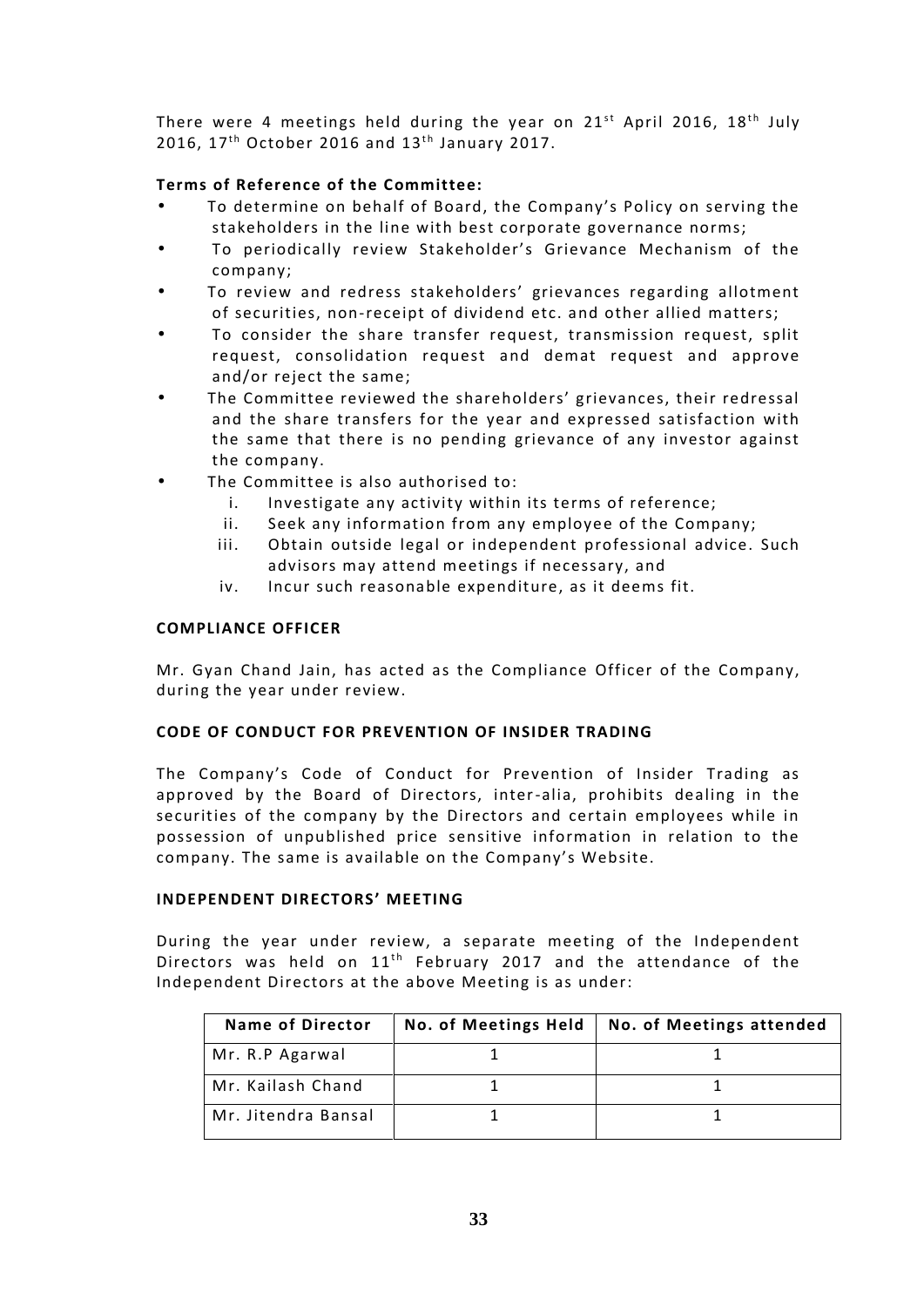# **CORPORATE SOCIAL RESPONSIBILITY COMMITTEE**

The provisions of Section 135 of Companies Act, 2013 are not applicable to the Company, as the Company neither has a Net worth of Rs. 500 crores nor a turnover of Rs. 1000 crores or a net profit of Rs. 5 crores, therefore no Committee was constituted.

# **RISK MANAGEMENT COMMITTEE**

The Risk Management Committee comprises of Mr. Gyanchand Jain and Mr. Ankur Jain. During the year under review, one meeting of the Committee was held on  $11<sup>th</sup>$  February 2017. The meeting was attended by both the members.

The Committee functions in accordance with the Terms of Reference as specified under the Listing Agreement and as may be specified by the Board from time to time, which *inter alia* includes implementing and monitoring of Risk Management Plan and Policy of the Company. The Committee's constitution meets with the requirement of Regulation 21 of the SEBI (LODR) Regulations, 2015.

# **RISK MANAGEMENT**

The Company has a well-defined risk management framework in place, which provides an integrated approach for identifying, assessing, mitigating, monitoring and reporting of all risks associated with the business of the Company. The Audit Committee / Board of Directors periodically review the risk assessment and minimization procedure and ensure that the Executive Management controls risk through means of a properly defined framework. The risk management framework adopted by the Company is discussed in detail in Management Discussion and Analysis forming part of Annual Report.

# **DISCLOSURES**

# **Related party transactions**

During the year under review, there were no related party transactions which require reporting.

# **Disclosure of Accounting Treatment**

During the year under review, the Company followed the Accounting Standards laid down by the Companies (Accounting Standards) Rules, 2006, in the preparation of its financial statements.

# **Management**

A Management Discussion and Analysis (MDA) forms part of the Annual Report.

All the members of the Senior Management have confirmed to the Board that there are no material, financial and /or commercial transactions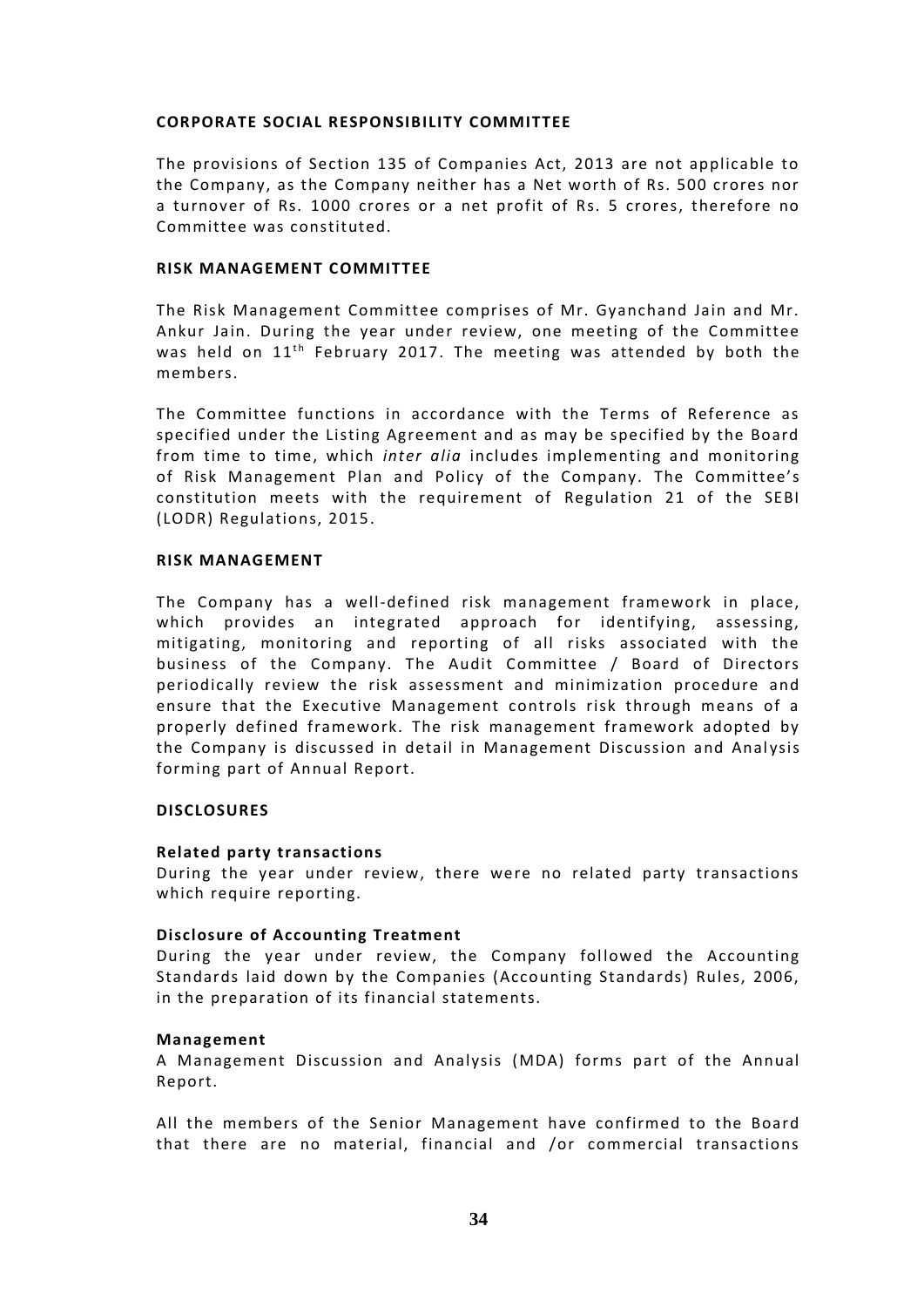between them and the Company, which could have any potential conflict of interest with the Company at large.

# **CEO/CFO Certification**

As required under Regulation 17(8) of the SEBI (LODR) Regulations, 2015 , the Managing Director of the Company has certified to the Board regarding **CEO/CFO Certification**<br>As required under Regulation 17(8) of the SEBI (LODR) Regulat<br>the Managing Director of the Company has certified to the Boar<br>the financial statements for the year ended 31<sup>st</sup> March 2017.

# **GENERAL BODY MEETINGS**

# **Annual General Meeting**

The details of Annual General Meetings held in the last 3 years are given below:

| Date & Time of<br>Year |                 | Venue                               |  |  |
|------------------------|-----------------|-------------------------------------|--|--|
|                        | <b>AGM</b>      |                                     |  |  |
| 2013-14                | 30-9-2014       | 66, Gangwal Park, M.D. Road, Jaipur |  |  |
|                        | at 11.00 AM     |                                     |  |  |
| 2014-15                | 30-9-2015<br>at | 66, Gangwal Park, M.D. Road, Jaipur |  |  |
|                        | 11.00 AM        |                                     |  |  |
| 2015-16                | 30-9-2016 at    | 66, Gangwal Park, M.D. Road, Jaipur |  |  |
|                        | 12.00 noon      |                                     |  |  |

# **MEANS OF COMMUNICATION**

The Company informs its unaudited as well as audited Financial Results to the stock exchanges, as soon as these are taken on record/ approved by the Board. The Financial Results are displayed on the company's website www.rscltd.in. The Annual Report, quarterly Results and Shareholding pattern of the company are also posted by the BSE and DSE on their website.

# **General Shareholder's Information:**

# General Shareholder's Information:<br>Date, Time and Venue of the 24<sup>th</sup> AGM:<br>28th Sentember 2017, Thureday at 2.00 n

28<sup>th</sup> September 2017, Thursday at 2.00 p.m. at the Hotel Shiva's Royal, Sindhi Camp, Jaipur.

# **Financial Year:**

Sindhi Camp, Jaipur.<br>**Financial Year:**<br>The financial year covers the period from April 1<sup>st</sup> of every year to March<br>31<sup>st</sup> of the next year. **Financial Year:**<br>The financial year cover<br>31<sup>st</sup> of the next year. The financial year covers the period from April 1<sup>st</sup> of every year to March<br>31<sup>st</sup> of the next year.<br>Financial reporting for the first quarter ending June 30, 2016; 5<sup>th</sup> August<br>2016

2016**.** st<br>th

Financial reporting for the second quarter ending September 30, 2016;  $15<sup>th</sup>$ November 2016. th<br>th

Financial reporting for the third quarter ending December 31, 2016;  $11<sup>th</sup>$ February 2017.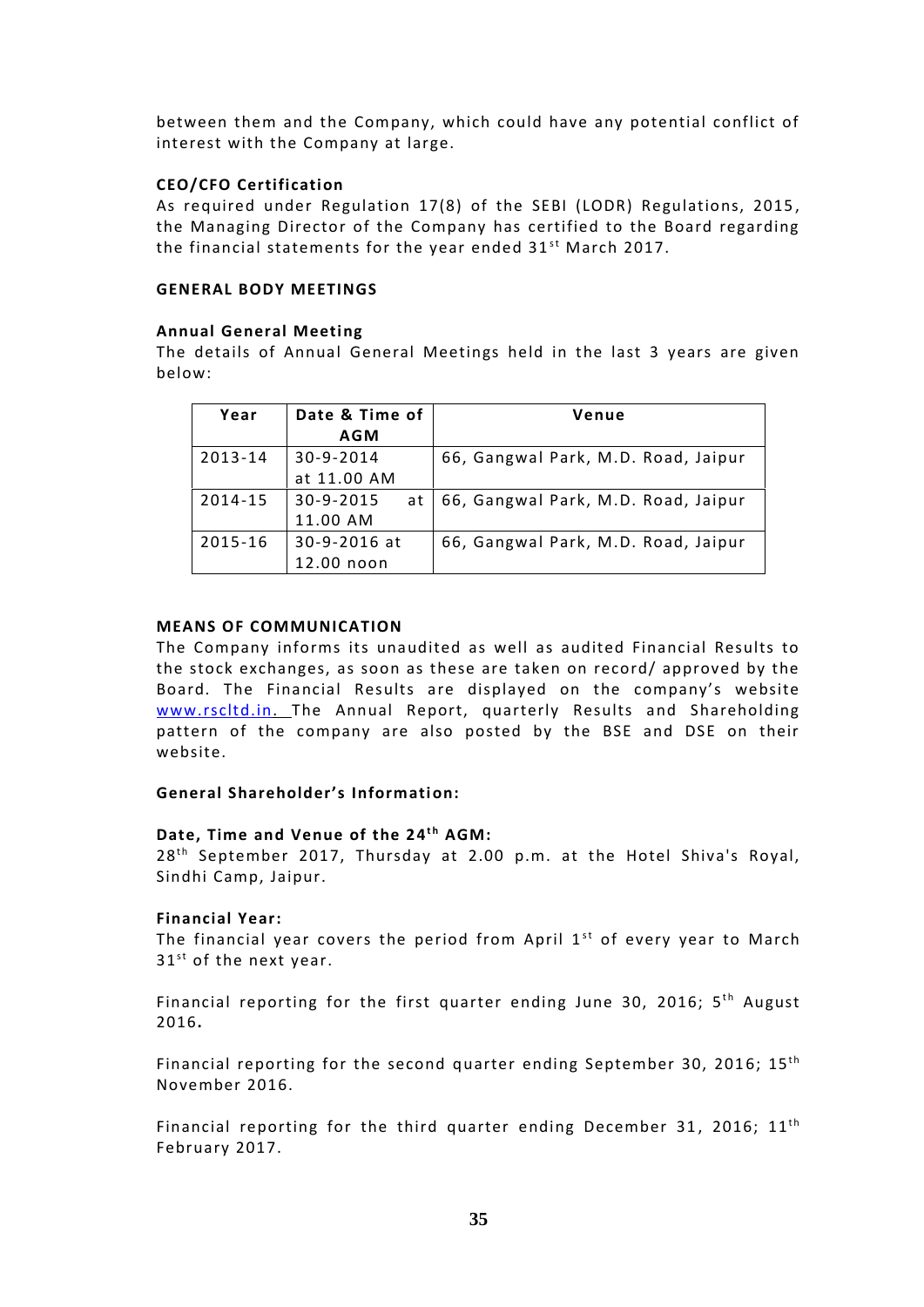Financial reporting for the fourth quarter ending March 31, 2017: 30<sup>th</sup> May 2017**.**

# **Dividend**

No dividend being recommended by the Board of Directors during the year.

# **Listing of Equity Shares in Stock Exchange**

Bombay and Delhi Stock Exchange.

# **Demat ISIN exchange number in NSDL & CDSL for equity shares** ISIN No. INE015F01019

# **Corporate Identification Number (CIN)**

The Company's CIN as allotted by the Ministry of Corporate Affairs is L17124RJ1993PLC007136.

# **Stock Exchange Code**

| Shares/           | ISIN No.            | <b>Stock Code</b> |                         |  |
|-------------------|---------------------|-------------------|-------------------------|--|
| <b>Debentures</b> |                     | <b>BSE Ltd.</b>   | Delhi Stock<br>Exchange |  |
| Equity            | <b>INE015F01019</b> | 530179            | 18171                   |  |

# **Listing Fees**

Listing fees, as prescribed, has been paid to both the Stock Exchanges, where the securities of the Company are listed.

# **Stock performance**

The Company has no trading during the year under review, therefore no data can be provided.

# **Share Transfer System**

Shares sent for transfer in physical form are registered and returned within a period of thirty days from the date of receipt of the documents, provided the documents are valid and complete in all respects.

With a view to expedite the process of share transfers, necessary authority has been delegated to the Share Transfer Committee to approve the transfer of equity shares of the Company. The Share Transfer Committee and Stake Holder's Relationship Committee have met during the year under review, as and when required to consider the transfer proposals and attend to investors' grievances.

# **Dematerialization of shares**

**46.65%** of the Equity Shares of the Company have been dematerialized as on March 31, 2017. The Company has entered into agreements with National Securities Depository Services (India) Limited (NSDL) and Central Depository Services Limited (CDSL) whereby the shareholders have an option to dematerialize their shares with either of the Depositories. Entire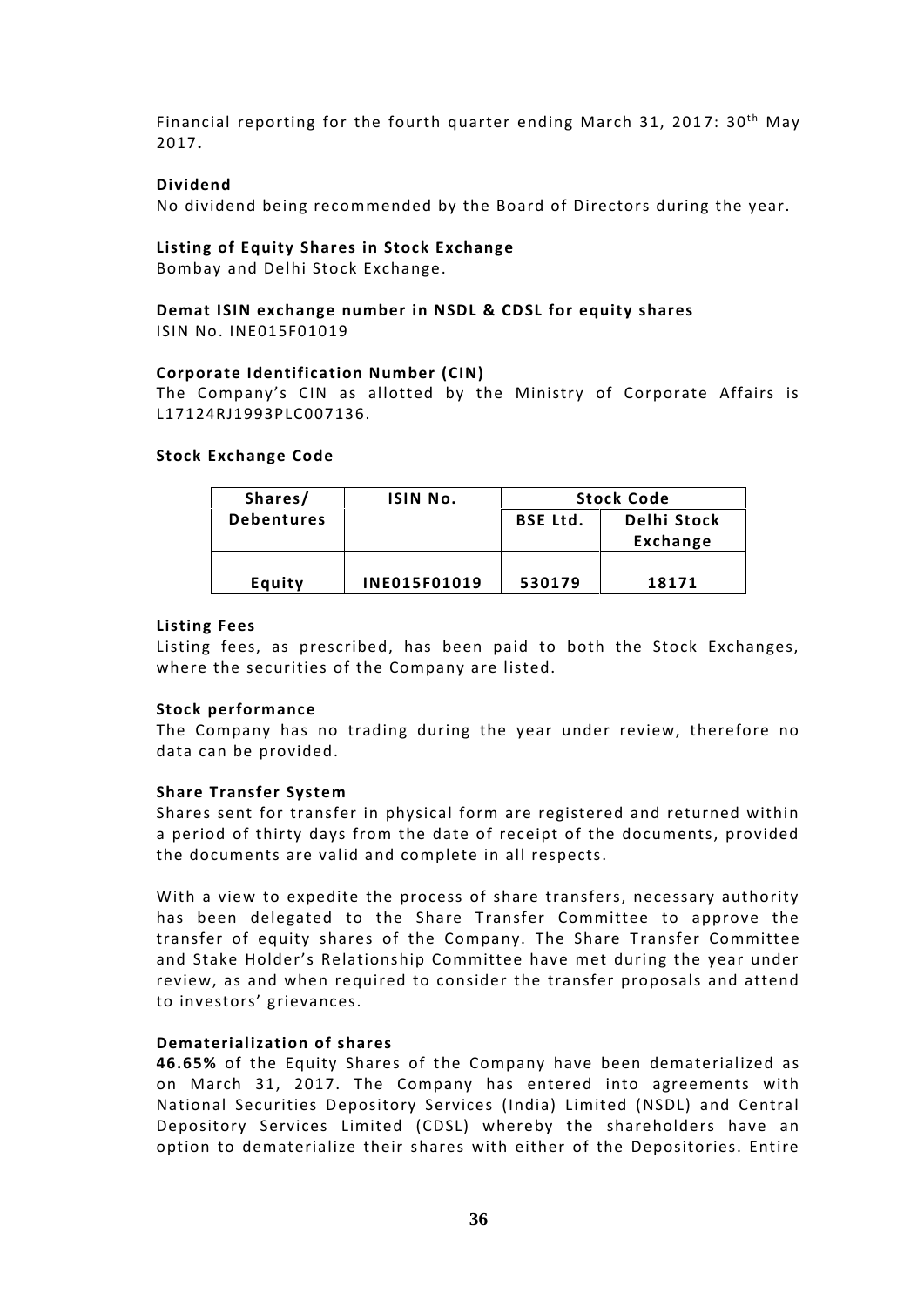shareholding of the promoters and promoter group is in dematerialised form.

| l a l | Dematerialization of shares     |         |
|-------|---------------------------------|---------|
|       | Number of Shares dematerialized | 2682520 |
|       | % of Shares dematerialized      | 46.65%  |
|       |                                 |         |
|       | Shares held with NSDL           | 2658544 |
|       | Shares held with CDSL           | 23976   |
|       |                                 |         |
| (b)   | Shares in physical mode         | 3067180 |
|       | % of shares in physical mode    | 53.35%  |

Shareholding Pattern as on 31<sup>st</sup> March 2017.

| S.<br>No.   | Category                    | No. of<br><b>Shareholders</b> | No. of<br><b>Shares</b> | % of<br><b>Total</b> |
|-------------|-----------------------------|-------------------------------|-------------------------|----------------------|
| $\mathbf 1$ | Promoter and promoter group | 20                            | 2162920                 | 37.62                |
| 2           | <b>NRI</b>                  | 27                            | 72000                   | 1.25                 |
| 3           | Resident individual         | 2938                          | 3412551                 | 59.35                |
| 4           | <b>Bodies Corporate</b>     | 15                            | 102229                  | 1.78                 |
|             | <b>Total</b>                | 3000                          | 5749700                 | 100                  |

Distribution of Shareholding as on 31<sup>st</sup> March 2017.

| <b>Shareholding of Nominal</b><br>Value of Rs. 10/- | No. of<br><b>Shareholders</b> | $%$ to<br><b>Total</b> | No. of<br>shares | Amount in<br>Rs. | % to Total |
|-----------------------------------------------------|-------------------------------|------------------------|------------------|------------------|------------|
|                                                     |                               |                        |                  |                  |            |
| <b>UP TO 5000</b>                                   | 1850                          | 61.67                  | 569921           | 5699210          | 9.91       |
| 5001 TO 10000                                       | 718                           | 23.93                  | 568729           | 5687290          | 9.89       |
| 10001 TO 20000                                      | 252                           | 8.4                    | 395500           | 3955000          | 6.88       |
| 20001 TO 30000                                      | 81                            | 2.7                    | 205600           | 2056000          | 3.58       |
| 30001 TO 40000                                      | 46                            | 1.53                   | 165700           | 1657000          | 2.88       |
| 40001 TO 50000                                      | 17                            | 0.57                   | 77400            | 774000           | 1.35       |
| 50001 TO 100000                                     | 19                            | 0.63                   | 133275           | 1332750          | 2.32       |
| 100001 AND ABOVE                                    | 17                            | 0.57                   | 3633575          | 36335750         | 63.20      |
| <b>TOTAL</b>                                        | 3000                          | 100                    | 5749700          | 57497000         | 100.00     |

# **Registered Office**

RSC International Limited 66, Gangwal Park M.D. Road, Jaipur Phone: 093245-41587 E-mail: gyanrtl@hotmail.com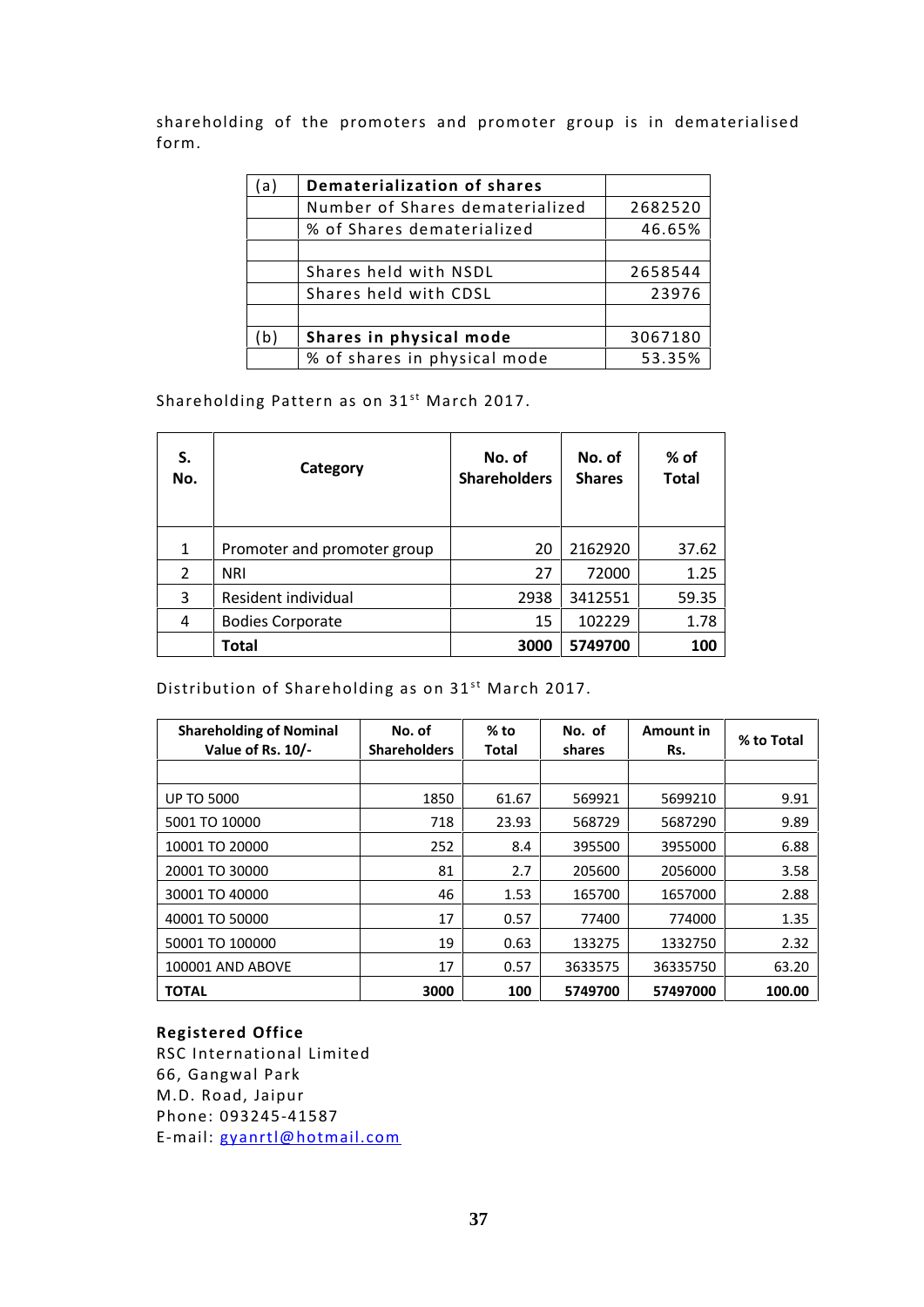# **Registrar and Share Transfer Agent**

Alankit Assignments Ltd. Alankit House, 2E/21 Jhandewalan Extn. New Delhi-110055 Tel:(011) 4254 1234/23541234

# **Compliance Certificate of the Auditors**

The Statutory Auditors have certified that the Company has complied with the conditions of Corporate Governance as stipulated in in the Listing Agreement with the Stock Exchanges and the same is annexed to the Directors' Report.

# **Non-Mandatory Requirements**

The Company at present has not adopted the non-mandatory requirements in regard to sending half yearly Financial Results to the shareholders at the residence.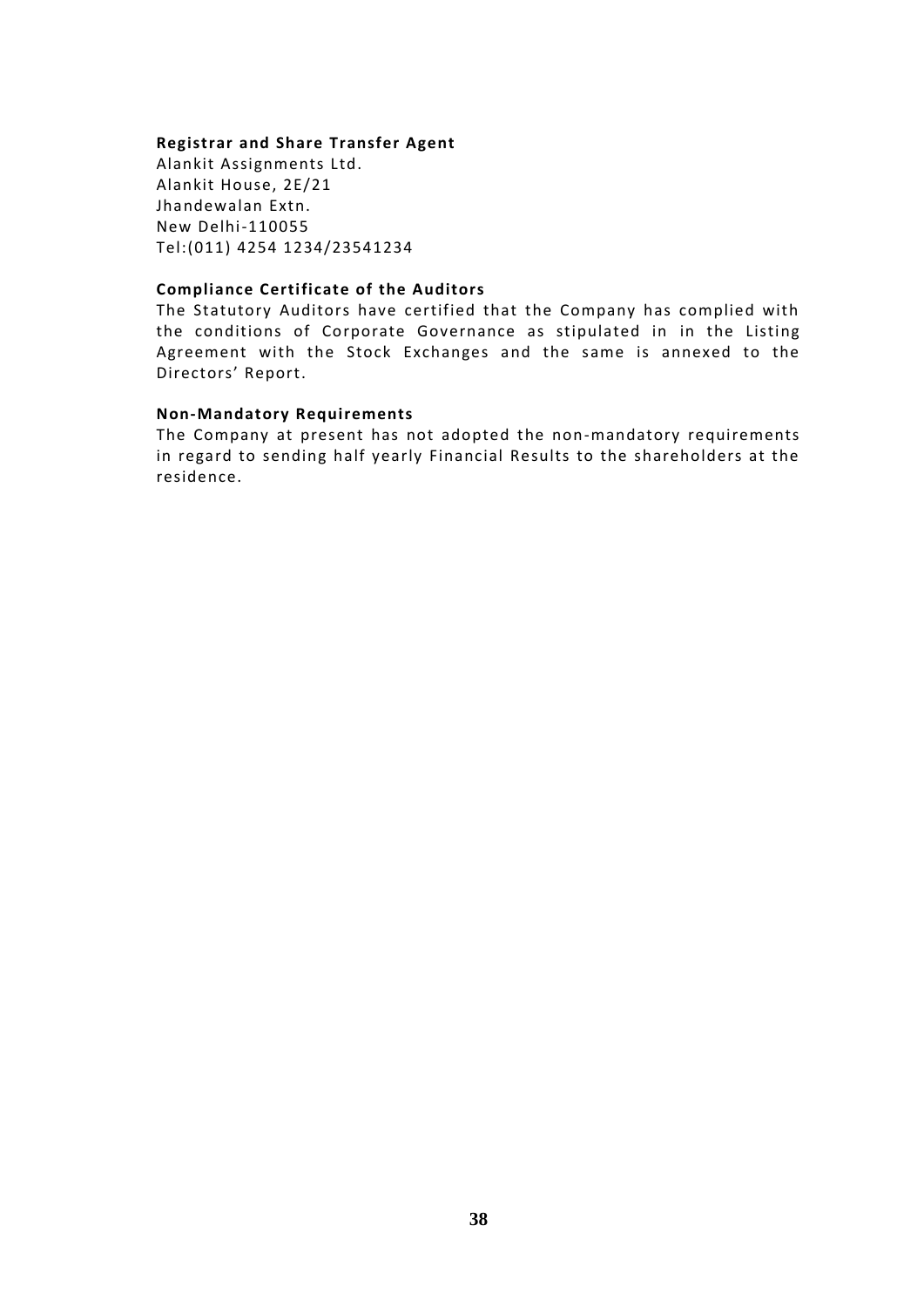# **AUDITOR'S CERTIFICATE ON CORPORATE GOVERNANCE**

To

The Members of RSC International Ltd.

We have examined the compliance of conditions of Corporate Governance by RSC International Ltd. for the financial year ended  $31<sup>st</sup>$  March 2017 as stipulated by Regulation 34 and Schedule (V) (E) of the SEBI (LODR) Regulations, 2015, with the relevant records and documents maintained by the Company and furnished to me and the report of Corporate Governance as approved by the Board of Directors.

The compliance of the conditions of Corporate Governance is the responsibility of the Management. Our examination was limited to procedure and implementation thereof, adopted by the Company for ensuring the compliance of the provisions relating to Corporate Governance. It is neither an audit nor an expression of opinion on the financial statements of the Company.

In our opinion and to the best of our information and according to the explanation given to us, we certify that the Company has complied in all material aspects with the conditions of Corporate Governance as stipulated in the above mentioned New Listing Regulations, subject to the following:

- 1. The management has confirmed that quarterly results were submitted to BSE and DSE immediately after its approval by Board of Directors and same were uploaded to the Company's website. BSE website has also displayed the same. Due to lack of profits, the Company has not published the same in newspapers.
- 2. The management has informed that inspite of efforts, they were unable to find any Company Secretary for appointment. However, the Company has retained services of qualified professional for assisting the Company to comply with the requirement of Companies Act, 2013 and the Listing Agreement. We have checked the file containing listing compliances and the same in our opinion are satisfactory .
- 3. The management has informed that due to small business and low profitability, the Company has not appointed CFO and the entire function of funds management is looked after by the Managing Director of the Company.

We further state that such compliance is neither an assurance as to the future viability of the Company nor the efficiency or effectiveness with which the management has conducted the affairs of the Company.<br>lace: Mumbai<br>ate: 1<sup>st</sup> September 2017 **Kamal Agrawal** 

Place: Mumbai Date: 1<sup>st</sup> September 2017

**M. No. 43529**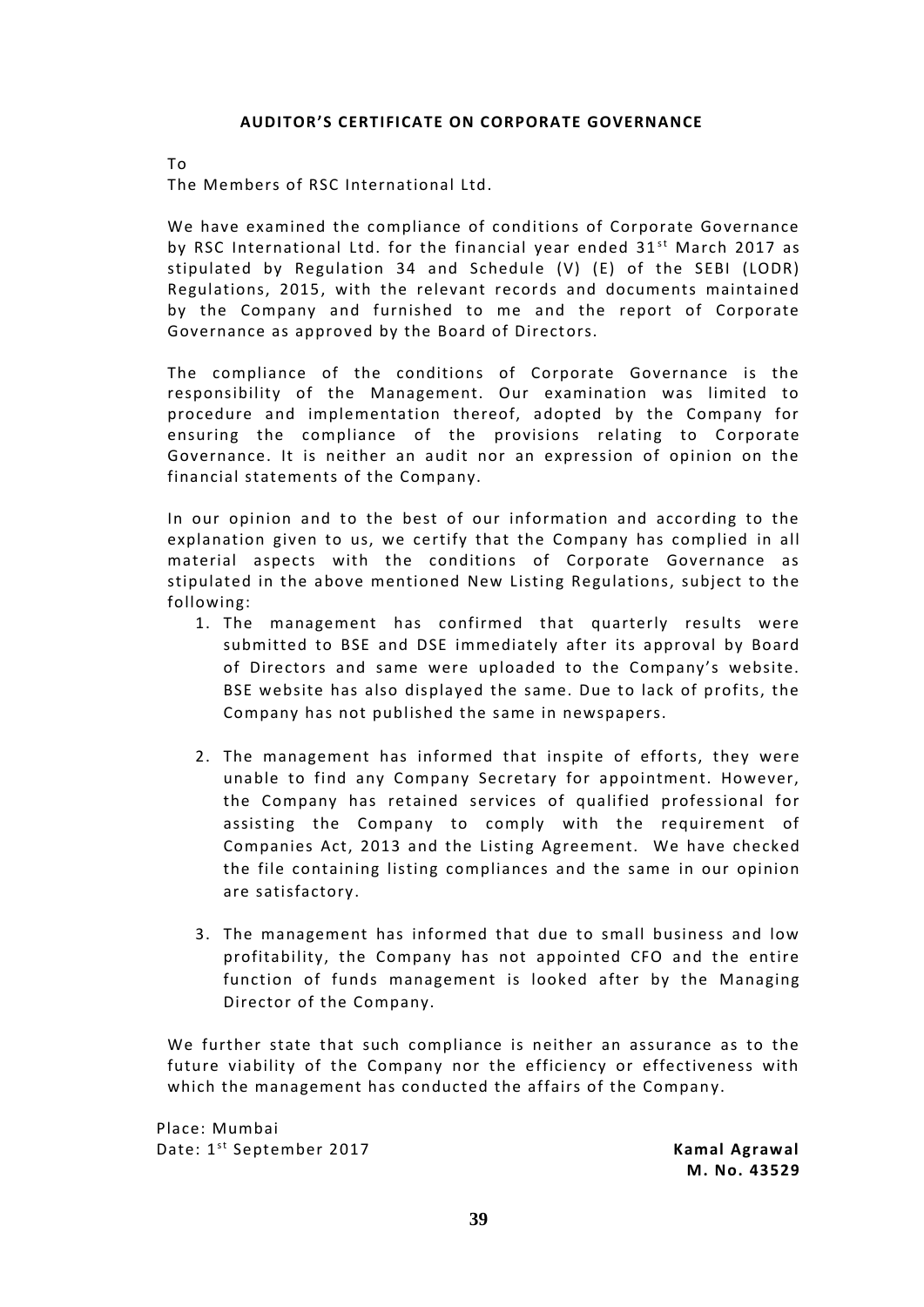# **DECLARATION ON COMPLIANCE OF CODE OF CONDUCT**

To

The Members of RSC International Ltd.

I, hereby declare that the Directors of the Company have affirmed in writing, their compliances with the Company's Code of Conduct, during the I, hereby declare that the Dii<br>writing, their compliances with<br>year ended 31<sup>st</sup> March 2017.

**Date: 1 s t September <sup>2017</sup>**

**Place: Mumbai For: RSC International Ltd.**

**Ghyanchand Jain Managing Director**

# **Certificate by Managing Director**

I, Gyan Chand Jain, Managing Director of RSC International Limited, do hereby certify:

- 1. That we have reviewed the financial statements and the Cash Flow Statement for the year ended  $31<sup>st</sup>$  March 2017 and that to the best of our knowledge and belief.
	- These statements do not contain any materially untrue statement nor omit any material fact nor contain statements that might be misleading, and
	- These statements present a true and fair view of the company's state of affairs and are in compliance with the existing accounting standards, applicable law and Regulations.
- 2. That there are to the best of our knowledge and belief no transactions entered into by the company during the year which is fraudulent, illegal or violative of the Company's code of conduct.
- 3. That we accept responsibility for establishing and maintaining internal controls, we have evaluated the effectiveness of the internal control systems of the company and we have disclosed to the auditors and the Audit Committee, deficiencies in the design or operation of internal controls, if any , of which we are aware and the steps that we have taken or purpose to take to rectify the identified deficiencies and;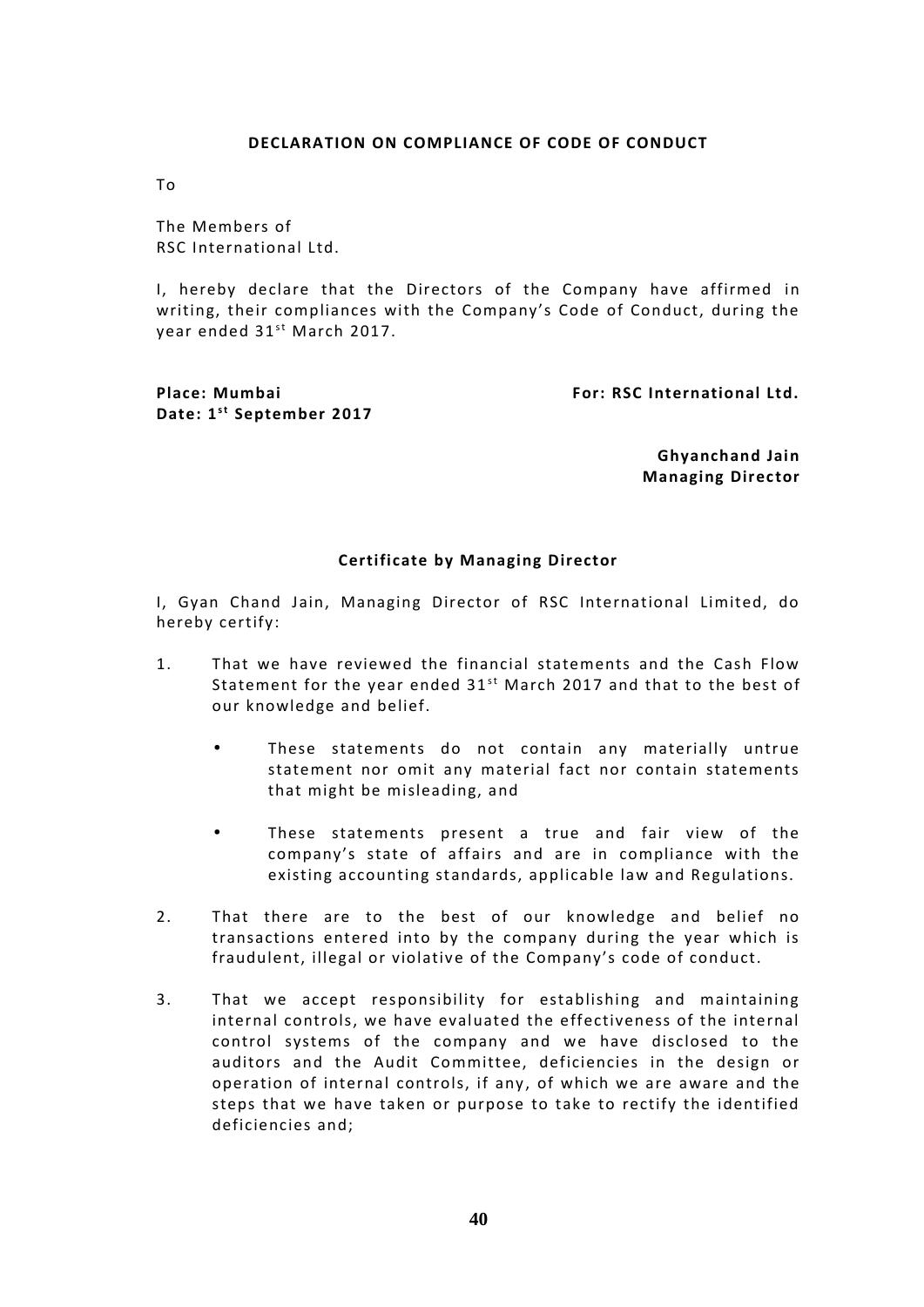- 4. That we have informed the auditors and the Audit Committee of;
	- Significant changes in the internal control during the year.
	- Significant changes in accounting policies during the year and that the same been disclosed in the notes to the financial statements; and
	- Instances of significant fraud of which we have become aware and the involvement therein if any of the management of and employee having significant role in the company's internal control system.

**Place: Mumbai**

**Date: 1 s t September <sup>2017</sup>**

**Ghyanchand Jain. Managing Director**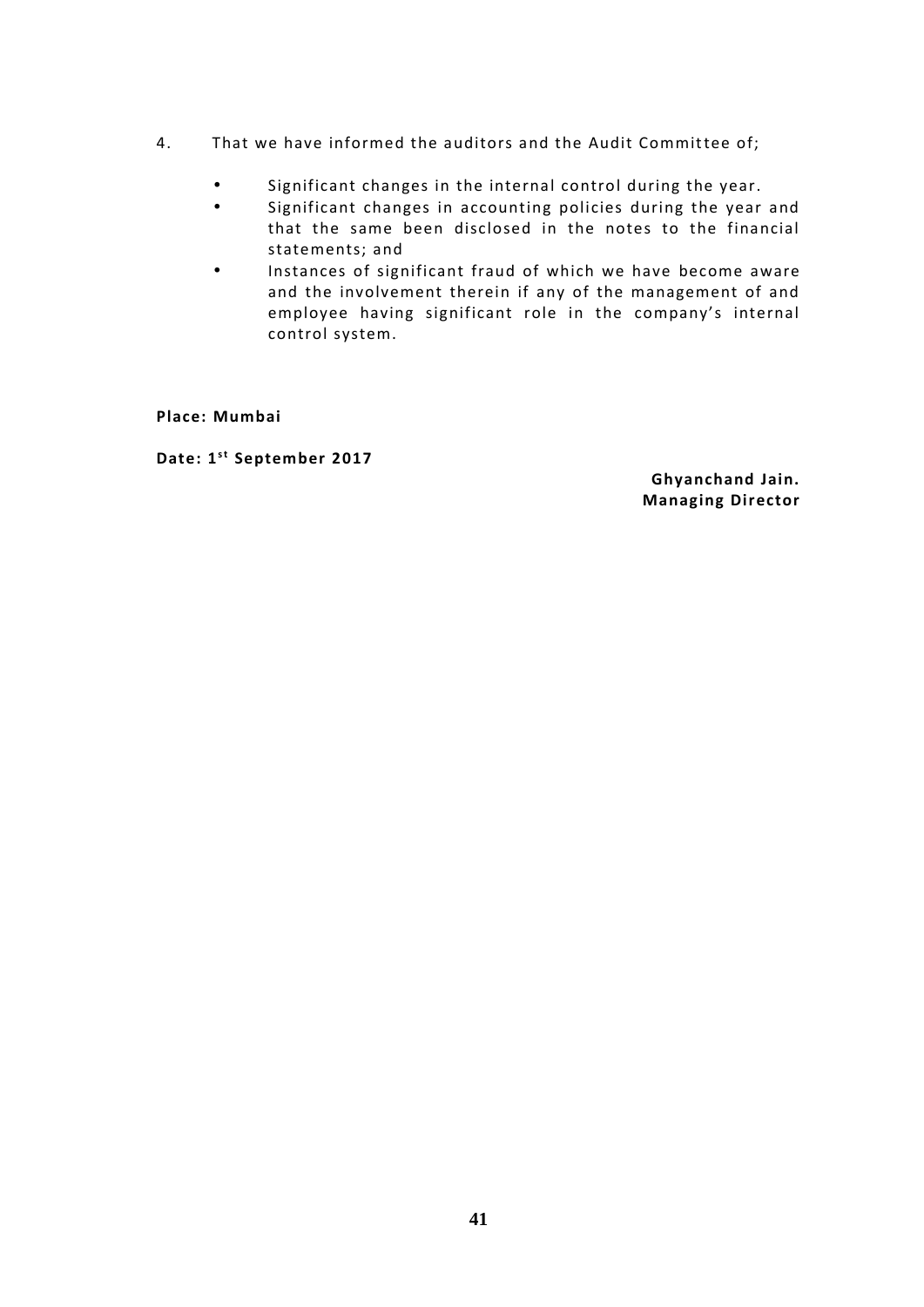# **INDEPENDENT AUDITORS' REPORT**

# **To the Members of RSC International Limited**

# **Report on the Financial Statements**

We have audited the accompanying financial statements of RSC International Limited ("the Company"), which comprise the Balance Sheet as at March 31, 2017, the Statement of Profit and Loss, the Cash Flow Statement for the year then ended and a summary of the significant accounting policies and other explanatory information.

# **Management's Responsibility for the Financial Statements**

The Company's Board of Directors is responsible for the matters stated in Section 134(5) of the Companies Act, 2013 (the "Act") with respect to the preparation of these financial statements to give a true and fair view of the financial position, financial performance and cash flows of the Company in accordance with the accounting principles generally accepted in India, including the Accounting Standards specified under Section 133 of the Act, read with Rule 7 of the Companies (Accounts) Rules, 2014. This responsibility also includes maintenance of adequate accounting records in accordance with the provisions of the Act for safeguarding of the assets of the Company and for preventing and detecting frauds and other irregularities, selection and application of appropriate accounting policies, making judgments and estimates that are reasonable and prudent, and design, implementation and maintenance of adequate internal financial controls that were operating effectively for ensuring the accuracy and completeness of the accounting records, relevant to the preparation and presentation of the financial statements that give a true and fair view and are free from material misstatement, whether due to fraud or error.

# **Auditor's Responsibility**

Our responsibility is to express an opinion on these financial statements based on our audit. We have taken into account the provisions of the Act and the Rules made thereunder including the Accounting and Auditing Standards and matters which are required to be included in the audit report under the provisions of the Act and the Rules made thereunder and the Order under Section 143 (11) of the Act. We conducted our audit in accordance with the Standards on Auditing specified under Section 143(10) of the Act and other applicable authoritative pronouncements issued by the Institute of Chartered Accountants of India. Those Standards and pronouncements require that we comply with ethical requirements and plan and perform the audit to obtain reasonable assurance about whether the financial statements are free from material misstatement.

An audit involves performing procedures to obtain audit evidence about the amounts and the disclosures in the financial statements. The procedures selected depend on the auditor's judgment, including the assessment of the risks of material misstatement of the financial statements, whether due to fraud or error. In making those risk assessments, the auditor considers internal financial control relevant to the Company's preparation of the financial statements that give a true and fair view, in order to design audit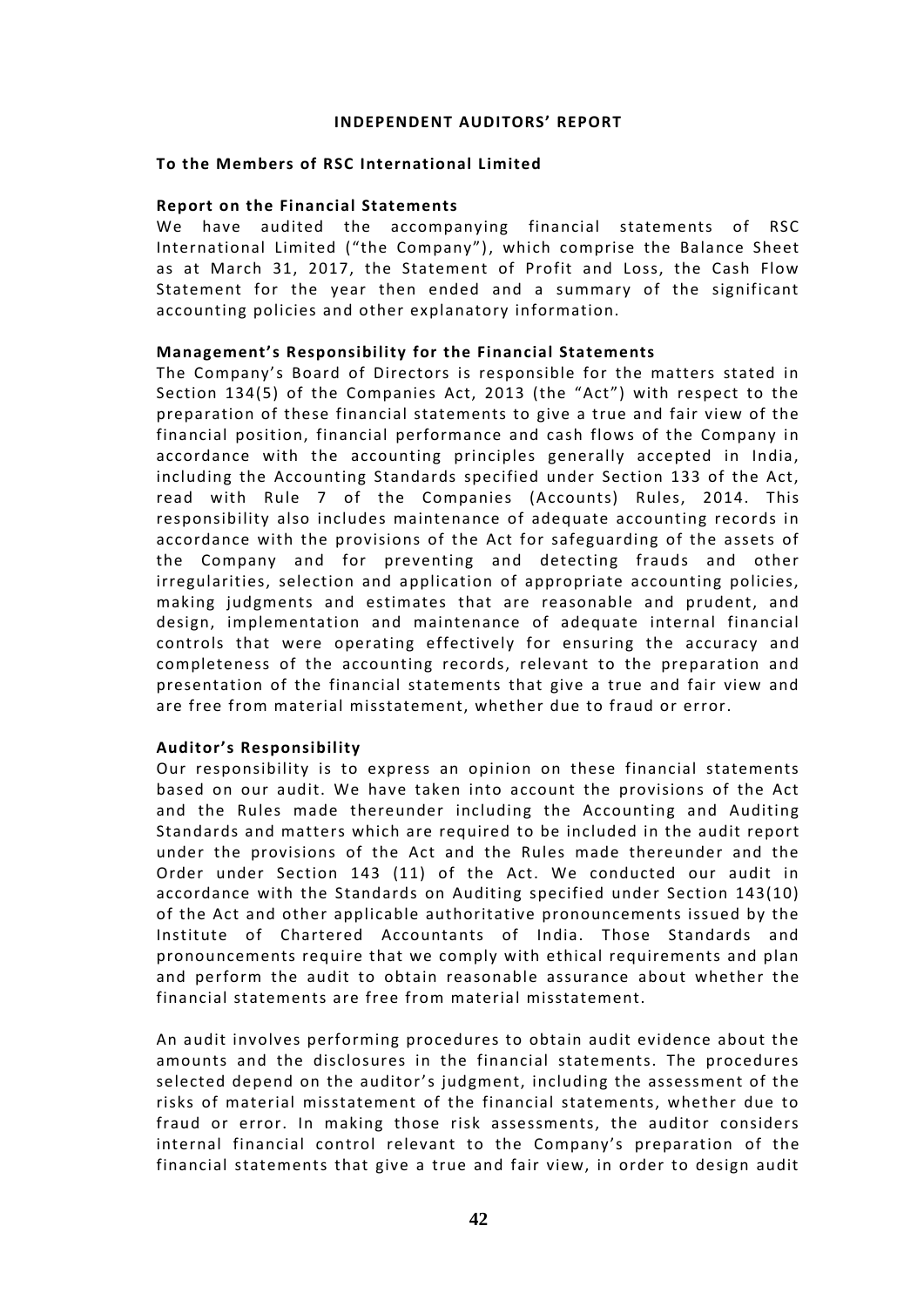procedures that are appropriate in the circumstances, but not for the purpose of expressing an opinion on whether the Company has in place an adequate internal financial controls system over financial reporting and the operating effectiveness of such controls. An audit also includes evaluating the appropriateness of the accounting policies used and the reasonableness of the accounting estimates made by the Company's Directors, as well as evaluating the overall presentation of the financial statements.

We believe that the audit evidence we have obtained is sufficient and appropriate to provide a basis for our audit opinion on the financial statements.

# **Opinion**

In our opinion and to the best of our information and according to the explanations given to us, the aforesaid financial statements give the information required by the Act in the manner so required and give a true and fair view in conformity with the accounting principles generally accepted in India, of the state of affairs of the Company as at March 31, 2017, and its profit and its cash flows for the year ended on that date.

# **Report on Other Legal and Regulatory Requirements**

As required by 'the Companies (Auditor's Report) Order, 2015', issued by the Central Government of India in terms of sub-section (11) of Section 143 of the Act (hereinafter referred to as the "Order"), and on the basis of such checks of the books and records of the Company as we considered appropriate and according to the information and explanations given to us, we give in the Annexure, a statement on the matters specified in paragraphs 3 and 4 of the Order.

As required by Section 143 (3) of the Act, we report that:

- (a) We have sought and obtained all the information and explanations which to the best of our knowledge and belief were necessary for the purposes of our audit.
- (b) In our opinion, proper books of account as required by law have been kept by the Company so far as it appears from our examination of those books.
- (c) The Balance Sheet, the Statement of Profit and Loss, and the Cash Flow Statement dealt with by this Report are in agreement with the books of accounts.
- (d) In our opinion, the aforesaid financial statements comply with the Accounting Standards specified under Section 133 of the Act, read with Rule 7 of the Companies (Accounts) Rules, 2014.
- (e) On the basis of the written representations received from the directors as on March 31, 2017 taken on record by the Board of Directors, none of the directors are disqualified as on March 31,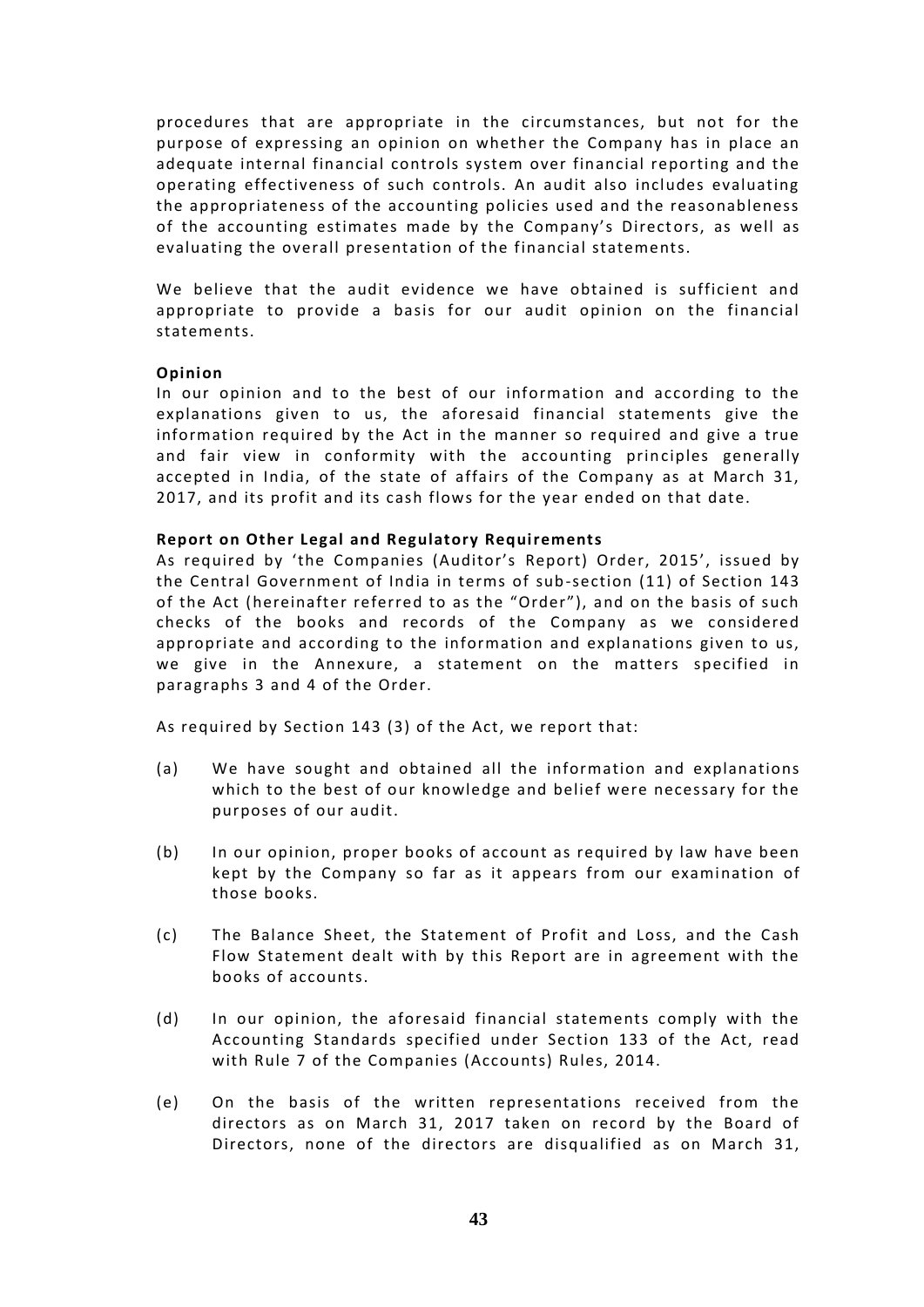2017, from being appointed as a director in terms of Section 164 (2) of the Act.

- (f) In our opinion and on basis of the information provided to us, the Company has adequate and operational internal financial controls system in place.
- (g) With respect to the other matters to be included in the Auditor's Report in accordance with Rule 11 of the Companies (Audit and Auditors) Rules, 2014, in our opinion and to the best of our knowledge and belief and according to the information and explanations given to us:
	- i. The Company has no pending litigations as at March 31, 2017;
	- ii. The Company has no long-term contracts including derivative contracts as at March 31, 2017;
- iii. There were no amounts which were required to be transferred to the Investor Education and Protection Fund by the Company There were no amounts which were require<br>the Investor Education and Protection Fi<br>during the year ended 31<sup>st</sup> March, 2017. during the year ended 31<sup>st</sup> March, 2017.<br>Place: Mumbai **For: Kamal Agrawal**<br>Date: 29<sup>th</sup> May 2017 **For: Kamal Agrawal**

Place: Mumbai

**Chartered Accountant**

**C.A Kamal Agrawal M. No 43529**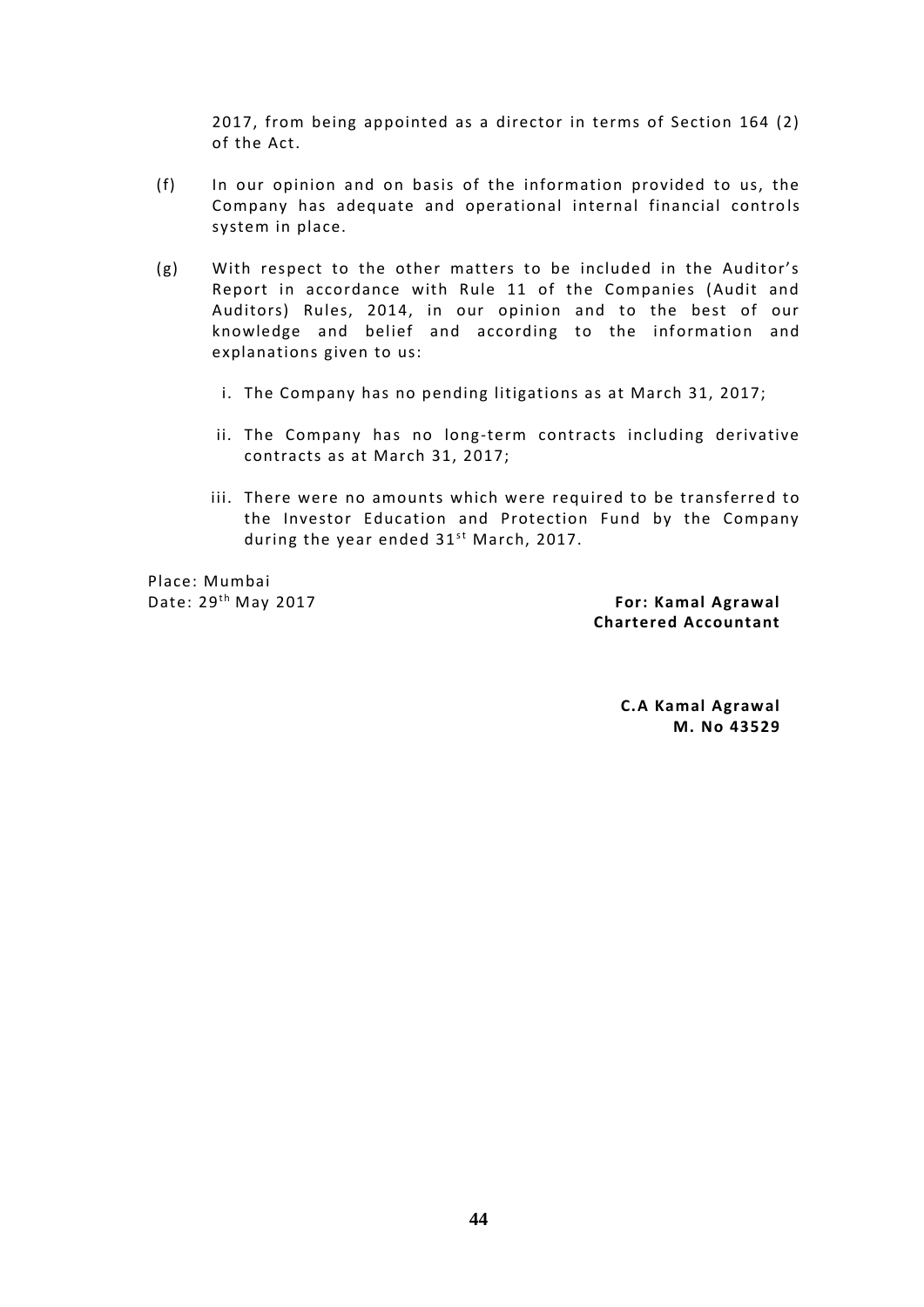# **ANNEXURE TO INDEPENDENT AUDITORS' REPORT**

# **(Referred to in paragraph 1 under the Heading of 'Reporting on other Legal and Regulatory Requirements' of our report of even date)**

- I. The Company does not hold any fixed assets and /or immovable property, therefore reporting under Clause (i) (a), (b) and (c) is not required.
- II. The Company engages in providing services of supervising the sales of clients and therefore maintains no inventory. The reporting requirements mentioned in clause (ii) is therefore not applicable.
- III. The Company has not granted any loans, secured or unsecured, to companies, firms or other parties covered in the register maintained under Section 189 of the Act. Therefore, the provisions of clause (iii) of the said Order are not applicable to the Company .
- IV. The Company has followed all provisions of Section 185 and 186 of the Companies Act, 2013 in respect of loans, investments, guarantees, and security.
- V. The Company has not accepted any deposits from the public within the meaning of Sections 73, 74, 75 and 76 of the Act and the rules framed there under to the extent notified.
- VI. The Company is not required to maintain cost records within the meaning of Sections 148 of the Act as it is not engaged in manufacturing activities as specified by the Central Government under Section 148(1) of the Act.
- VII.
- a) According to the information and explanations given to us and the records of the Company examined by us, in our opinion, the Company is regular in depositing the undisputed statutory dues, including income tax, service tax and other material statutory dues, as applicable, with the appropriate authorities.
- b) According to the information and explanations given to us and the records of the Company examined by us, there are no dues of wealth-tax, service-tax and duty of customs which have not been deposited on account of any dispute.
- VIII. According to the records of the Company examined by us and the information and explanations given to us, the Company has no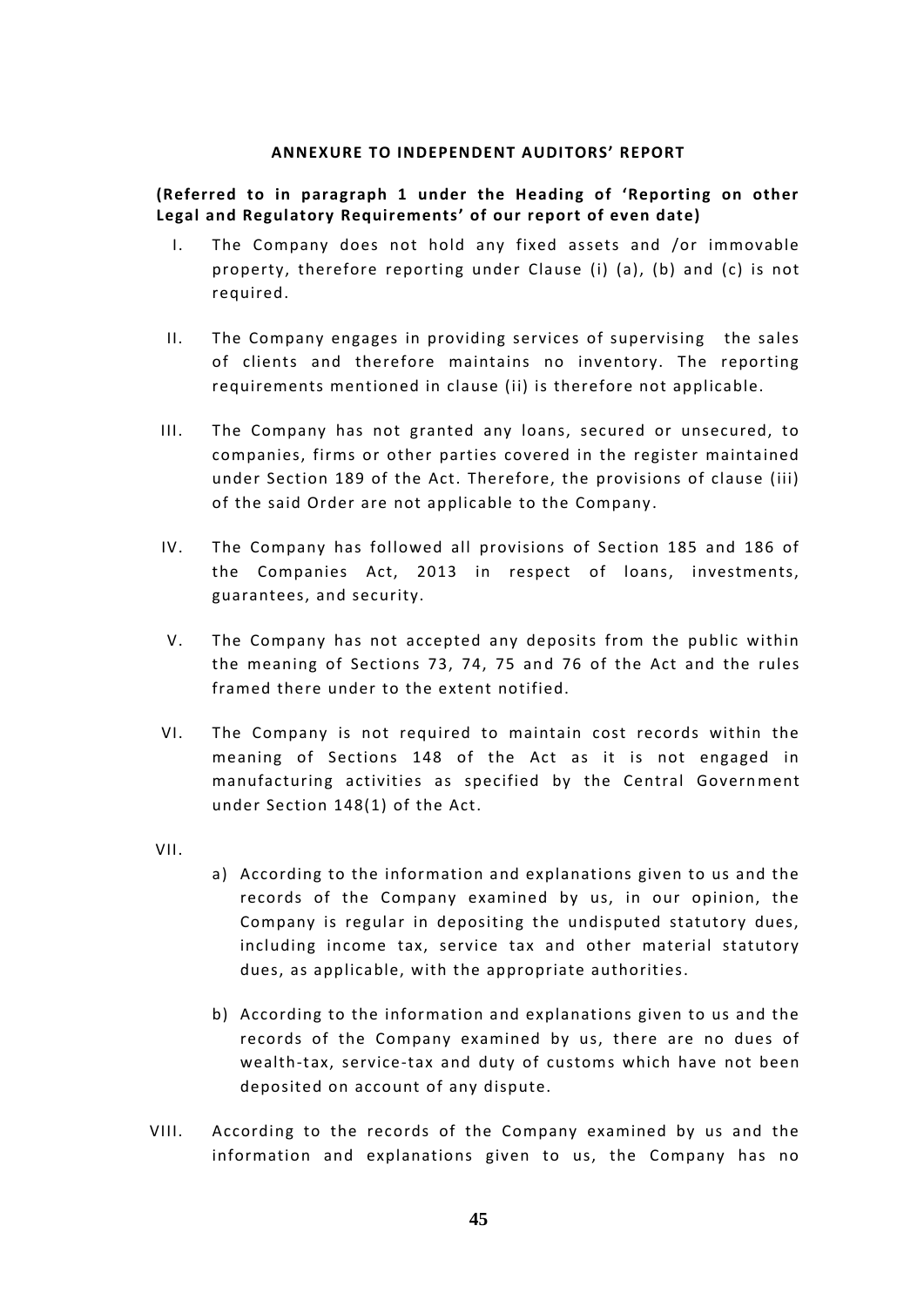outstanding loans from any financial institution or bank or debentu re holders and therefore reporting is not required.

- IX. The Company has not raised fresh money by way of initial public offer or further public offer (including debt instruments) and term loans. Therefore, reporting under clause (ix) is not applicable for the company.
- X. During the course of our examination of the books and records of the Company, carried out in accordance with the generally accepted auditing practices in India, and according to the information and explanations given to us, we have neither come across any instance of material fraud by the Company, or on the Company by any of its officers or employees, noticed or reported during the year, nor have we been informed of any such case by the Management.
- XI. According to the records of the Company examined by us and the information and explanations given to us, the Company has not provided and / or not paid managerial remuneration and therefore no approval is required as mandated by the provisions of Section 197 read with Schedule V to the Companies Act.
- XII. According to the records of the Company examined by us and the information and explanations given to us, the Company is not a Nidhi company and hence reporting under clause (xii) is not required.
- XIII. According to the records of the Company examined by us and the information and explanations given to us, the company has not entered into any transactions with the related parties and therefore reporting is not required as provided under Sections 177 and 188 of Companies Act, 2013;
- XIV. According to the records of the Company examined by us and the information and explanations given to us, the company has not made any preferential allotment or private placement of shares or fully or partly convertible debentures during the year under review. Therefore, no reporting under clause (xiv) is required for the year under review.
- XV. According to the records of the Company examined by us and the information and explanations given to us, the Company has not entered into any non-cash transactions with directors or persons connected with him;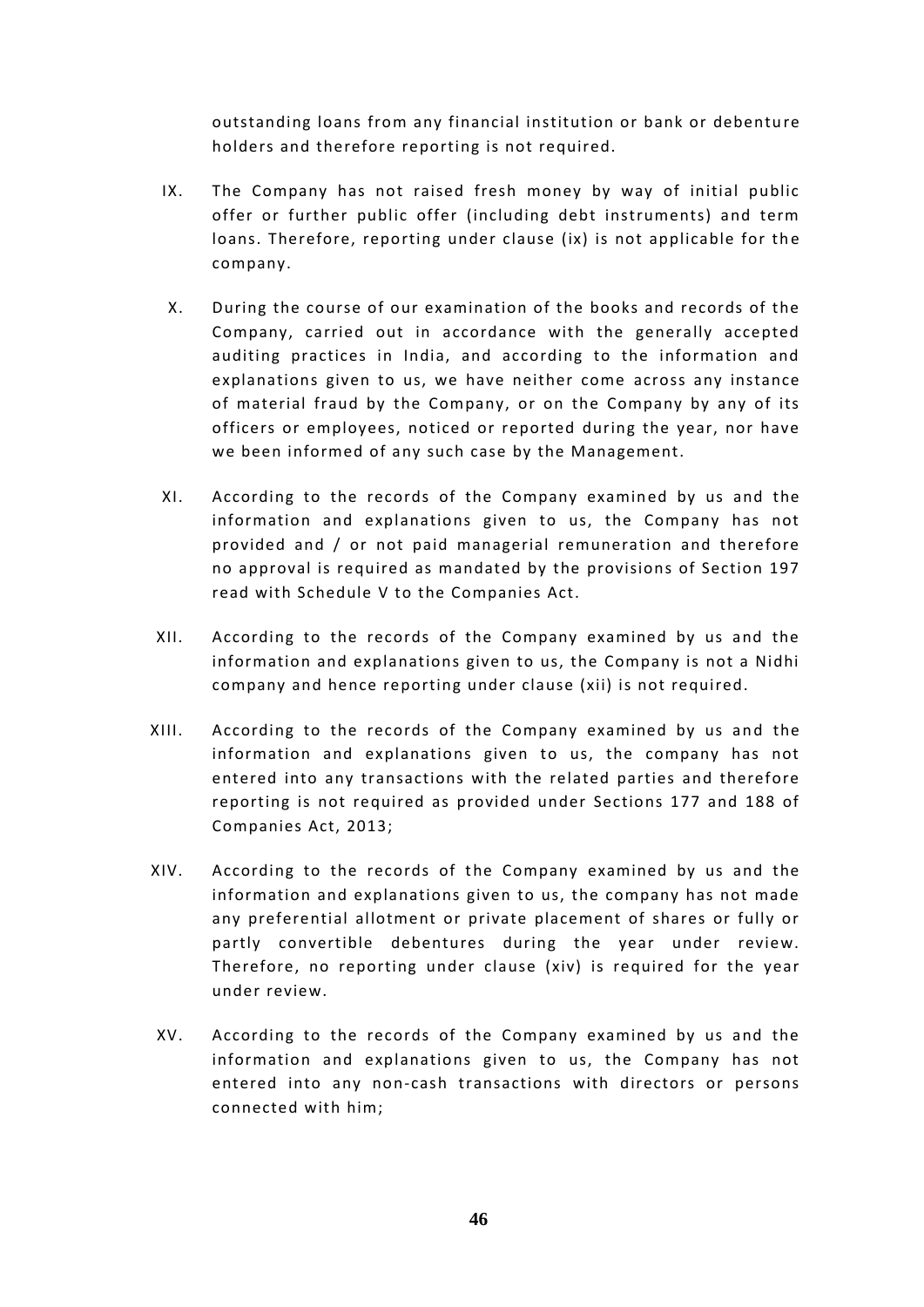XVI. According to the records of the Company examined by us and the information and explanations given to us, the company is not required to be registered under Section 45 -IA of the Reserve Bank of India Act, 1934;

**Place: Mumbai** Place: Mumbai<br>Date: May 29<sup>th</sup>, 2017

**Kamal Agrawal M. No. 43529**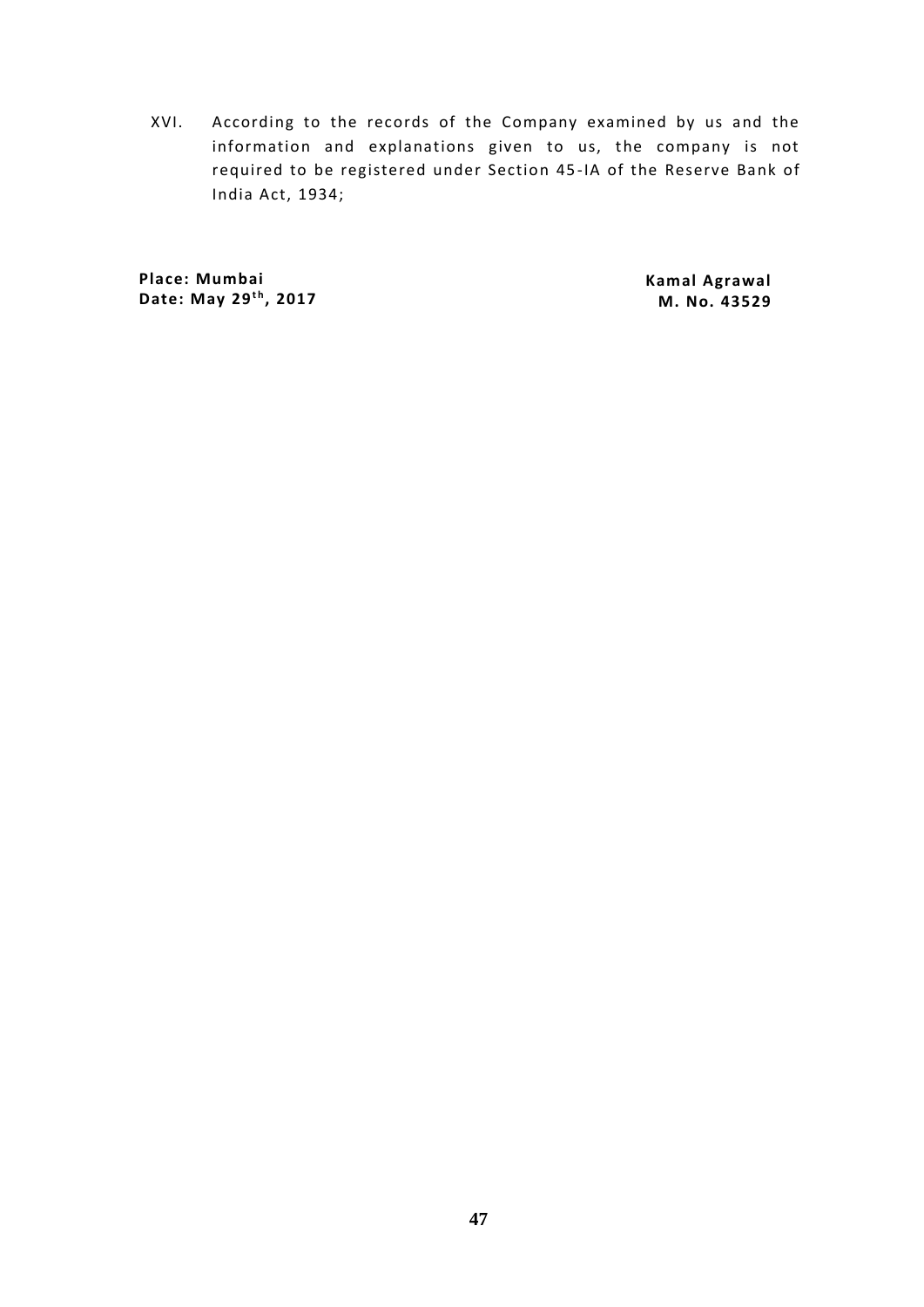# **NOTES FORMING PART OF FINANCIAL STATEMENTS AS OF AND FOR THE YEAR ENDED MARCH 31, 2017 GENERAL INFORMATION AND STATEMENT OF SIGNIFICANT ACCOUNTING POLICIES**

# **GENERAL INFORMATION**

**RSC International Ltd.** ('the Company') is engaged in sale supervision services to business houses related to fabrics.

# **SIGNIFICANT ACCOUNTING POLICIES:**

# I. **BASIS OF PREPARATION OF FINANCIAL STATEMENTS**

These financial statements have been prepared in accordance with the Generally Accepted Accounting Principles in India under the historical cost convention on accrual basis. Pursuant to Section 133 of the Companies Act, 2013 read with Rule 7 of the Companies (Accounts) Rules, 2014. The financial statements are prepared on a going concern basis under the historical cost convention using accrual method of accounting.

All assets and liabilities have been classified as current or non -current as per the Company's operating cycle and other criteria set out in the Schedule III to the Companies Act, 2013. The Company has ascertained its operating cycle as 12 months for the purpose of current – non-current classification of assets and liabilities.

# II. **USE OF ESTIMATES**

The preparation of the financial statements, in conformity with Indian GAAP, requires the Management to make estimates and assumptions that affect the reported amounts of assets and liabilities, revenues and expenses and disclosure of contingent liabilities. Management believes that the estimates used in the preparation of the financial statements are prudent and reasonable. Actual results could differ from these estimates. Any revision to accounting estimates is recognised prospectively in the current and future periods.

# III. **TANGIBLE ASSETS AND DEPRECIATION**

The Company has no fixed assets and /or tangible assets and hence no depreciation is provided during the year.

# IV. **INVESTMENTS**

Current investments are carried at cost or fair value, whichever is lower. Long-term investments are carried at cost.

# V. **REVENUE RECOGNITION**

The Company recognises income from supervision charges only after completion of sale of goods as per AS – 9 on 'Revenue Recognition'. Interest Income is recognised on an accrual basis, considering the period of time, the amount outstanding and the rate applicable.

# VI. **DEFERRED TAX LIABILITY**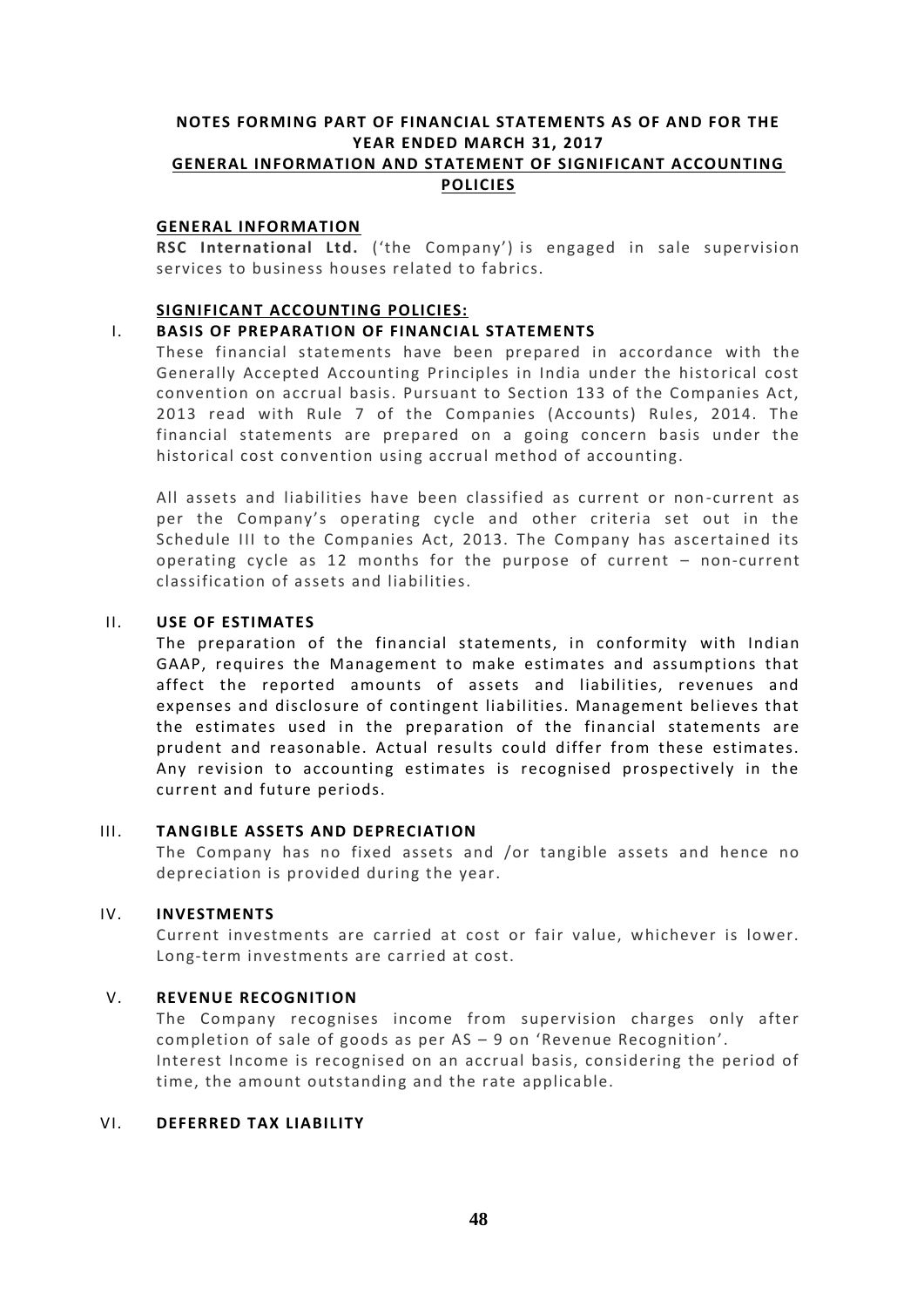No depreciation is levied as the company has no assets therefore, no provision for deferred tax is made during the year as required under Accounting Standard 22 issued by the ICAI.

# VII. **RETIREMENT BENEFITS**

No provision for retirement benefits has been made since there is no such liability for the Company.

# VIII. **RELATED PARTY DISCLOSURES**

As per Accounting Standard 18 issued by ICAI in respect of 'Transactions with Related Party' are as under:

# **Key Management Personnel**

Shri G.C. Jain – Director Shri Ankur Jain – Director Smt. Alka Jain – Director

# **Associate Concerns**

M/s. Alpine Overseas Mascot Fashions Private Limited

| <b>Particulars</b>                   | <b>Key Management</b><br>Personal | <b>Associate Concern</b> |
|--------------------------------------|-----------------------------------|--------------------------|
| Amount received                      | 0.00                              | 1,71,000.00              |
| Amount paid                          | 0.00                              | 15,500.00                |
| Amount Receivable as<br>on 31/3/2017 | <b>NIL</b>                        | 27,22,000.00             |
| Amount Payable as on<br>31/3/2017    | 65,480.00                         | NIL                      |

# IX. **EARNINGS PER SHARE**

Basic earnings per share is calculated by dividing the net profit for the period attributable to the equity shareholders by the weighted average number of equity shares outstanding during the period.

- X. The Company has provided confirmation of balances pertaining to Sundry Debtors, Sundry Creditors, Loans and Advances and Bank accounts.
- XI. Previous year figures are regrouped and rearranged wherever required.

| For and on behalf of Board | <b>For: Kamal Agrawal</b>   |
|----------------------------|-----------------------------|
|                            | <b>Chartered Accountant</b> |
|                            |                             |

**Ankur Jain Alka Jain Kamal Agrawal Director Director M. No. 43529**

Place: Mumbai Date: 29<sup>th</sup> May 2017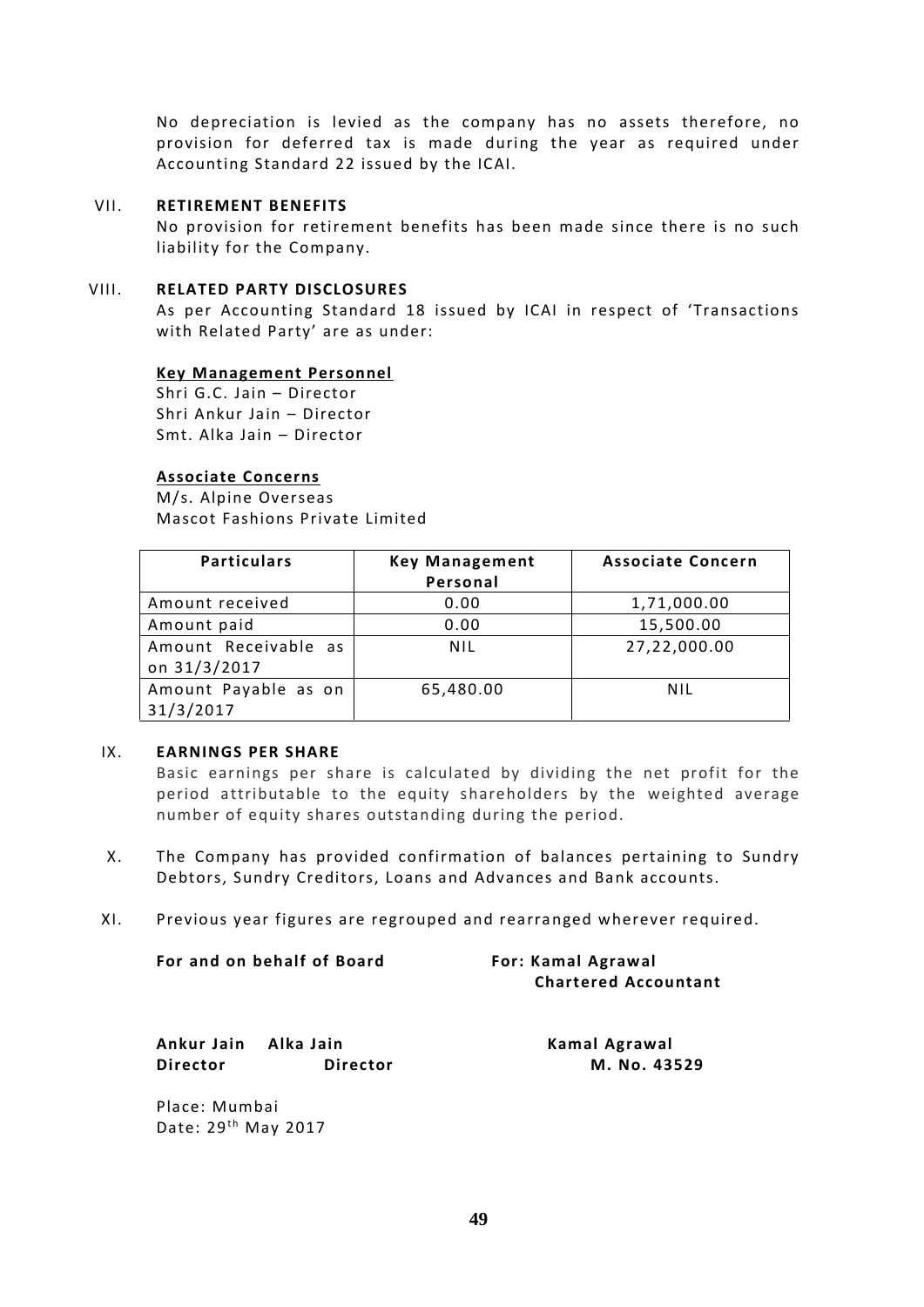|                                          | RSC INTERNATIONAL LIMITED |                                                 |                                |
|------------------------------------------|---------------------------|-------------------------------------------------|--------------------------------|
|                                          |                           | BALANCE SHEET AS AT 31 <sup>st</sup> MARCH 2017 |                                |
|                                          |                           | (Amount in<br>Rupees)                           | (Amount in Rupees)             |
| Particulars                              | Note                      | AS AT                                           | AS AT                          |
|                                          | No.                       | 31/03/2017                                      | 31/03/2016                     |
| I. EQUITY & LIABILITIES                  |                           |                                                 |                                |
| (1) Shareholders' Funds                  |                           |                                                 |                                |
| (a) Share Capital                        | $\mathbf{1}$              | 52729000                                        | 52729000                       |
| (b) Reserves and Surplus                 | 2                         | -15853783                                       | $-15917543$                    |
|                                          |                           | 36875217                                        | 36811457                       |
| (2) Current Liabilities                  |                           |                                                 |                                |
| (a) Trade Payables                       | 3                         | 295058                                          | 1501834                        |
| (b) Other current liabilities            | 4                         | 70182                                           | 45182                          |
| (c) Short Term Provisions                | 5                         | 51656                                           | 37183                          |
|                                          |                           | 416896                                          | 1584199                        |
| <b>TOTAL</b>                             |                           | 37292113                                        | 38395656                       |
| II. ASSETS                               |                           |                                                 |                                |
| (1) Non-Current Assets                   |                           |                                                 |                                |
| <b>Fixed Assets</b><br>(a)               |                           |                                                 |                                |
| (i) Tangible Assets                      |                           | 0                                               | 0                              |
| (b) Non-Current Investments              | 6                         | 1503000                                         | 1503000                        |
| (c) Trade Receivables                    | 7                         | 35543666                                        | 36731776                       |
|                                          |                           | 37046666                                        | 38234776                       |
| (2) Current Assets                       |                           |                                                 |                                |
| (a) Short-term loans and advances        | 8                         | 120572                                          | 102661                         |
| (b) Cash & cash equivalents              | 9                         | 124874                                          | 58218                          |
|                                          |                           | 245446                                          | 160879                         |
| <b>TOTAL</b>                             |                           | 37292112                                        | 38395655                       |
| <b>Significant Accounting Policies</b>   |                           |                                                 |                                |
| Notes to financial statements            | 1 to 14                   |                                                 |                                |
| As per our report of even date           |                           |                                                 | For: RSC International Limited |
| Kamal Agrawal                            |                           |                                                 |                                |
| Chartered Accountant                     |                           | Director                                        | Director                       |
| Membership No.: 43529                    |                           |                                                 |                                |
| Mumbai, Dated: 29 <sup>th</sup> May 2017 |                           |                                                 |                                |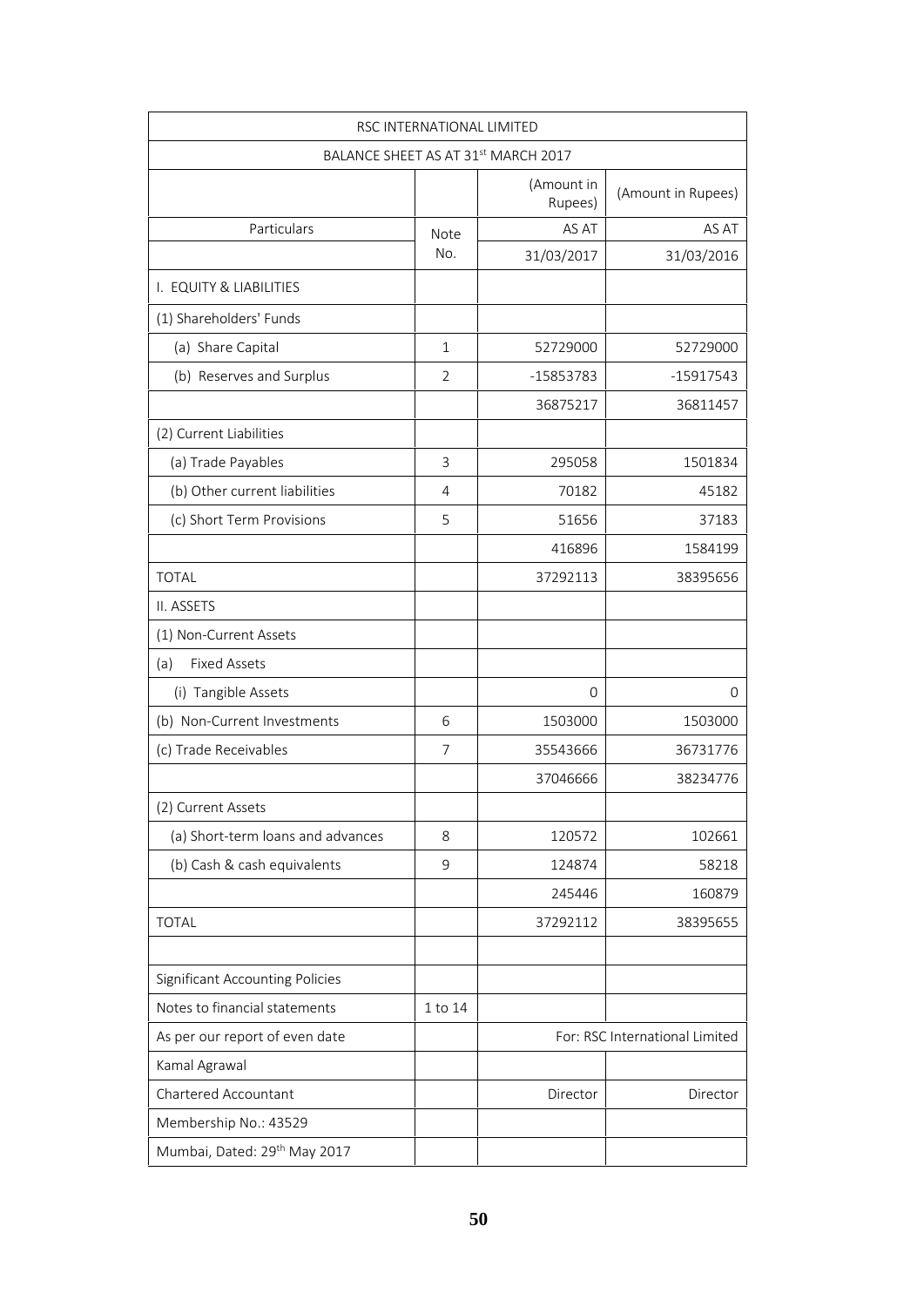| RSC INTERNATIONAL LIMITED                                                |          |            |                                |
|--------------------------------------------------------------------------|----------|------------|--------------------------------|
| STATEMENT OF PROFIT AND LOSS FOR THE YEAR ENDED 31st MARCH, 2017         |          |            |                                |
|                                                                          | Note No. | For the    | For the                        |
| Particulars                                                              |          | year ended | year ended                     |
|                                                                          |          | 31/03/2017 | 31/03/2016                     |
| Revenue from operations<br>Ι.                                            | 10       | 895,574.00 | 756,781.00                     |
| Other Income                                                             | 11       | 0.00       | 9,429.00                       |
| <b>Total Revenue</b>                                                     |          | 895,574.00 | 766,210.00                     |
| Expenses:<br>Ш.                                                          |          |            |                                |
| <b>Employee Benefits Expenses</b>                                        | 12       | 120,000.00 | 120,000.00                     |
| Depreciation and amortization expense                                    | 13       | 0.00       | 11,203.00                      |
| Other expenses                                                           | 14       | 697,340.00 | 547,545.00                     |
| <b>Total Expenses</b>                                                    |          | 817,340.00 | 678,748.00                     |
| III. Profit before exceptional and extraordinary items<br>and tax (I-II) |          | 78,234.00  | 87,462.00                      |
| IV. Exceptional items                                                    |          | 0.00       | 0.00                           |
| Profit before extraordinary items and tax (III-IV)<br>V.                 |          | 78,234.00  | 87,462.00                      |
| VI. Extraordinary Items                                                  |          | 0.00       | 0.00                           |
| VII. Profit before tax (V-VI)                                            |          | 78,234.00  | 87,462.00                      |
| VIII. Tax expense:                                                       |          |            |                                |
| (1) Current Tax/ MAT                                                     |          | 14,473.00  | 15,831.00                      |
| (2) Tax for earlier period                                               |          | 0.00       | 0.00                           |
| IX. Profit/(Loss) for the period                                         |          | 63,761.00  | 71,631.00                      |
| X. Earnings per equity share:                                            |          |            |                                |
| (1) Basic                                                                |          | 0.01       | 0.01                           |
| (2) Diluted                                                              |          | 0.01       | 0.01                           |
| <b>Significant Accounting Policies</b>                                   |          |            |                                |
| Notes to financial statements                                            | 1 to 14  |            |                                |
| As per my report of even date                                            |          |            |                                |
| Kamal Agrawal                                                            |          |            | For: RSC International Limited |
| Chartered Accountant                                                     |          |            |                                |
|                                                                          |          |            |                                |
| Membership No.: 43529                                                    |          | Director   | Director                       |
| Mumbai, Dated: 29 <sup>th</sup> May 2017                                 |          |            |                                |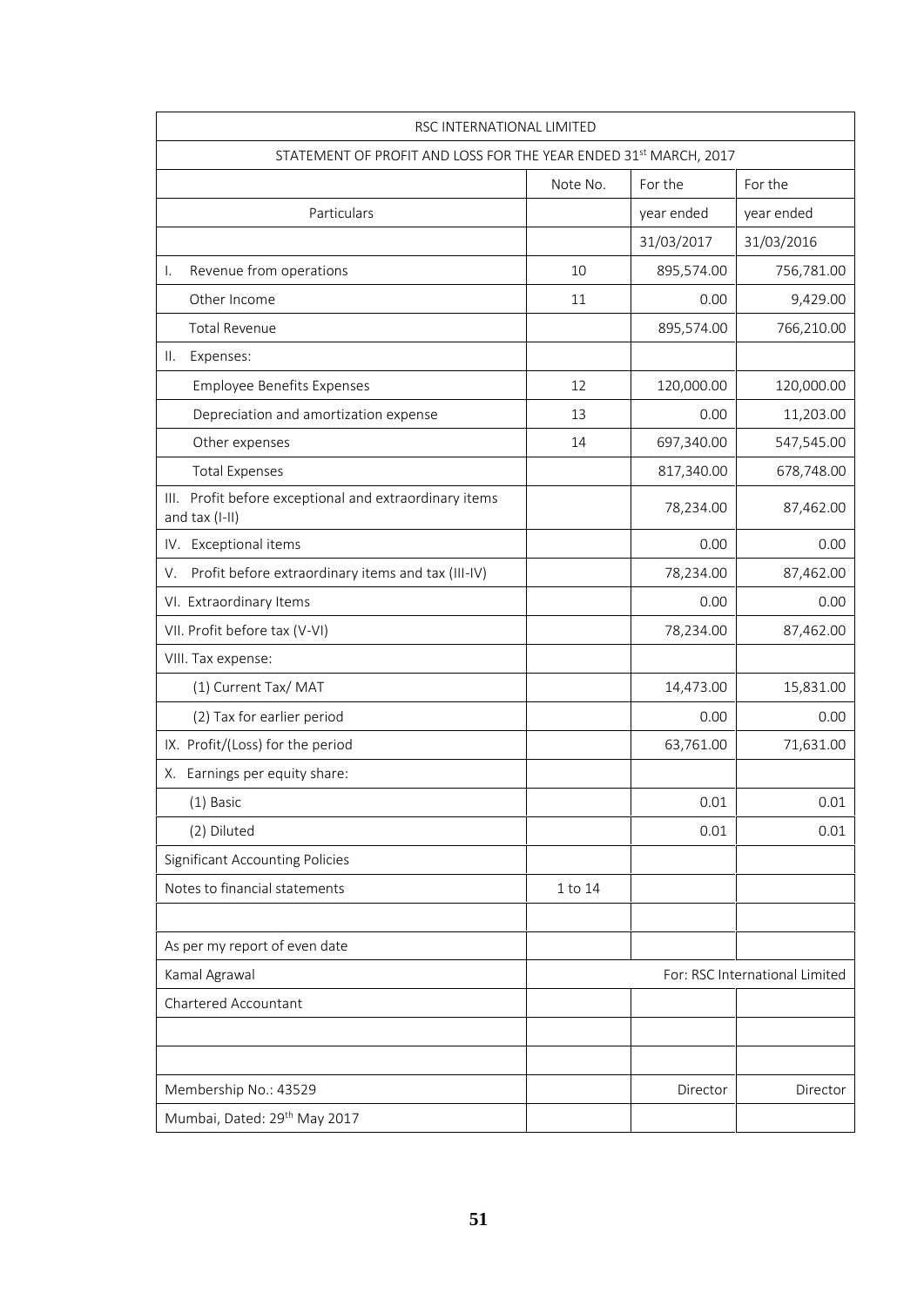| A |                | CASH FLOW FROM OPERATING ACTIVITIES                 | 31st March 2017                | 31 <sup>st</sup> March 2016 |
|---|----------------|-----------------------------------------------------|--------------------------------|-----------------------------|
|   | 1              | Net profit before tax and extra ordinary items      | 78,234.00                      | 87,462.00                   |
|   |                | Add: Depreciation                                   | 0.00                           | 11,203.00                   |
|   |                | <b>Financial Charges</b>                            | 0.00                           | 0.00                        |
|   |                |                                                     |                                |                             |
|   | $\overline{2}$ | Operating profit before working capital changes     | 78,234.00                      | 98,665.00                   |
|   |                | Trade & other receivables                           | 1,170,198.00                   | $-79,293.00$                |
|   |                | Inventories                                         | 0.00                           | 0.00                        |
|   |                | Trade payable                                       | $-1,181,776.00$                | $-19,430.00$                |
|   |                |                                                     | $-11,578.00$                   | $-98,723.00$                |
|   | 3              | Cash generation from operations                     | 66,656.00                      | $-58.00$                    |
|   |                | Income Tax paid                                     | 0.00                           | 0.00                        |
|   | 4              | Net cash flow from operating activities             | 66,656.00                      | $-58.00$                    |
| B |                | CASH FLOW FROM FINANCING ACTIVITIES                 |                                |                             |
|   | 1              | Purchase /sale of Fixed Assets                      | 0.00                           | 0.00                        |
|   | 2              | Net cash used in investing activities               | 0.00                           | 0.00                        |
|   |                |                                                     |                                |                             |
| С |                | CASH FLOW FROM FINANCING ACTIVITIES                 |                                |                             |
|   | 1              | Long term borrowings                                | 0.00                           | 0.00                        |
|   | 2              | Net cash used in financing activities               | 0.00                           | 0.00                        |
|   | 3              | Net increase in cash and cash equivalents           | 0.00                           | 0.00                        |
|   |                | Net increase in cash & cash equivalent              |                                | $-58.00$                    |
|   |                | Cash & cash equivalents as on 1-4-2016 (1-4-2015)   | 58,218.00                      | 58,275.00                   |
|   |                | Cash & cash equivalents as on 31-3-2017 (31-3-2016) | 124,874.00                     | 58,218.00                   |
|   |                |                                                     | 66,656.00                      | $-57.00$                    |
|   |                | As per our report of even date                      |                                |                             |
|   |                | As per my report of even date                       |                                |                             |
|   |                | Kamal Agrawal                                       | For: RSC International Limited |                             |
|   |                | Chartered Accountant                                |                                |                             |
|   |                | Membership No.: 43529                               | Director                       | Director                    |
|   |                | Mumbai, Dated: 29 <sup>th</sup> May 2017            |                                |                             |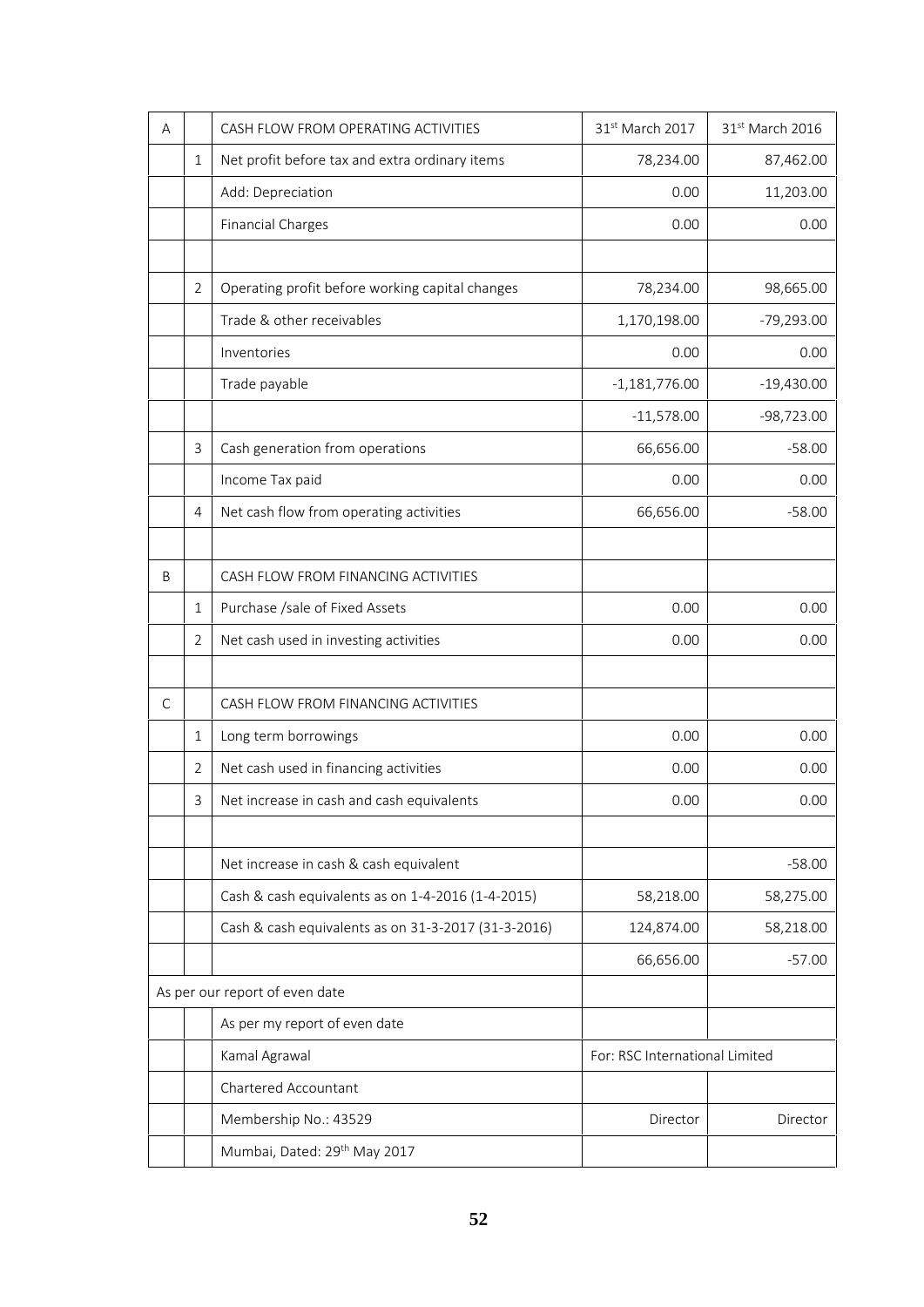| <b>RSC INTERNATIONAL LIMITED</b>                  |               |                    |  |
|---------------------------------------------------|---------------|--------------------|--|
| Notes annexed to and forming part of the accounts |               | (Amount in Rupees) |  |
|                                                   | <b>AS AT</b>  | <b>AS AT</b>       |  |
|                                                   | 31/03/2017    | 31/03/2016         |  |
| <b>NOTE NO. 1: SHARE CAPITAL</b>                  |               |                    |  |
| <b>AUTHORISED</b>                                 |               |                    |  |
| 70,00,000 Equity Shares of Rs. 10/- each          | 70,000,000.00 | 70,000,000.00      |  |
|                                                   | 70,000,000.00 | 70,000,000.00      |  |
| <b>ISSUED</b>                                     |               |                    |  |
| 57,49,700 Equity Shares of Rs.10/- each           | 57,497,000.00 | 57,497,000.00      |  |
|                                                   | 57,497,000.00 | 57,497,000.00      |  |
| <b>SUBSCRIBED &amp; FULLY PAID UP</b>             |               |                    |  |
| 57,49,700 Equity Shares of Rs. 10/- each          | 57,497,000.00 | 57,497,000.00      |  |
| Less: Allotment money in arrear (others)          | 4,768,000.00  | 4,768,000.00       |  |
|                                                   | 52,729,000.00 | 52,729,000.00      |  |

|                         |                            | As on 31.03.2017         |                            | As on 31.03.2016         |  |
|-------------------------|----------------------------|--------------------------|----------------------------|--------------------------|--|
| Name of share holder    | Number of<br><b>Shares</b> | Percentage<br>of holding | Number of<br><b>Shares</b> | Percentage<br>of holding |  |
| Mascot Fashions P. Ltd. | 628,360.00                 | 10.93                    | 628,360.00                 | 10.93                    |  |
| Ankur Jain              | 535,800.00                 | 9.32                     | 535,800.00                 | 9.32                     |  |
| Alpine Overseas         | 354,200.00                 | 6.16                     | 354,200.00                 | 6.16                     |  |
| Gyan Chand Jain         | 471,230.00                 | 8.19                     | 471,230.00                 | 8.19                     |  |
| Alka Jain               | 491,430.00                 | 8.54                     | 491,430.00                 | 8.54                     |  |
| Triza Jain              | 613,635.00                 | 10.67                    | 613,635.00                 | 10.67                    |  |

3. Number of shares outstanding at the beginning and the end of the year are the same and hence no reconciliation is required.

4. The Company has only one class of equity shares having a par value of Rs. 10/-. Each holder of equity shares is entitled to one vote per share. There are no restrictions attached to any equity shares.

5. The Company has not issued or allotted any Equity shares outstanding payment being received in cash or by way of Bonus shares nor has bought back any class of Equity shares during the period of five years immediately preceding previous year.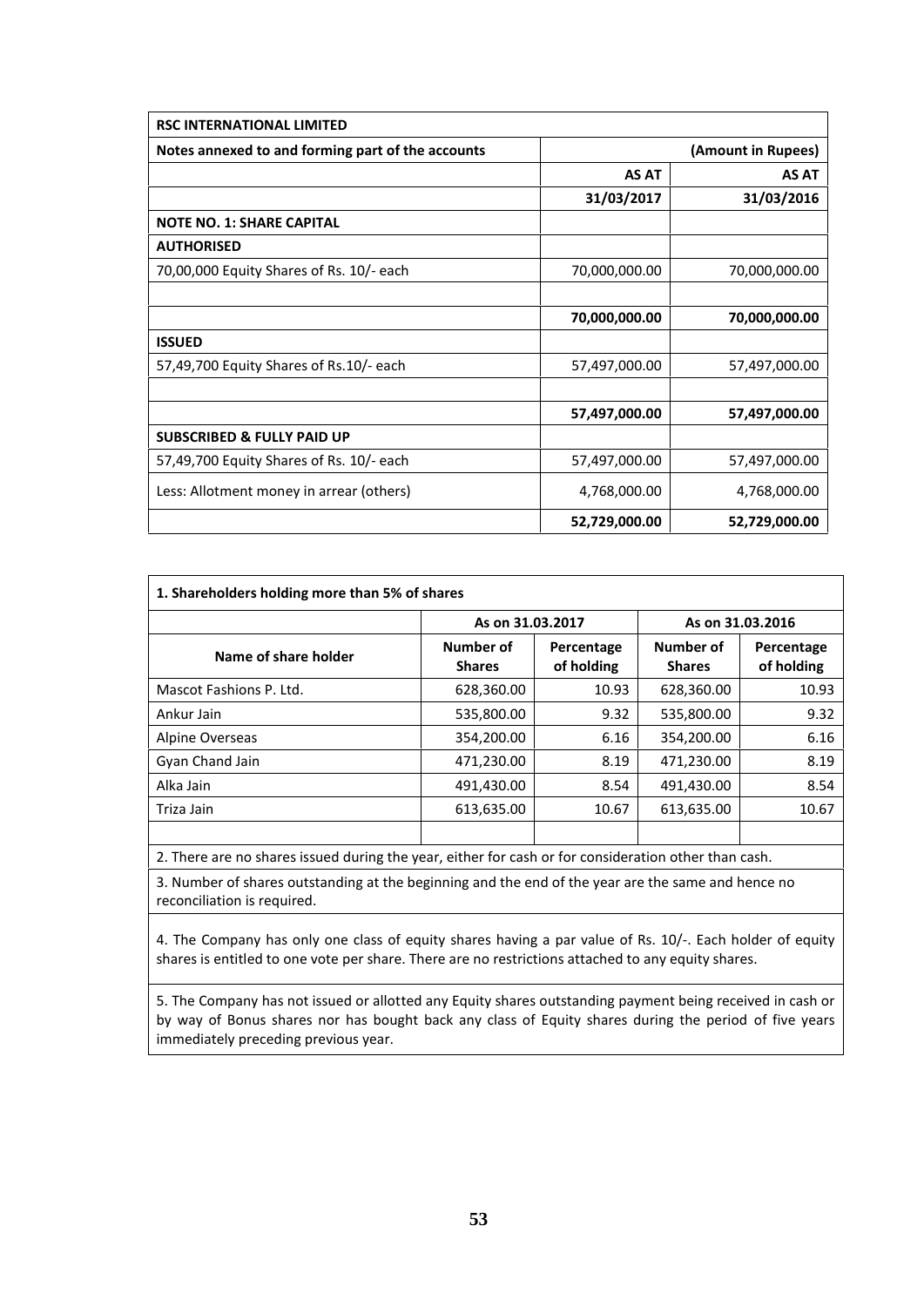| <b>RSC INTERNATIONAL LIMITED</b>             | (Amount in Rupees) |                  |
|----------------------------------------------|--------------------|------------------|
|                                              | As at 31/03/2017   | As at 31/03/2016 |
| <b>NOTE NO. 2: RESERVES AND SURPLUS</b>      |                    |                  |
| A. Reserve and Surplus                       |                    |                  |
| (a) General Reserve                          |                    |                  |
| <b>Opening Balance</b>                       | 0.00               | 0.00             |
| Add: Transfer from P&L Account               | 0.00               | 0.00             |
|                                              | 0.00               | 0.00             |
| (a) Capital Reserve (Subsidy)                | 2,500,000.00       | 2,500,000.00     |
| (b) Profit & loss Account                    |                    |                  |
| <b>Opening Balance</b>                       | $-18,417,544.00$   | $-18,489,175.00$ |
| Add: Profit (Loss) for the year              | 63,761.00          | 71,631.00        |
|                                              | $-18,353,783.00$   | $-18,417,544.00$ |
| <b>Total Reserves &amp; Surplus</b>          | -15,853,783.00     | $-15,917,543.42$ |
| <b>NOTE NO. 3: TRADE PAYABLES</b>            |                    |                  |
| Micro, Small & Medium Enterprises            | 0.00               | 0.00             |
| Others                                       | 295,058.00         | 1,501,834.00     |
|                                              | 295,058.00         | 1,501,834.00     |
| <b>NOTE NO. 4: OTHER CURRENT LIABILITIES</b> |                    |                  |
| (a) Advances from Others                     |                    |                  |
| (b) TDS Payable                              | 182.00             | 182.00           |
| (c) Audit fees payable                       | 70,000.00          | 45,000.00        |
|                                              | 70,182.00          | 45,182.00        |
| <b>NOTE NO. 5: SHORT TERM PROVISIONS</b>     |                    |                  |
| (a) Income Tax - MAT                         | 51,656.00          | 37,183.00        |
|                                              | 51,656.00          | 37,183.00        |

| <b>RSC INTERNATIONAL LIMITED</b>                                  |               | (Amount in Rupees) |
|-------------------------------------------------------------------|---------------|--------------------|
|                                                                   | 31/03/2017    | 31/03/2016         |
| <b>NOTE NO. 6: NON-CURRENT INVESTMENTS</b>                        |               |                    |
| (a) Long Term Investments                                         | 0.00          | 0.00               |
| (b) Other Investments - unquoted                                  | 0.00          | 0.00               |
| <b>NSC</b>                                                        | 3,000.00      | 3,000.00           |
| 1,50,000 equity shares of Rs. 10/- each of Ratnagiri (India) Ltd. | 1,500,000.00  | 1,500,000.00       |
|                                                                   | 1,503,000.00  | 1,503,000.00       |
| <b>NOTE NO. 7: TRADE RECEIVABLES</b>                              |               |                    |
| (unsecured and considered good)                                   |               |                    |
| Debts overdue for a period exceeding six months                   | 35,543,666.00 | 36,731,776.00      |
| Other debts                                                       |               |                    |
|                                                                   | 35,543,666.00 | 36,731,776.00      |